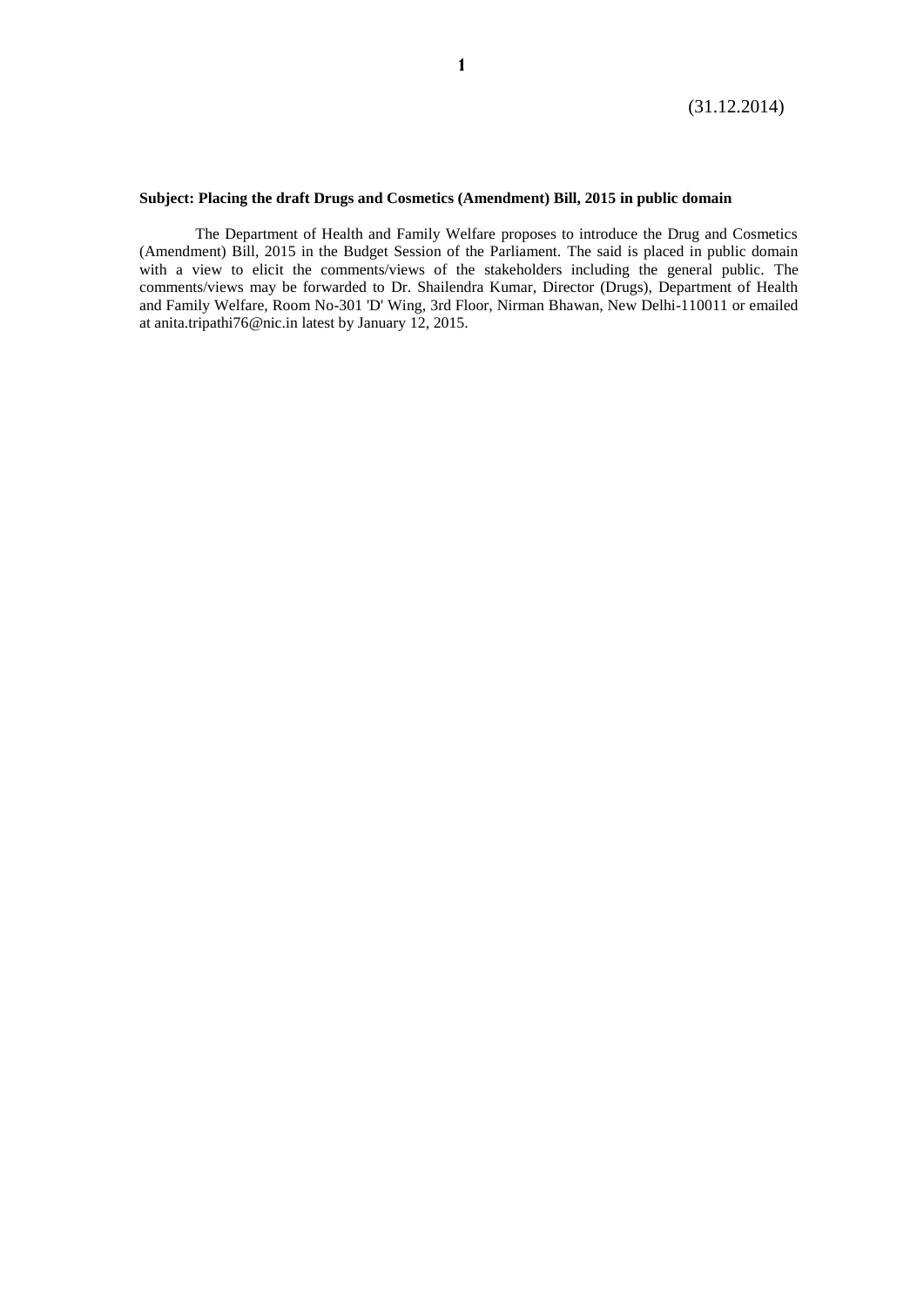**THE DRUGS AND COSMETICS (AMENDMENT) BILL, 2015**

|                  | A BILL further to amend the Drugs and Cosmetics Act, 1940.                                                                                                                                                                                                |                 |
|------------------|-----------------------------------------------------------------------------------------------------------------------------------------------------------------------------------------------------------------------------------------------------------|-----------------|
|                  | BE it enacted by Parliament in the Sixty-fifth Year of the Republic of India as                                                                                                                                                                           |                 |
|                  | follows: -                                                                                                                                                                                                                                                |                 |
|                  | (1) This Act may be called the Drugs and Cosmetics (Amendment) Act,<br>1.                                                                                                                                                                                 | Short title and |
|                  | 2014.                                                                                                                                                                                                                                                     | commenceme      |
|                  |                                                                                                                                                                                                                                                           | nt.             |
|                  | (2) It shall come into force on such date as the Central Government may, by                                                                                                                                                                               |                 |
|                  | notification in the Official Gazette, appoint:                                                                                                                                                                                                            |                 |
|                  | Provided that different dates may be appointed for different provisions of this Act                                                                                                                                                                       |                 |
|                  | and any reference in any such provision to the commencement of this Act shall be                                                                                                                                                                          |                 |
|                  | construed as a reference to the coming into force of that provision.                                                                                                                                                                                      |                 |
| $23$ of          | In the Drugs and Cosmetics Act, 1940 (hereinafter referred to as the<br>2.                                                                                                                                                                                | Amendment       |
| 1940.            | principal Act), for the long title, the following shall be substituted, namely: -                                                                                                                                                                         | of long title.  |
|                  | "An Act to regulate the import, manufacture, distribution and sale of drugs,<br>cosmetics and medical devices, to ensure their safety, efficacy, quality and<br>conduct of clinical trials and for matters connected therewith or incidental<br>thereto". |                 |
|                  | 3. In the principal Act, in the preamble, for the portion beginning with the words                                                                                                                                                                        | Amendment       |
|                  | "WHEREAS it is expedient" and ending with the words "and cosmetics", the                                                                                                                                                                                  |                 |
|                  |                                                                                                                                                                                                                                                           | of preamble.    |
|                  | following shall be substituted, namely: -                                                                                                                                                                                                                 |                 |
|                  | "WHEREAS it is expedient to regulate the import, manufacture, distribution and                                                                                                                                                                            |                 |
|                  | sale of drugs, cosmetics, medical devices and conduct of clinical trials and for                                                                                                                                                                          |                 |
|                  | matters connected therewith or incidental thereto;".                                                                                                                                                                                                      | Amendment       |
|                  | 4. In section 1 of the principal Act, in sub-section (1), for the words "and                                                                                                                                                                              |                 |
|                  | Cosmetics", the words ", Cosmetics and Medical Devices" shall be substituted.                                                                                                                                                                             | of section 1.   |
|                  | 5. Throughout the principal Act, for the word "Inspector" wherever it occurs, the                                                                                                                                                                         | Substitution of |
|                  | words "Drugs Control Officer" shall be substituted.                                                                                                                                                                                                       | words "Drugs    |
|                  |                                                                                                                                                                                                                                                           | Control         |
|                  |                                                                                                                                                                                                                                                           | Officer" for    |
|                  |                                                                                                                                                                                                                                                           | word            |
|                  |                                                                                                                                                                                                                                                           | "Inspector".    |
| $2\ \mathrm{of}$ | 6. In section 2 of the principal Act, for the words and figures "the Dangerous"                                                                                                                                                                           | Amendment       |
| 1930.            | Drugs Act, 1930", the words and figures "the Narcotic Drugs and Psychotropic                                                                                                                                                                              | of section 2.   |
|                  | Substances Act, 1985" shall be substituted.                                                                                                                                                                                                               |                 |
| $61$ of          |                                                                                                                                                                                                                                                           |                 |
| 1985.            |                                                                                                                                                                                                                                                           |                 |
|                  | 7. For section 3 of the principal Act, the following section shall be substituted,                                                                                                                                                                        | Substitution of |
|                  | namely: -                                                                                                                                                                                                                                                 | new section     |
|                  |                                                                                                                                                                                                                                                           | for section 3.  |
|                  | '3. In this Act, unless there is anything repugnant in the subject or context, -                                                                                                                                                                          |                 |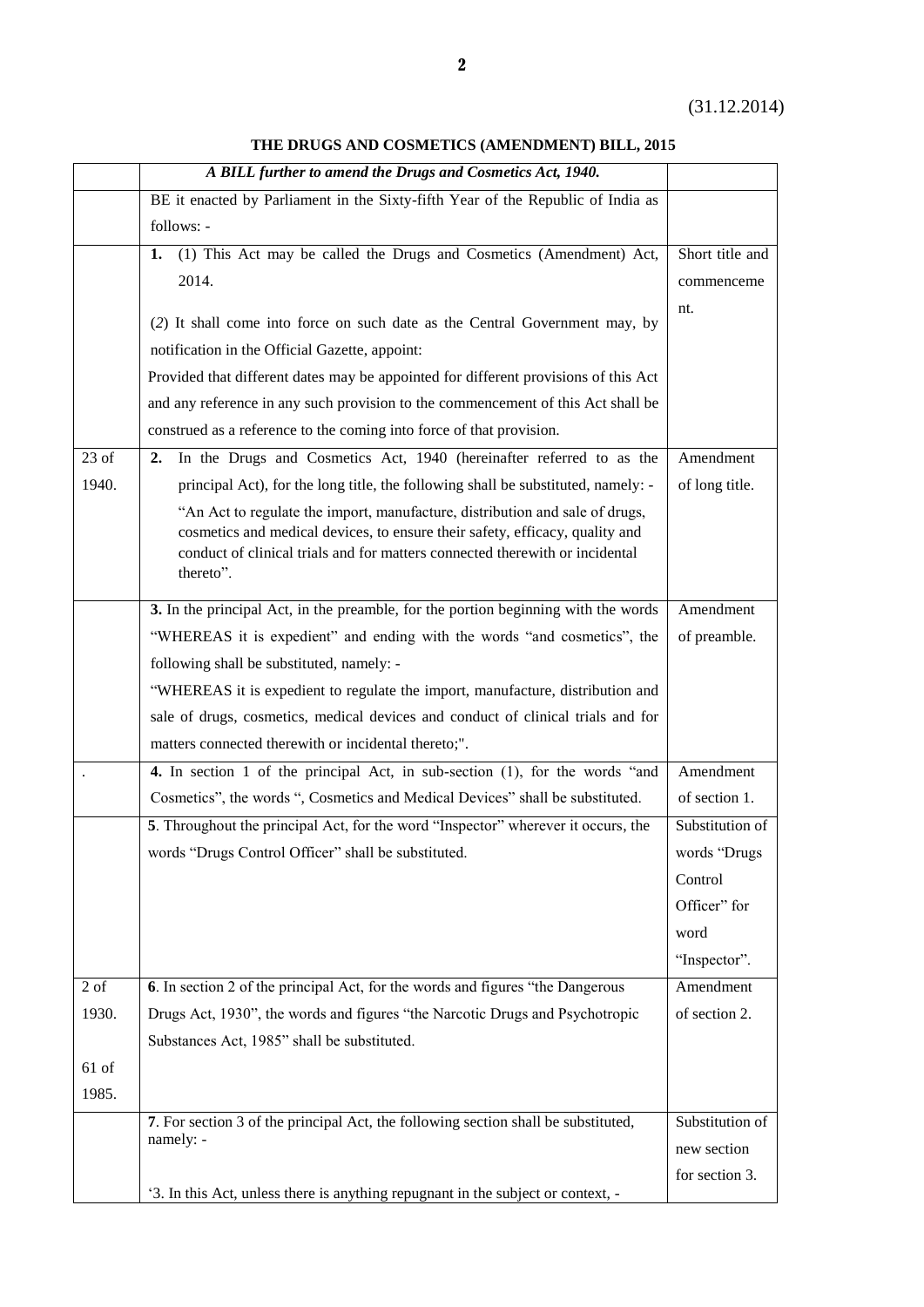(31.12.2014)

| (a) "Ayurvedic, Siddha or Unani drug" includes all medicines intended for internal<br>or external use for or in the diagnosis, treatment, mitigation or prevention of                                                                                                                                                                                                                                                                            | Definitions. |
|--------------------------------------------------------------------------------------------------------------------------------------------------------------------------------------------------------------------------------------------------------------------------------------------------------------------------------------------------------------------------------------------------------------------------------------------------|--------------|
| disease or disorder in human beings or animals, and manufactured exclusively in<br>accordance with the formulae described in, the authoritative books of Ayurvedic,<br>Siddha and Unani Tibb systems of medicine, specified in the First Schedule;                                                                                                                                                                                               |              |
| (b) "bioavailability study" means a study to assess the rate and extent to which the<br>active drug is absorbed from a pharmaceutical formulation and becomes available<br>in the systemic circulation or availability of drug at the site of action;                                                                                                                                                                                            |              |
| (c) "bioequivalence study" means a study to establish the absence of a significant<br>difference in the rate and extent of absorption of an active drug from a<br>pharmaceutical formulation in comparison to the reference formulation having the<br>same active drug when administered in the same molar dose under similar<br>conditions;                                                                                                     |              |
| (d) "Board" means-<br>(i) in relation to drug other than those specified in sub-clause (iii) or cosmetic,<br>the Drugs Technical Advisory Board constituted under section 5;                                                                                                                                                                                                                                                                     |              |
| (ii) in relation to Medical Devices, the Medical Devices Technical Advisory<br>Board constituted under section 5A;                                                                                                                                                                                                                                                                                                                               |              |
| (iii) in relation to Ayurvedic, Siddha or Unani drug, the Ayurvedic, Siddha and<br>Unani Drugs Technical Advisory Board constituted under section 33C;                                                                                                                                                                                                                                                                                           |              |
| (e) "Central Drugs Laboratory" means a laboratory established or designated by<br>the Central Government under section 6;                                                                                                                                                                                                                                                                                                                        |              |
| (f) "Central Licensing Authority" for the purposes of this Act means the Drugs<br>Controller General of India;                                                                                                                                                                                                                                                                                                                                   |              |
| (g) "clinical trial" means-<br>(i) in respect of drugs, any systematic study of new drug or investigational<br>new drug or bioavailability or bioequivalence study of any new drug in<br>human participants to generate data for discovering or verifying its clinical,<br>pharmacological, including pharmacodynamic and pharmacokinetic, or<br>adverse effects with the objective of determining safety, efficacy or tolerance<br>of the drug; |              |
| (ii) in respect of cosmetics, the systematic study, including dermatological<br>study of any new cosmetic on human participants to generate data for<br>discovering or verifying its adverse effects with the objective of determining<br>safety, efficacy or tolerance of the cosmetic;                                                                                                                                                         |              |
| (iii) in respect of medical devices, the systematic clinical investigation or<br>study of an investigational medical device or a new medical device in, or on<br>human participants to assess the safety or performance or effectiveness of the<br>medical device;                                                                                                                                                                               |              |
| (h) "clinical trial protocol" means a document containing background, objective,<br>rationale, design, methodology including performance, management, adverse<br>event, withdrawal and statistical consideration of a clinical trial;                                                                                                                                                                                                            |              |
| (i) "cosmetic" means any article intended to be rubbed, poured, sprinkled or<br>sprayed on, or introduced into, or otherwise applied to, the human body or<br>any part thereof for cleansing, beautifying, promoting attractiveness, or<br>altering the appearance, and includes any article intended for use as a                                                                                                                               |              |
| component of cosmetic or new cosmetic;                                                                                                                                                                                                                                                                                                                                                                                                           |              |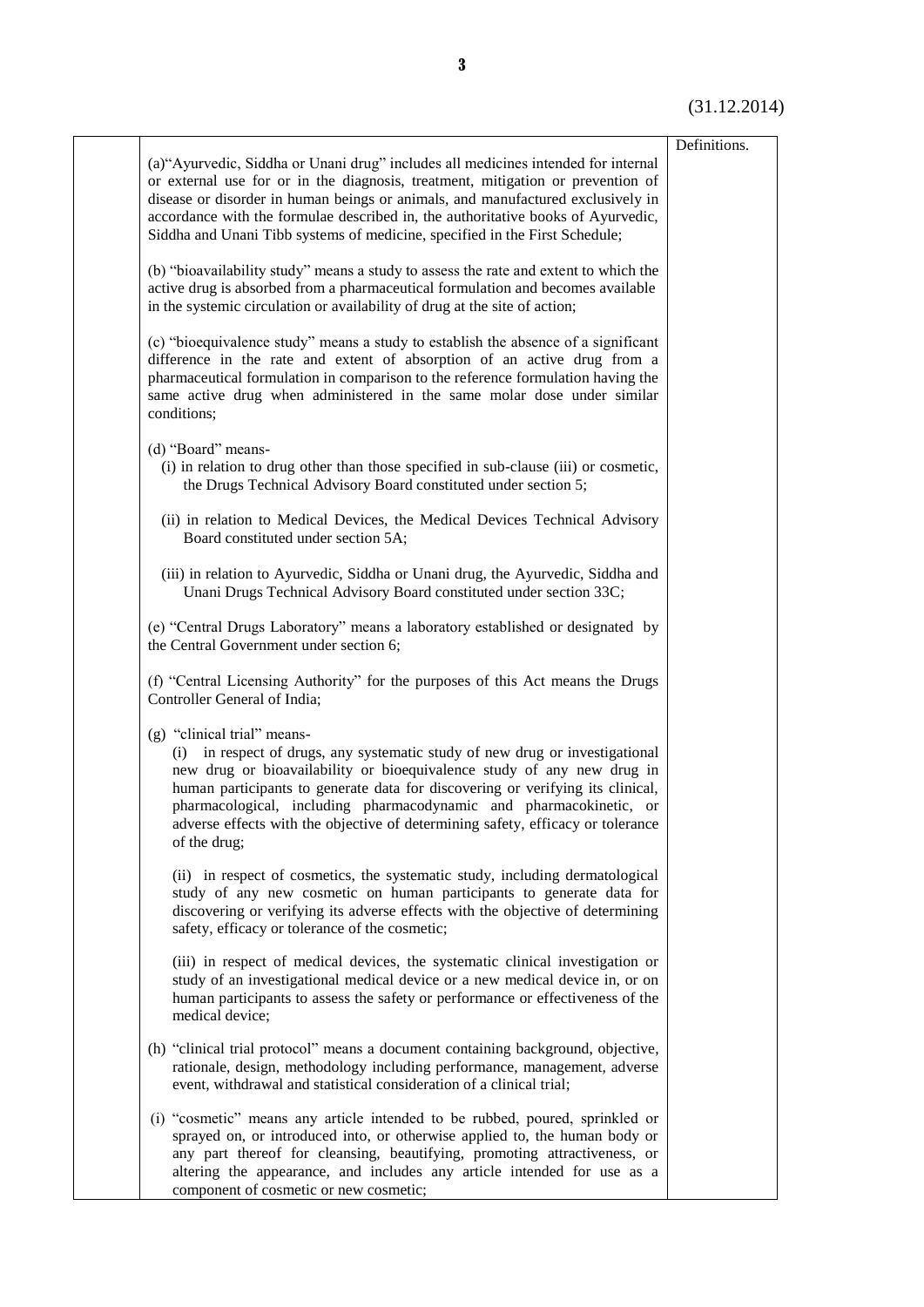Τ

| $(i)$ "drug" includes-<br>(i) all medicines for internal or external use of human beings or animals and<br>all substances intended to be used for or in the diagnosis, treatment,<br>mitigation or prevention of any disease or disorder in human beings or<br>animals, including preparations applied on human body for the purpose of<br>repelling insects like mosquitoes;                                                          |
|----------------------------------------------------------------------------------------------------------------------------------------------------------------------------------------------------------------------------------------------------------------------------------------------------------------------------------------------------------------------------------------------------------------------------------------|
| (ii) such substances, other than food, intended to affect structure or any<br>function of the human body or intended to be used for the destruction of<br>vermin, insects or microbes which cause disease in human beings or animals,<br>as may be specified from time to time by the Central Government by<br>notification;<br>(iii) all substances intended for use as components of a drug including empty<br>gelatin capsules; and |
| (iv) any new drug for which licence has been granted by the Central<br>Licensing Authority under sub-section (2) of section 18;                                                                                                                                                                                                                                                                                                        |
| (k) "Drugs Control Officer" means-                                                                                                                                                                                                                                                                                                                                                                                                     |
| $(i)$ in relation to any medical device, the Drugs Control Officer appointed<br>by the Central Government under section 7H;                                                                                                                                                                                                                                                                                                            |
| (ii) in relation to drug other than those specified in sub-clause (iii) or<br>cosmetic, a Drugs Control Officer appointed by the Central<br>Government or a State Government under section 21;                                                                                                                                                                                                                                         |
| (iii) in relation to Ayurvedic, Siddha or Unani drug, a Drugs Control<br>Officer appointed by the Central Government or a State Government<br>under section 33G;                                                                                                                                                                                                                                                                       |
| <i>Explanation</i> . For the purposes of this Act, the controlling officer and any other<br>officer senior to the Drugs Control Officer shall be deemed to be the Drugs<br>Control Officer;                                                                                                                                                                                                                                            |
| (1) "Drugs Controller General of India" means an officer appointed by the Central<br>Government under section 33Q;                                                                                                                                                                                                                                                                                                                     |
| (m) "Ethics Committee" means the Ethics Committee constituted under section<br>4E:                                                                                                                                                                                                                                                                                                                                                     |
| (n) "Government Analyst" means-<br>(i) in relation to drugs other than specified in sub-clause (ii), cosmetics and<br>medical devices, a Government Analyst appointed by the Central Government<br>or a State Government under section 20; and                                                                                                                                                                                         |
| (ii) in relation to Ayurvedic, Siddha, Unani drug, a Government Analyst<br>appointed by the Central Government or a State Government under section<br>33F;                                                                                                                                                                                                                                                                             |
| (o) "import" within its grammatical variations and cognate expressions means to<br>bring into India;                                                                                                                                                                                                                                                                                                                                   |
| (p) "Indian Pharmacopoeia" means the official book of standards for drugs which<br>specifies the standards of identity, purity and strength for the drugs mentioned<br>therein;                                                                                                                                                                                                                                                        |
|                                                                                                                                                                                                                                                                                                                                                                                                                                        |

ヿ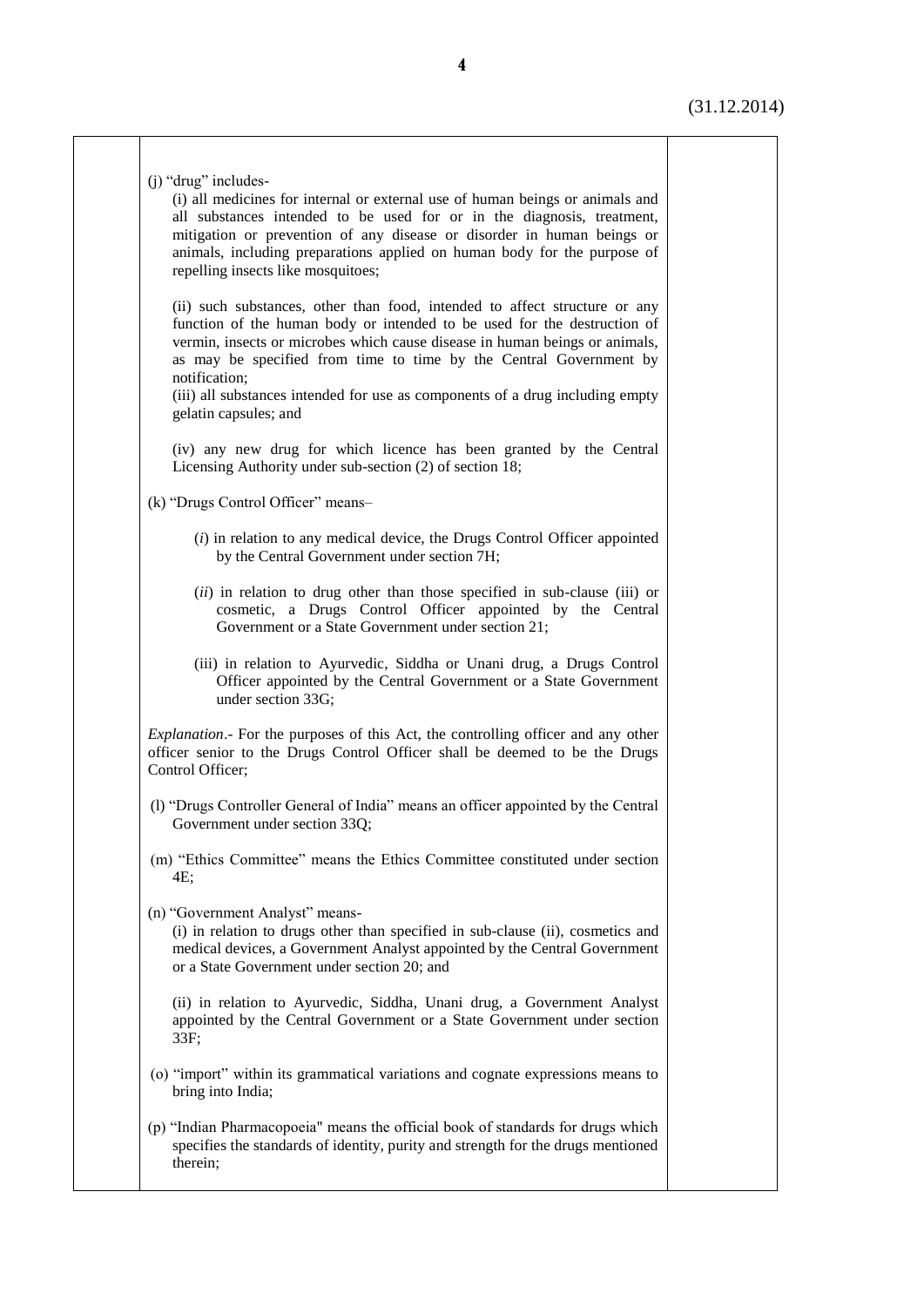| (q) "investigational new drug" means new chemical entity or substance which is<br>under investigation in a clinical trial regarding its safety and efficacy;                                                                                                                                                                                                                                                                                                                                                                                                                                                                                                                                                                                                                                                                                                                                                                                                                                                                                                                                                                                                                                                                                                                                  |  |
|-----------------------------------------------------------------------------------------------------------------------------------------------------------------------------------------------------------------------------------------------------------------------------------------------------------------------------------------------------------------------------------------------------------------------------------------------------------------------------------------------------------------------------------------------------------------------------------------------------------------------------------------------------------------------------------------------------------------------------------------------------------------------------------------------------------------------------------------------------------------------------------------------------------------------------------------------------------------------------------------------------------------------------------------------------------------------------------------------------------------------------------------------------------------------------------------------------------------------------------------------------------------------------------------------|--|
| (r) "investigational new medical device" means a new device which is an object<br>of a clinical investigation or research or development involving one or more<br>human participants to determine the safety and the effectiveness of a device;                                                                                                                                                                                                                                                                                                                                                                                                                                                                                                                                                                                                                                                                                                                                                                                                                                                                                                                                                                                                                                               |  |
| (s) "investigator" means a person permitted to conduct clinical trial by the Central<br>Licensing Authority under section 4A;                                                                                                                                                                                                                                                                                                                                                                                                                                                                                                                                                                                                                                                                                                                                                                                                                                                                                                                                                                                                                                                                                                                                                                 |  |
| (t) "manufacture"-<br>$(i)$ in relation to any drug, or any cosmetic, except human blood and its<br>components, includes any process for making, altering, ornamenting,<br>finishing, labeling, packing, breaking up or otherwise treating or adapting<br>any drug or cosmetic with a view to sell, stock or distribute or market but<br>does not include the compounding or dispensing of any drug, or the packing<br>of any drug or cosmetic in the ordinary course of retail business;<br>(ii) in relation to human blood and its components includes any process of<br>collection, processing, storage, labeling, packing and testing for its use or<br>distribution for transfusion in human beings;                                                                                                                                                                                                                                                                                                                                                                                                                                                                                                                                                                                     |  |
| (iii) in relation to medical device, includes any process for designing,<br>making, assembling, configuring, finishing, packing, sterilising, labeling,<br>refurbishing, or adapting with a view to sell, stock or distribute or market<br>but does not include assembling or adapting by Registered Medical<br>Practitioner, a device already approved for use, for an individual patient;                                                                                                                                                                                                                                                                                                                                                                                                                                                                                                                                                                                                                                                                                                                                                                                                                                                                                                   |  |
| (u) "manufacturer" means a person who himself or through any other person on<br>his behalf manufactures drug, cosmetic or medical device;                                                                                                                                                                                                                                                                                                                                                                                                                                                                                                                                                                                                                                                                                                                                                                                                                                                                                                                                                                                                                                                                                                                                                     |  |
| (v) "medical device" includes-<br>$(i)$ any instrument, apparatus, appliance, implant, material or other article,<br>whether used alone or in combination, including the software, intended<br>by its manufacturer to be used specially for human beings or animals for<br>one or more of the specific purposes of,-<br>(A) diagnosis, prevention, monitoring, treatment or alleviation of<br>any disease or disorder;<br>(B) diagnosis, monitoring, treatment, alleviation or assistance for,<br>any injury or disability;<br>(C) investigation, replacement or modification or support of the<br>anatomy or of a physiological process;<br>(D) supporting or sustaining life;<br>(E) disinfection of medical devices;<br>(F) control of conception;<br>which does not achieve primary intended action in or on the human body or<br>animals by any pharmacological or immunological or metabolic means, but which<br>may be assisted in its intended function by such means;<br>$(ii)$ an accessory to such an instrument, apparatus, appliance, material or<br>other article;<br>(iii) in vitro diagnostic medical device including a reagent, reagent product,<br>calibrator, control material, kit, instrument, apparatus, equipment or<br>system, whether used alone or in combination; |  |
| (w) "new cosmetic" means any cosmetic containing ingredients which have not<br>been established as safe for use in cosmetics;                                                                                                                                                                                                                                                                                                                                                                                                                                                                                                                                                                                                                                                                                                                                                                                                                                                                                                                                                                                                                                                                                                                                                                 |  |
| $(x)$ "new drug" means-                                                                                                                                                                                                                                                                                                                                                                                                                                                                                                                                                                                                                                                                                                                                                                                                                                                                                                                                                                                                                                                                                                                                                                                                                                                                       |  |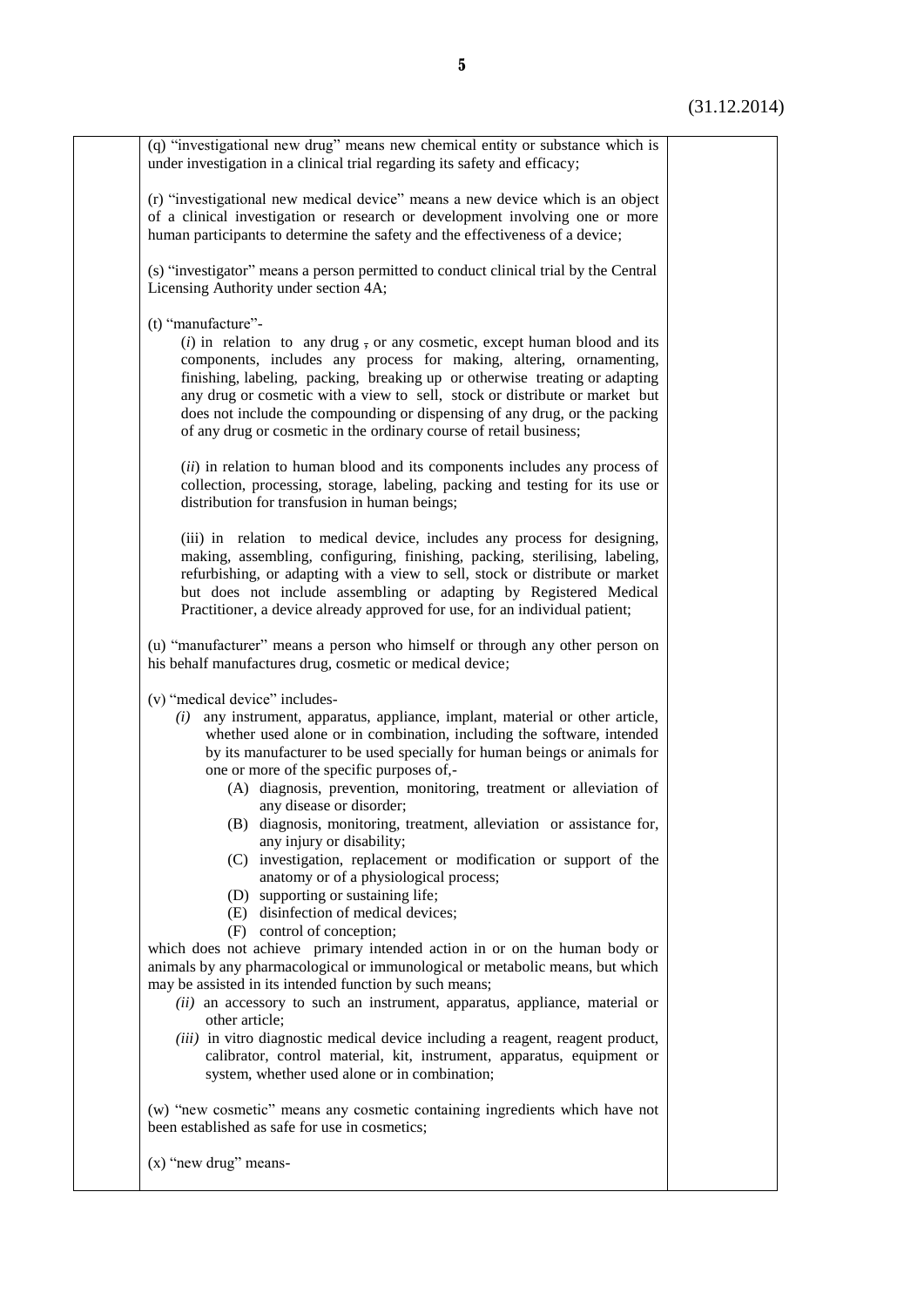| $(i)$ a drug, including bulk drug substance, which has not been used in<br>the country to any significant extent under the specified conditions,<br>recommended or suggested in the labelling thereof and has not been<br>recognised as effective and safe by the Central Licensing Authority<br>for the expected claims and its limited use, if any;                                                                                                                       |  |
|-----------------------------------------------------------------------------------------------------------------------------------------------------------------------------------------------------------------------------------------------------------------------------------------------------------------------------------------------------------------------------------------------------------------------------------------------------------------------------|--|
| (ii) a drug approved by the Central Licensing Authority for certain<br>claims, which is proposed to be marketed with modified or new<br>claims, namely, indications, route of administration, dosage and<br>dosage form, including sustained release and novel drug delivery<br>systems;                                                                                                                                                                                    |  |
| (iii) a fixed dose combination of two or more drugs, individually<br>approved earlier for certain claims, which are proposed to be<br>combined for the first time in a fixed ratio, or if the ratio of<br>ingredients in a marketed combination is proposed to be changed,<br>with certain claims, namely, indications, route of administration,<br>dosage, dosage form, including sustained release and novel drug<br>delivery systems;                                    |  |
| (iv) vaccines, recombinant Deoxyribonucleic Acid (r-DNA) derived<br>products, living modified organisms, monoclonal anti-bodies, stem<br>cells, gene therapeutic products and xenografts which are intended<br>to be used as drugs;                                                                                                                                                                                                                                         |  |
| (y) "new medical device" means a device which has not been approved by the<br>Central Licensing Authority;                                                                                                                                                                                                                                                                                                                                                                  |  |
| (z) "notification" means a notification published in the Official Gazette and the<br>word "notified" shall be construed accordingly;                                                                                                                                                                                                                                                                                                                                        |  |
| (za) " proprietary medicine" means-                                                                                                                                                                                                                                                                                                                                                                                                                                         |  |
| (i) in relation to Ayurvedic, Siddha or Unani Tibb systems of medicine all<br>formulations containing only such ingredients mentioned in the formulae<br>described in the authoritative books of Ayurveda, Siddha or Unani Tibb<br>systems of medicine specified in the First Schedule, but does not include<br>a medicine which is administered by parenteral route and also a<br>formulation included in the authoritative books as specified in clause $(a)$ ;           |  |
| $(ii)$ in relation to any other systems of medicine, a drug which is a remedy<br>or prescription presented in a form ready for internal or external<br>administration of human beings or animals and which is not included in<br>the edition of the Indian Pharmacopoeia for the time being or any other<br>Pharmacopoeia authorised in this behalf by the Central Government after<br>consultation with the Drugs Technical Advisory Board constituted under<br>section 5; |  |
| (zb) "prescribed" means prescribed by rules made under this Act;                                                                                                                                                                                                                                                                                                                                                                                                            |  |
| (zc) "sponsor" includes a person, a company or an institution responsible for the<br>initiation, financing and management of a clinical trial;                                                                                                                                                                                                                                                                                                                              |  |
| (zd) "State Drugs Laboratory" means laboratory established or designated by the<br>State Government under section 6;                                                                                                                                                                                                                                                                                                                                                        |  |
| (ze) "State Licensing Authority" for the purposes of this Act means the State<br>Drugs Controller by whatever name called;                                                                                                                                                                                                                                                                                                                                                  |  |
| (zf) "Schedule" means Schedule appended to the Act.'.                                                                                                                                                                                                                                                                                                                                                                                                                       |  |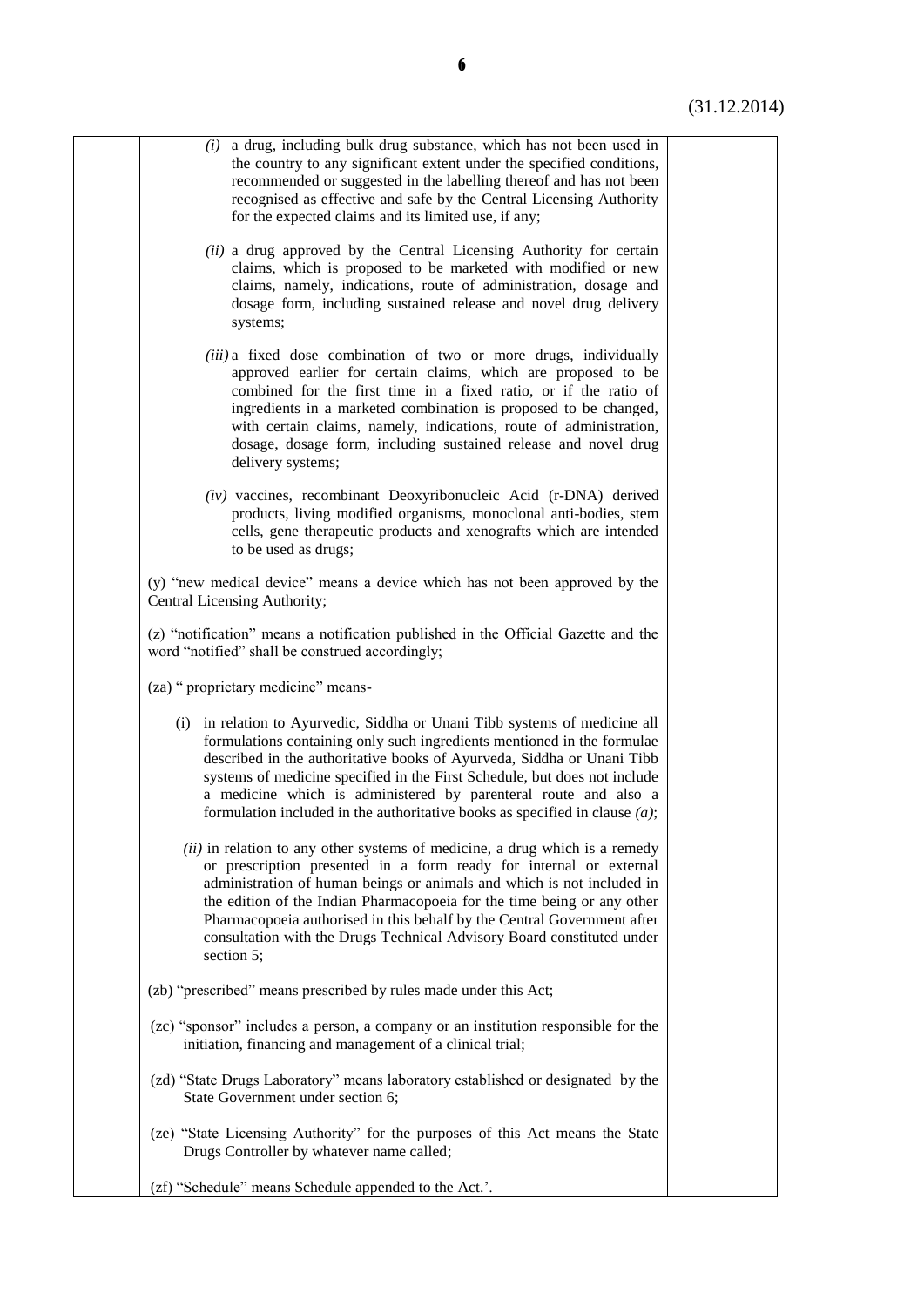| Insertio            | 8. After Chapter I of the principal Act, the following Chapter shall be inserted,          |  |
|---------------------|--------------------------------------------------------------------------------------------|--|
| n of                | namely: -                                                                                  |  |
| new                 |                                                                                            |  |
| Chapter             |                                                                                            |  |
| IA                  |                                                                                            |  |
|                     | "CHAPTER IA.                                                                               |  |
|                     | CLINICAL TRIALS.                                                                           |  |
| N <sub>o</sub>      | 4A. (1) No person, sponsor, clinical research organisation or any other                    |  |
| clinical            | organisation or investigator, shall conduct any clinical trial in respect of a new         |  |
| trial               | drug, investigational new drug, notified category of new medical device and                |  |
| without             | investigational new medical device, new cosmetic, bioavailability or                       |  |
| permiss             | bioequivalence study of any new drug, in human participants except under, and in           |  |
| ion.                | accordance with, the permission granted by the Central Licensing Authority in              |  |
|                     | such form and manner as may be prescribed.                                                 |  |
|                     | $(2)$ Subject to the provisions of sub-section $(1)$ , no person shall initiate or conduct |  |
|                     | any clinical trial unless it is approved by the Ethics Committee constituted under         |  |
|                     | section 4E in such manner as may be prescribed.                                            |  |
|                     | (3) New drug shall continue to be a new drug for the purposes of this Act for such         |  |
|                     | period as may be prescribed.                                                               |  |
|                     | (4) The fee for the purposes of this section shall be such as may be notified by the       |  |
|                     | Central Government.                                                                        |  |
| Determin            | 4B. Whether the injury or death of a person in the course of a clinical trial, has         |  |
| ation<br>regarding  | been caused due to such clinical trial or not, shall be determined by such                 |  |
| injury or<br>death. | authority and in such manner as may be prescribed.                                         |  |
| Medica              | 4C. (1) Where a participant is injured or disabled in a clinical trial, the person or      |  |
| 1                   | body permitted under section 4A and the sponsor shall provide such medical                 |  |
| treatme             | treatment and compensation in such manner as may be prescribed.                            |  |
| nt and              | (2) Where death of a participant is caused due to clinical trial, the person or a          |  |
| compen              | body permitted under section 4A and the sponsor shall provide to his legal heir,           |  |
| sation              | such compensation, in such manner as may be prescribed.                                    |  |
| for                 |                                                                                            |  |
| injury              |                                                                                            |  |
| <b>or</b>           |                                                                                            |  |
| death               |                                                                                            |  |
| due to              |                                                                                            |  |
| clinical            |                                                                                            |  |
| trial.              |                                                                                            |  |
| Deferm              | 4D. Notwithstanding anything contained in this Chapter, the Central Licensing              |  |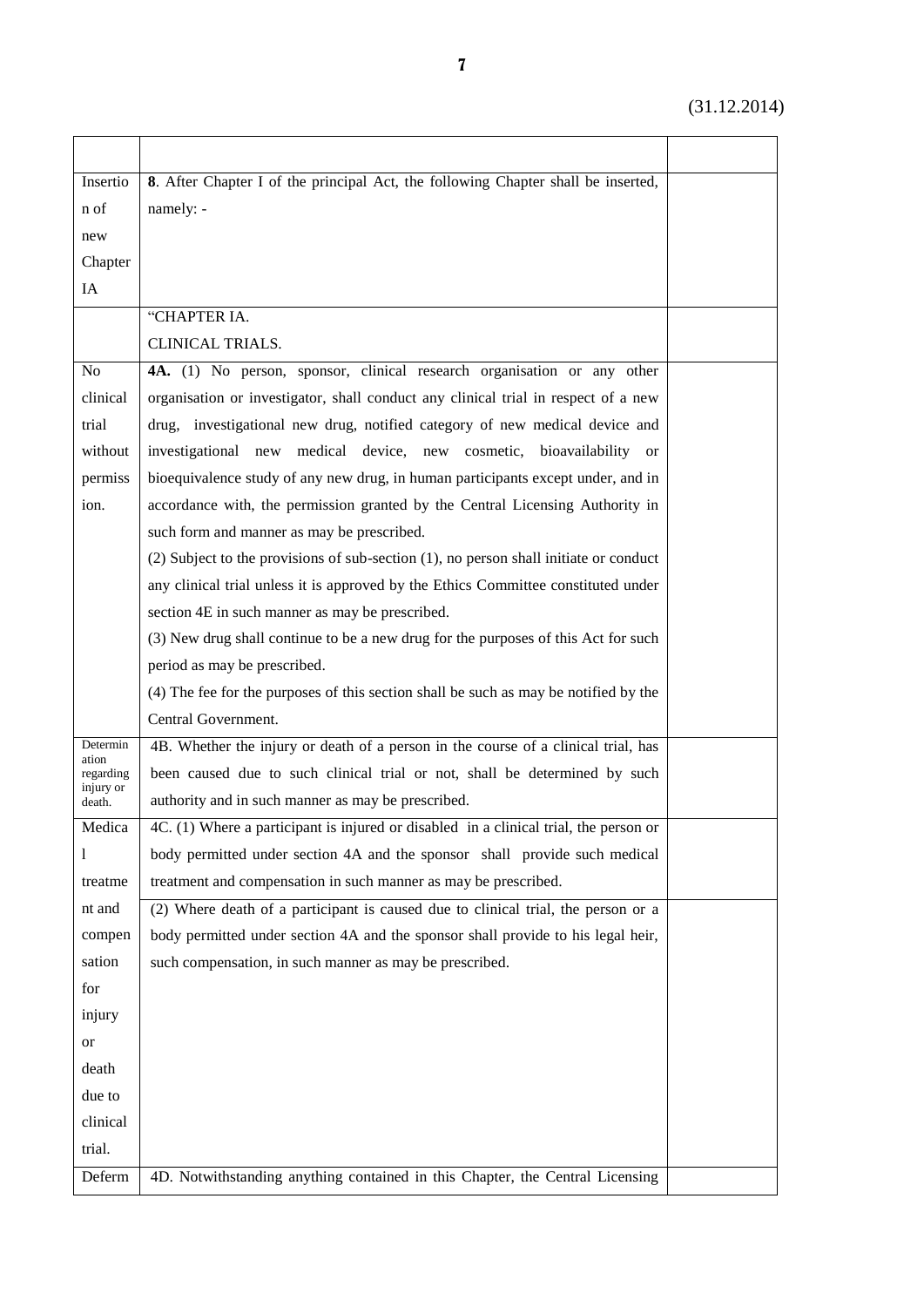| ent of    | Authority may, in public interest, abbreviate, defer or waive off the pre-clinical       |  |
|-----------|------------------------------------------------------------------------------------------|--|
| clinical  | and clinical data requirements for approval of clinical trial of drugs in case of life   |  |
| data      | threatening or serious diseases or diseases of special relevance to the country.         |  |
| require   |                                                                                          |  |
| ments     |                                                                                          |  |
| by the    |                                                                                          |  |
| Central   |                                                                                          |  |
| Licensi   |                                                                                          |  |
| ng        |                                                                                          |  |
| Authori   |                                                                                          |  |
| ty.       |                                                                                          |  |
| Registr   | 4E. The Ethics Committee, constituted in such manner as may be prescribed, for           |  |
| ation of  | the purpose of giving approval to a clinical trial protocol and other related            |  |
| Ethics    | matters, shall be registered with the Central Licensing Authority in such manner         |  |
| Commi     | as may be prescribed.                                                                    |  |
| ttee.     |                                                                                          |  |
| Functio   | 4F. (1) The Ethics Committee shall grant its approval to the clinical trial protocol     |  |
| ns and    | and other related documents in such manner as may be prescribed.                         |  |
| respons   |                                                                                          |  |
| ibilities |                                                                                          |  |
| of        |                                                                                          |  |
| Ethics    |                                                                                          |  |
| Commi     |                                                                                          |  |
| ttee      |                                                                                          |  |
|           | (2) The Ethics Committee shall be responsible to oversee the conduct of clinical         |  |
|           | trial, safeguard the rights, safety and well being of all trial participants enrolled in |  |
|           | the clinical trial.                                                                      |  |
|           | (3) The Ethics Committee shall make periodic review of the trial, based on the           |  |
|           | study of progress reports furnished by the investigators, and monitor internal           |  |
|           | audit reports furnished by the Sponsor, or by visiting the study sites in such           |  |
|           | manner as may be prescribed.                                                             |  |
|           | (4) The Ethics Committee shall have power to revoke its approval granted under           |  |
|           | sub-section (1) of section 4F to a clinical trial protocol and other related             |  |
|           | documents, for reasons to be recorded in writing and communicated to the                 |  |
|           | Investigator and to the Central Licensing Authority.                                     |  |
|           | (5) The Ethics Committee shall perform such other functions and responsibilities         |  |
|           | as may be prescribed.                                                                    |  |
| Action    | 4G. (1) Where the Central Licensing Authority is satisfied that the Ethics               |  |
| against   | Committee is not able to discharge its functions and responsibility under this Act,      |  |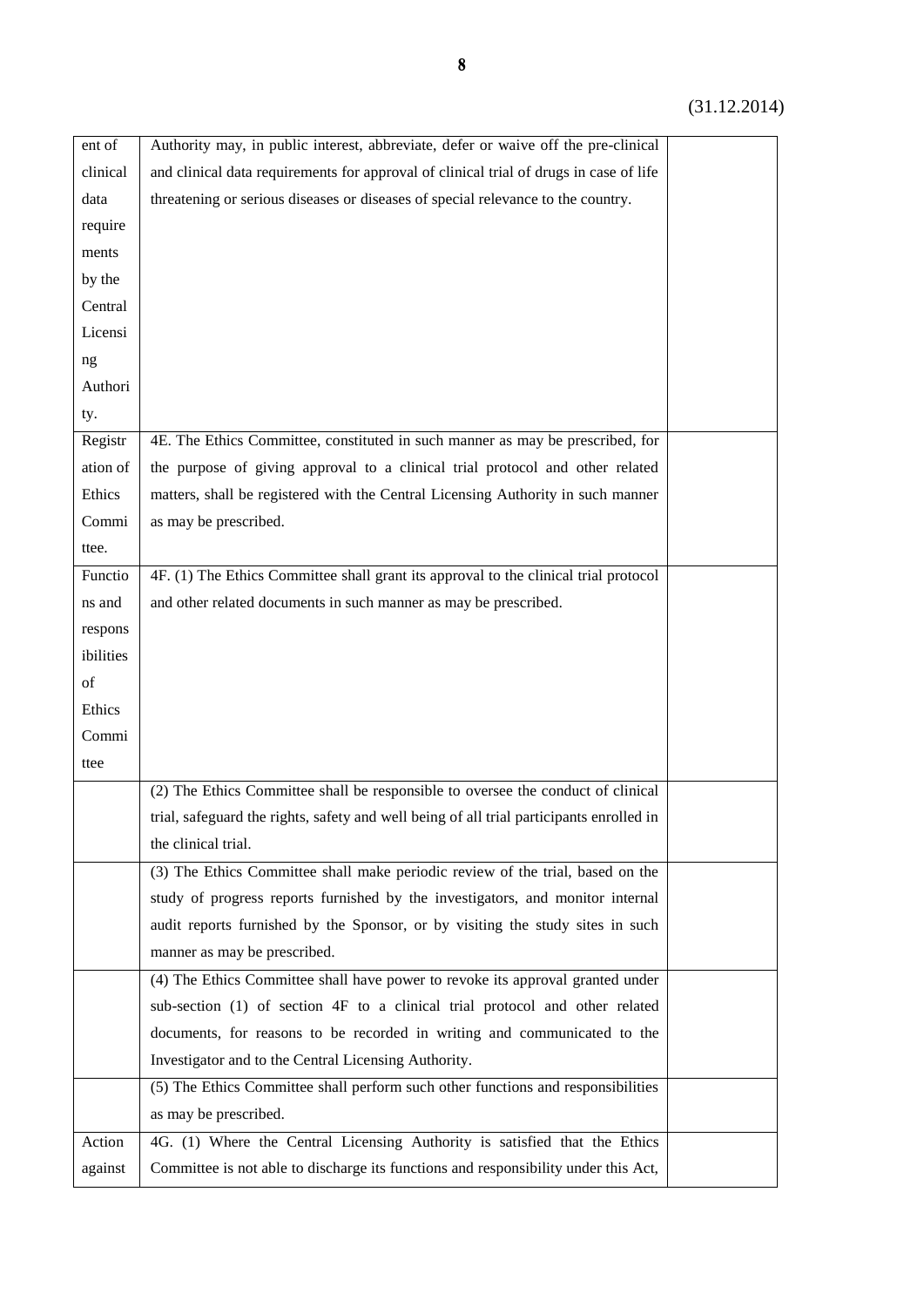| Ethics         | the Central Licensing Authority shall suspend or cancel its registration granted     |  |
|----------------|--------------------------------------------------------------------------------------|--|
| Commi          | under section 4E.                                                                    |  |
| ttee           |                                                                                      |  |
|                | (2) On the suspension or cancellation of the registration of the Ethics Committee    |  |
|                | under sub-section (1), the Central Licensing Authority shall review the approval     |  |
|                | granted by the Ethics Committee for continuance or otherwise of the clinical trial   |  |
|                | in such manner as may be prescribed.                                                 |  |
|                | (3) If the registration of the Ethics Committee is cancelled under sub-section (1),  |  |
|                | every member of such Committee shall be disqualified to be a member of any           |  |
|                | other Ethics Committee for a period of two years.                                    |  |
| Inspecti       | 4H. (1) The Drugs Control Officer or any other officer authorised by the Central     |  |
| on by          | Licensing Authority shall have the power to enter with or without prior notice       |  |
| <b>Drugs</b>   | into any premises related to clinical trial to inspect the facilities, record, data, |  |
| Control        | documents, books, drugs including investigational new drugs, notified category       |  |
| Officer.       | of medical devices and cosmetics.                                                    |  |
|                | (2) The officer empowered under sub-section (1) shall have the power to seek         |  |
|                | clarifications, information and record regarding clinical trial or matters relating  |  |
|                | thereto.                                                                             |  |
| <b>Disclos</b> | 4-I. Every person, sponsor, clinical research organisation or any other              |  |
| ure of         | organisation or investigator conducting a clinical trial or his agent, as the case   |  |
| name,          | may be, shall, if so required, disclose to the Drugs Control Officer or any other    |  |
| address        | officer authorised by the Central Licensing Authority, the names, addresses and      |  |
| , etc. of      | other particulars of the persons involved in conducting clinical trials and          |  |
| persons        | participants in the clinical trial.                                                  |  |
| involve        |                                                                                      |  |
| d in           |                                                                                      |  |
| clinical       |                                                                                      |  |
| trials         |                                                                                      |  |
| Mainte         | 4J. Every person, sponsor, clinical research organisation or any other               |  |
| nance          | organisation or investigator conducting a clinical trial or his agent holding a      |  |
| of             | permission under this Chapter shall keep and maintain such data, record, registers   |  |
| record         | and other documents as may be prescribed and shall furnish such information as       |  |
| and            | may be required by the Central Licensing Authority or any officer authorised by      |  |
| furnishi       | it in this behalf.                                                                   |  |
| ng             |                                                                                      |  |
| informa        |                                                                                      |  |
| tion.          |                                                                                      |  |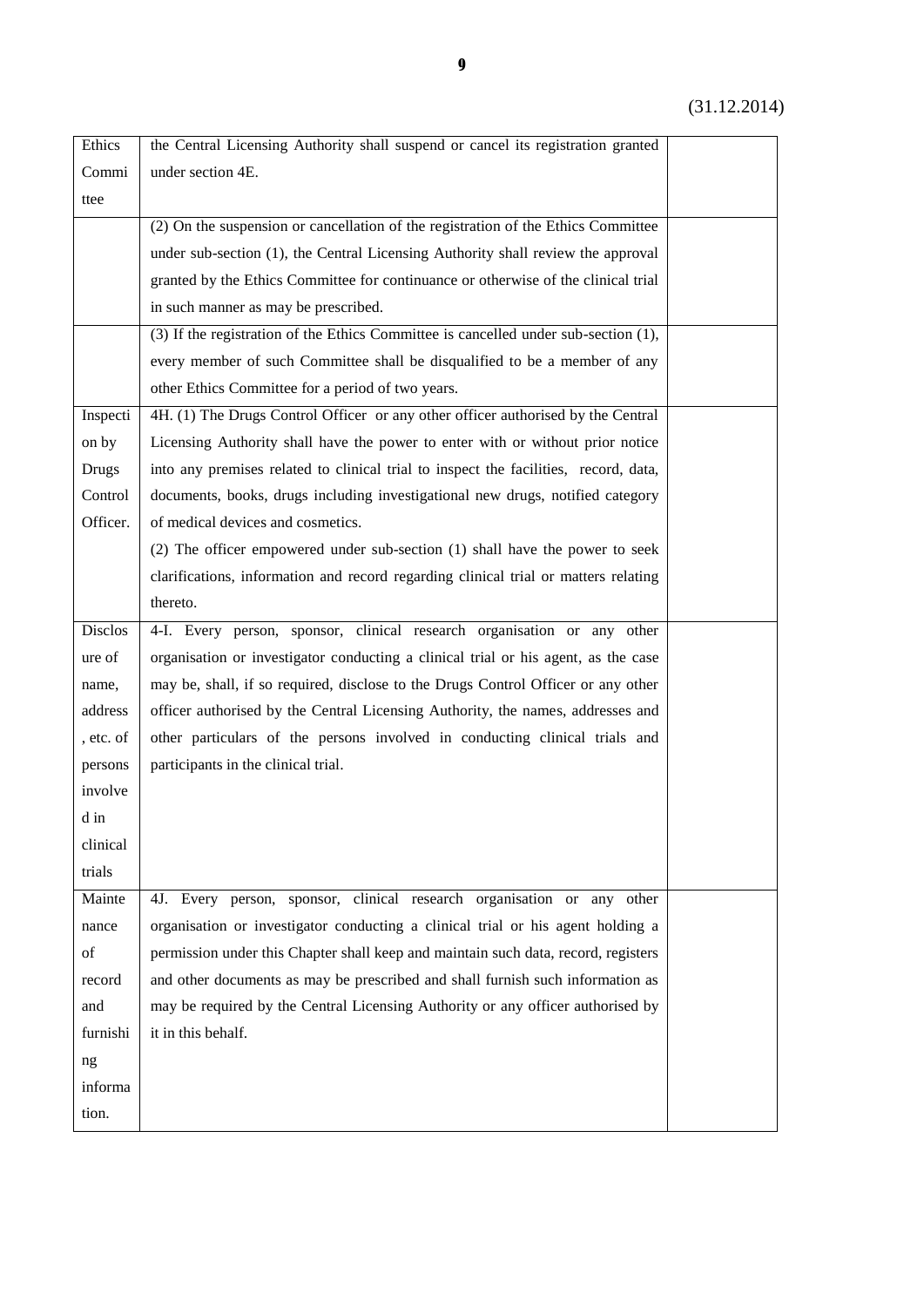| for<br>of,-<br>(i) any new drug or investigational new drug, in contravention of section 4A and<br>conduct<br>the rules made thereunder, shall be punishable with imprisonment which may<br>ing<br>clinical<br>extend to three years or fine which may extend to five lakh rupees or both;<br>trial of<br>(ii) any notified category of new medical device and investigational new medical<br>device, in contravention of section 4A and the rules made thereunder, shall be<br>any<br>punishable with imprisonment which may extend to two years or fine of three<br>drug or<br>investig<br>lakh rupees or both.<br>ational<br>new<br>drug or<br>any<br>notified<br>categor<br>y of<br>medical<br>device<br>or<br>investig<br>ational<br>medical<br>device<br>without<br>permiss<br>ion.<br>4L. Whoever, having been convicted under section 4K, is again convicted under<br>Penalty<br>that section, shall be punishable with imprisonment for a term which shall not be<br>for<br>less than three years but which may extend to five years and shall also be liable to<br>repeat<br>offence<br>fine which shall not be less than fifteen lakh rupees. |
|----------------------------------------------------------------------------------------------------------------------------------------------------------------------------------------------------------------------------------------------------------------------------------------------------------------------------------------------------------------------------------------------------------------------------------------------------------------------------------------------------------------------------------------------------------------------------------------------------------------------------------------------------------------------------------------------------------------------------------------------------------------------------------------------------------------------------------------------------------------------------------------------------------------------------------------------------------------------------------------------------------------------------------------------------------------------------------------------------------------------------------------------------------|
|                                                                                                                                                                                                                                                                                                                                                                                                                                                                                                                                                                                                                                                                                                                                                                                                                                                                                                                                                                                                                                                                                                                                                          |
|                                                                                                                                                                                                                                                                                                                                                                                                                                                                                                                                                                                                                                                                                                                                                                                                                                                                                                                                                                                                                                                                                                                                                          |
|                                                                                                                                                                                                                                                                                                                                                                                                                                                                                                                                                                                                                                                                                                                                                                                                                                                                                                                                                                                                                                                                                                                                                          |
|                                                                                                                                                                                                                                                                                                                                                                                                                                                                                                                                                                                                                                                                                                                                                                                                                                                                                                                                                                                                                                                                                                                                                          |
|                                                                                                                                                                                                                                                                                                                                                                                                                                                                                                                                                                                                                                                                                                                                                                                                                                                                                                                                                                                                                                                                                                                                                          |
|                                                                                                                                                                                                                                                                                                                                                                                                                                                                                                                                                                                                                                                                                                                                                                                                                                                                                                                                                                                                                                                                                                                                                          |
|                                                                                                                                                                                                                                                                                                                                                                                                                                                                                                                                                                                                                                                                                                                                                                                                                                                                                                                                                                                                                                                                                                                                                          |
|                                                                                                                                                                                                                                                                                                                                                                                                                                                                                                                                                                                                                                                                                                                                                                                                                                                                                                                                                                                                                                                                                                                                                          |
|                                                                                                                                                                                                                                                                                                                                                                                                                                                                                                                                                                                                                                                                                                                                                                                                                                                                                                                                                                                                                                                                                                                                                          |
|                                                                                                                                                                                                                                                                                                                                                                                                                                                                                                                                                                                                                                                                                                                                                                                                                                                                                                                                                                                                                                                                                                                                                          |
|                                                                                                                                                                                                                                                                                                                                                                                                                                                                                                                                                                                                                                                                                                                                                                                                                                                                                                                                                                                                                                                                                                                                                          |
|                                                                                                                                                                                                                                                                                                                                                                                                                                                                                                                                                                                                                                                                                                                                                                                                                                                                                                                                                                                                                                                                                                                                                          |
|                                                                                                                                                                                                                                                                                                                                                                                                                                                                                                                                                                                                                                                                                                                                                                                                                                                                                                                                                                                                                                                                                                                                                          |
|                                                                                                                                                                                                                                                                                                                                                                                                                                                                                                                                                                                                                                                                                                                                                                                                                                                                                                                                                                                                                                                                                                                                                          |
|                                                                                                                                                                                                                                                                                                                                                                                                                                                                                                                                                                                                                                                                                                                                                                                                                                                                                                                                                                                                                                                                                                                                                          |
|                                                                                                                                                                                                                                                                                                                                                                                                                                                                                                                                                                                                                                                                                                                                                                                                                                                                                                                                                                                                                                                                                                                                                          |
|                                                                                                                                                                                                                                                                                                                                                                                                                                                                                                                                                                                                                                                                                                                                                                                                                                                                                                                                                                                                                                                                                                                                                          |
|                                                                                                                                                                                                                                                                                                                                                                                                                                                                                                                                                                                                                                                                                                                                                                                                                                                                                                                                                                                                                                                                                                                                                          |
|                                                                                                                                                                                                                                                                                                                                                                                                                                                                                                                                                                                                                                                                                                                                                                                                                                                                                                                                                                                                                                                                                                                                                          |
|                                                                                                                                                                                                                                                                                                                                                                                                                                                                                                                                                                                                                                                                                                                                                                                                                                                                                                                                                                                                                                                                                                                                                          |
|                                                                                                                                                                                                                                                                                                                                                                                                                                                                                                                                                                                                                                                                                                                                                                                                                                                                                                                                                                                                                                                                                                                                                          |
|                                                                                                                                                                                                                                                                                                                                                                                                                                                                                                                                                                                                                                                                                                                                                                                                                                                                                                                                                                                                                                                                                                                                                          |
|                                                                                                                                                                                                                                                                                                                                                                                                                                                                                                                                                                                                                                                                                                                                                                                                                                                                                                                                                                                                                                                                                                                                                          |
|                                                                                                                                                                                                                                                                                                                                                                                                                                                                                                                                                                                                                                                                                                                                                                                                                                                                                                                                                                                                                                                                                                                                                          |
|                                                                                                                                                                                                                                                                                                                                                                                                                                                                                                                                                                                                                                                                                                                                                                                                                                                                                                                                                                                                                                                                                                                                                          |
|                                                                                                                                                                                                                                                                                                                                                                                                                                                                                                                                                                                                                                                                                                                                                                                                                                                                                                                                                                                                                                                                                                                                                          |
|                                                                                                                                                                                                                                                                                                                                                                                                                                                                                                                                                                                                                                                                                                                                                                                                                                                                                                                                                                                                                                                                                                                                                          |
|                                                                                                                                                                                                                                                                                                                                                                                                                                                                                                                                                                                                                                                                                                                                                                                                                                                                                                                                                                                                                                                                                                                                                          |
|                                                                                                                                                                                                                                                                                                                                                                                                                                                                                                                                                                                                                                                                                                                                                                                                                                                                                                                                                                                                                                                                                                                                                          |
|                                                                                                                                                                                                                                                                                                                                                                                                                                                                                                                                                                                                                                                                                                                                                                                                                                                                                                                                                                                                                                                                                                                                                          |
| 4M. Whoever, himself or by any other person on his behalf, conducts clinical<br>Penalty                                                                                                                                                                                                                                                                                                                                                                                                                                                                                                                                                                                                                                                                                                                                                                                                                                                                                                                                                                                                                                                                  |
| for<br>trials with cosmetics in contravention of section 4A shall be punishable with                                                                                                                                                                                                                                                                                                                                                                                                                                                                                                                                                                                                                                                                                                                                                                                                                                                                                                                                                                                                                                                                     |
| conduct<br>imprisonment for a term which may extend to one year or fine which shall not be                                                                                                                                                                                                                                                                                                                                                                                                                                                                                                                                                                                                                                                                                                                                                                                                                                                                                                                                                                                                                                                               |
| less than two lakh rupees.<br>ing                                                                                                                                                                                                                                                                                                                                                                                                                                                                                                                                                                                                                                                                                                                                                                                                                                                                                                                                                                                                                                                                                                                        |
| clinical                                                                                                                                                                                                                                                                                                                                                                                                                                                                                                                                                                                                                                                                                                                                                                                                                                                                                                                                                                                                                                                                                                                                                 |
| trial of                                                                                                                                                                                                                                                                                                                                                                                                                                                                                                                                                                                                                                                                                                                                                                                                                                                                                                                                                                                                                                                                                                                                                 |
| cosmeti                                                                                                                                                                                                                                                                                                                                                                                                                                                                                                                                                                                                                                                                                                                                                                                                                                                                                                                                                                                                                                                                                                                                                  |
| cs                                                                                                                                                                                                                                                                                                                                                                                                                                                                                                                                                                                                                                                                                                                                                                                                                                                                                                                                                                                                                                                                                                                                                       |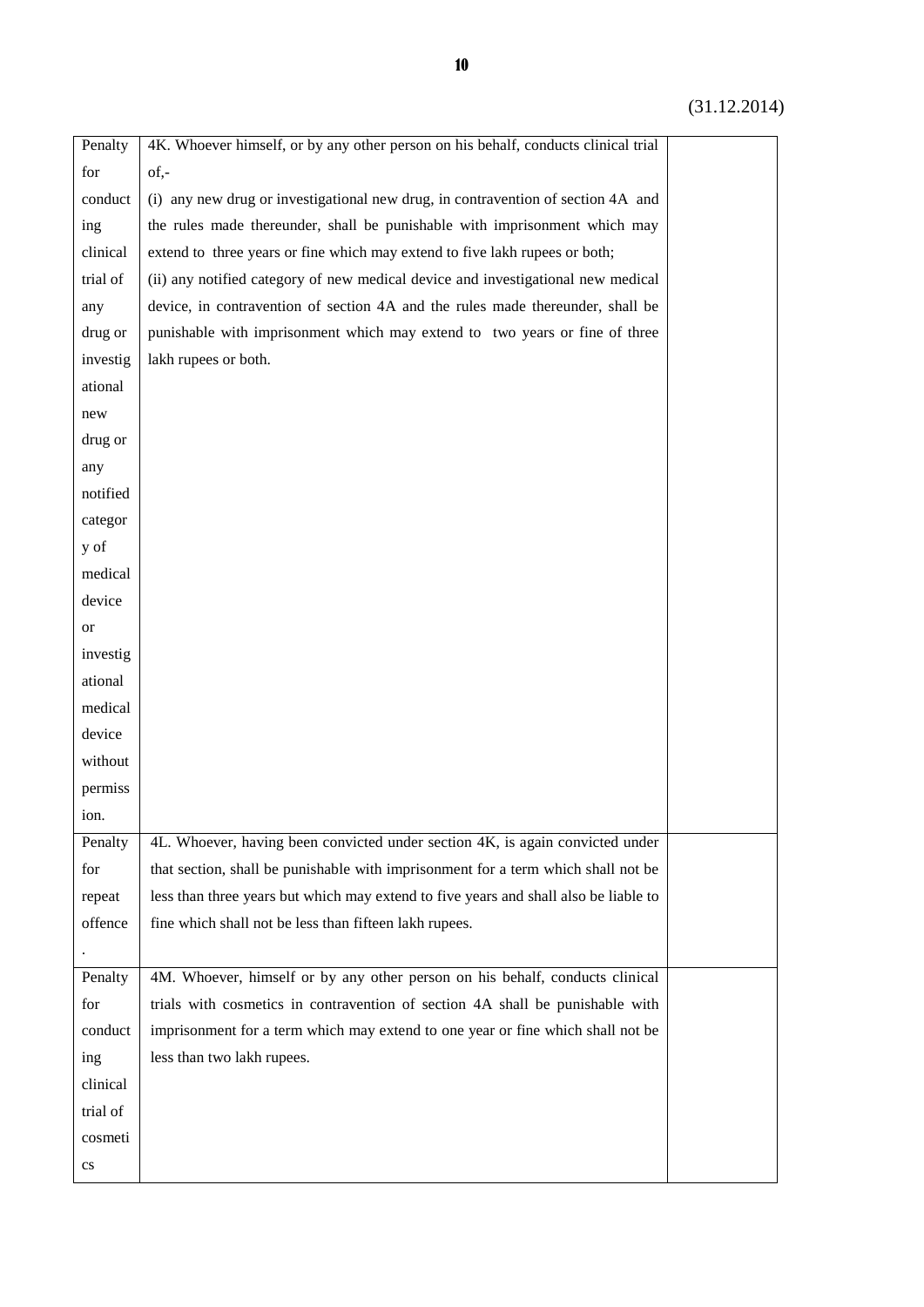| without                |                                                                                       |  |
|------------------------|---------------------------------------------------------------------------------------|--|
| permiss                |                                                                                       |  |
| ion.                   |                                                                                       |  |
| Penalty                | 4N. Whoever having been convicted under section 4M, is again convicted under          |  |
| for                    | that section, shall be punishable with imprisonment for a term which shall not be     |  |
| repeate                | less than two years and shall also be liable to fine which shall not be less than     |  |
| d                      | three lakh rupees.                                                                    |  |
| offence                |                                                                                       |  |
| regardi                |                                                                                       |  |
| ng                     |                                                                                       |  |
| cosmeti                |                                                                                       |  |
| $\mathbf{c}\mathbf{s}$ |                                                                                       |  |
| clinical               |                                                                                       |  |
| trials.                |                                                                                       |  |
| Penalty                | 4-O. Whoever, himself or by any other person on his behalf, conducts clinical         |  |
| for                    | trials with any new drug or investigational new drug or notified category of new      |  |
| violatio               | medical device and investigational new medical device or new cosmetics in             |  |
| n of                   | contravention of the conditions of permission issued under section 4A and rules       |  |
| conditi                | made thereunder,-                                                                     |  |
| ons of                 | (a) which causes adverse affects on the body of participants shall be                 |  |
| permiss                | punishable with imprisonment for a term which may extend to one year                  |  |
| ion                    | or fine which may extend to three lakh rupees or both;                                |  |
|                        | (b) which does not cause any adverse affect on the body of participant shall          |  |
|                        | be liable for a penalty, which shall not be less than fifty thousand rupees           |  |
|                        | but which may extend to two lakh rupees, to be imposed by the Central                 |  |
|                        | Licencing Authority.                                                                  |  |
|                        |                                                                                       |  |
| Penalty                | 4P. Whoever, having been convicted of an offence,-                                    |  |
| for                    | (a) under clause (a) of section 4-O, is again convicted of an offence under that      |  |
| repeate                | section, shall be punished with imprisonment for a term which shall not be            |  |
| d                      | less than one year and fine which shall not be less than five lakh rupees; and        |  |
| offence                | (b) under clause (b) of section 4-O, is again adjudged to have contravened the        |  |
| for                    | conditions specified therein shall be liable for a penalty, which shall not be        |  |
| conditi                | less than two lakh rupees and which may extend to three lakh rupees to be             |  |
| ons of                 | imposed by the Central Licensing Authority.                                           |  |
| permiss                |                                                                                       |  |
| ion                    |                                                                                       |  |
| Penalty                | 4Q. Whoever is responsible to provide compensation for clinical trial related to      |  |
| for                    | injury, disability or death under section 4C fails to do so, shall be punishable with |  |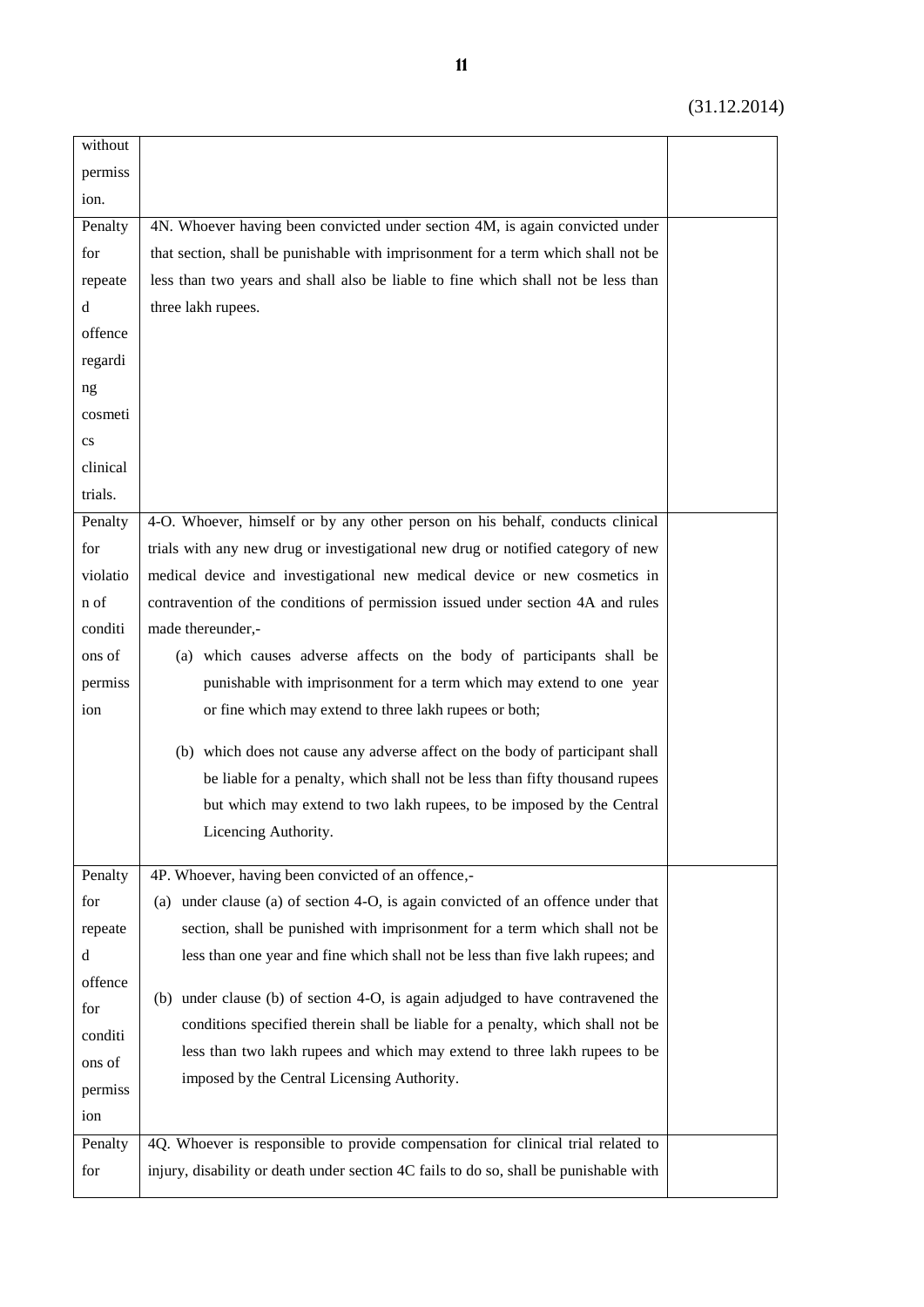| failure       | imprisonment which may extend to one year and fine which may not be less than        |  |
|---------------|--------------------------------------------------------------------------------------|--|
| to            | twice the amount of the compensation.                                                |  |
| provide       |                                                                                      |  |
| compen        |                                                                                      |  |
| sation        |                                                                                      |  |
| Penalty       | 4R. Whoever initiates or conducts clinical trial of any new drug, or investigational |  |
| for           | new drug, or notified category of new medical device and investigational new         |  |
| contrav       | medical device, or new cosmetic, in contravention of any provisions under this       |  |
| ention        | Chapter, except the provisions of sections 4A to 4-I, both inclusive, and the rules  |  |
| of any        | made under this Act shall be liable for penalty which shall not be less than fifty   |  |
| provisi       | thousand rupees to be imposed by the Central Licensing Authority.                    |  |
| on of         |                                                                                      |  |
| this          |                                                                                      |  |
| chapter       |                                                                                      |  |
|               |                                                                                      |  |
| Confisc       | 4S. Where any person has been convicted for contravention of any provision of        |  |
| ation of      | this Chapter or any rule made under this Act, the stock of the new drug,             |  |
| stock,        | investigational new drug, notified category of new medical device and                |  |
| medical       | investigational new medical device or new cosmetic in respect of which the           |  |
| device        | contravention has been made and implement, machinery, vehicle, vessel or other       |  |
| <sub>or</sub> | conveyances used in or for the purposes of conducting such clinical trial shall be   |  |
| cosmet        | liable to be confiscated.                                                            |  |
| cis.          |                                                                                      |  |
| Cognizan      | 4T. (1) No prosecution under this Chapter shall be instituted, except on a           |  |
| ce of         | complaint made by,-                                                                  |  |
| offence.      |                                                                                      |  |
|               | (a) a Drugs Control Officer or any other officer duly authorised in this behalf by   |  |
|               | the Drugs Controller General India; or                                               |  |
|               | $(b)$ a Gazetted officer of the Central Government authorised by that Government     |  |
|               | by an order made in this behalf; or                                                  |  |
|               | $(c)$ the person aggrieved; or                                                       |  |
|               | $(d)$ any recognised consumer association.                                           |  |
|               | (2) Nothing contained in this Chapter shall be deemed to prevent any person from     |  |
|               | being prosecuted under any other law for the time being in force for any act or      |  |
|               | omission which constitute an offence under this Chapter.                             |  |
| Power         | 4U. The Central Government may, after consultation with the Drugs Technical          |  |
| of            | Advisory Board or the Medical Devices Technical Advisory Board, as the case          |  |
| Central       | may be, and after previous publication, by notification, make rules to provide for,- |  |
| Govern        |                                                                                      |  |
| ment to       |                                                                                      |  |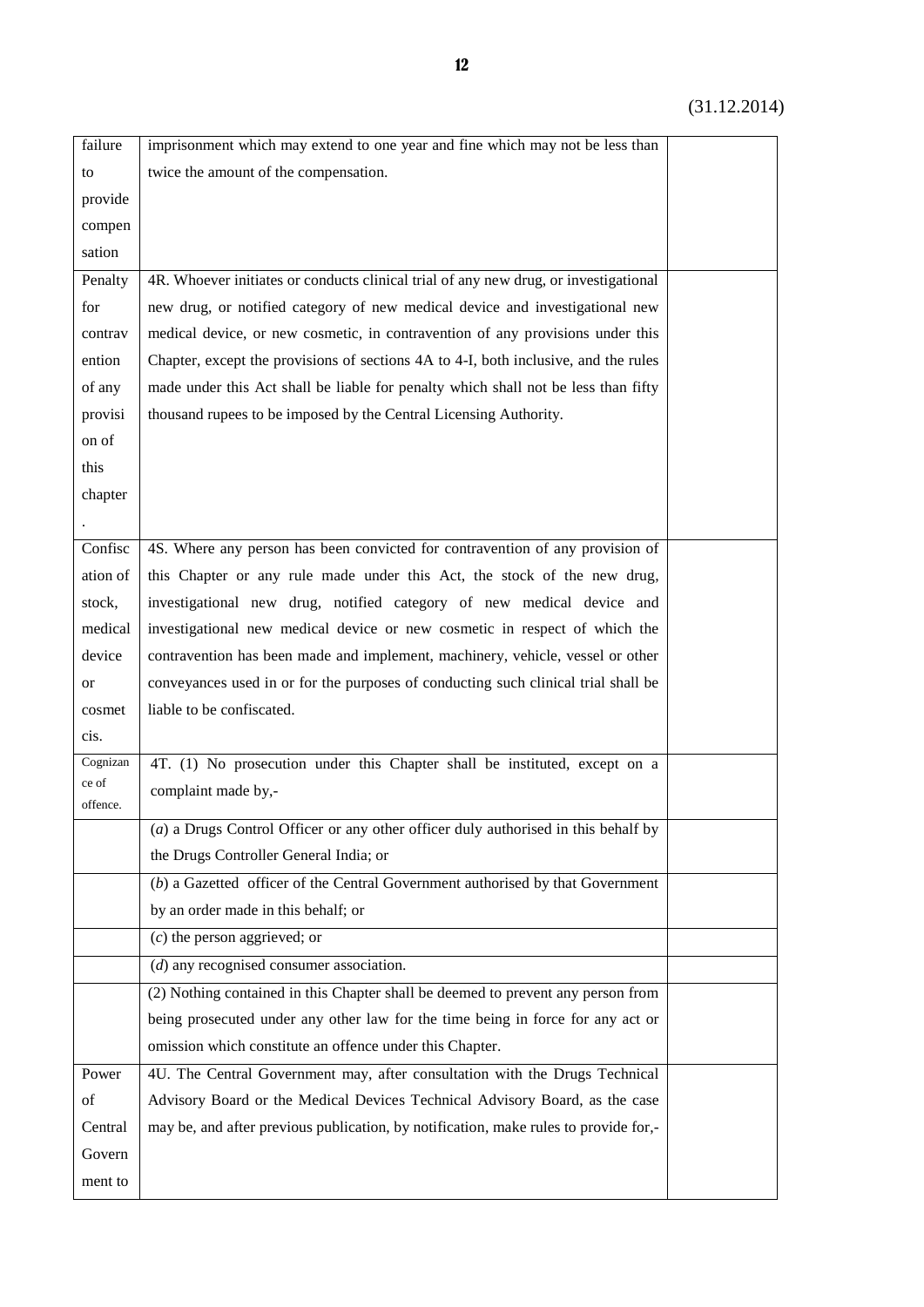| make                 |                                                                                     |  |
|----------------------|-------------------------------------------------------------------------------------|--|
| rules.               |                                                                                     |  |
|                      | (a) the form and manner for conducting clinical trial under section 4A;             |  |
|                      | $(b)$ the norms and procedure for approval of any clinical trial by the Ethics      |  |
|                      | Committee under sub-section $(I)$ of section 4F;                                    |  |
|                      | (c) the manner in which the Central Licensing Authority shall review the            |  |
|                      | approval granted by the Ethics Committee for continuance of clinical trial under    |  |
|                      | sub-section (2) of section 4G;                                                      |  |
|                      | (d) the norms and procedures for deciding whether injury or death of a trial        |  |
|                      | participant has been caused due to clinical trial, under section 4B;                |  |
|                      | (e) the norms and procedures for providing medical treatment to the trial           |  |
|                      | participants under section 4C;                                                      |  |
|                      | (f) the norms and procedures for registration of Ethics Committees under section    |  |
|                      | 4E;                                                                                 |  |
|                      | (g) additional functions and responsibilities of the Ethics Committee under sub-    |  |
|                      | section $(5)$ of section 4F; and                                                    |  |
|                      | (h) the norms and procedures for conducting inspections relating to conduct of      |  |
|                      | clinical trials under sections 4H and 4-I:                                          |  |
|                      | Provided that consultation with the Board may be dispensed with if the Central      |  |
|                      | Government is of opinion that circumstances have arisen which render it             |  |
|                      | necessary to make rules without such consultation.                                  |  |
| Chapter              | 4V. Nothing contained in this Chapter shall apply to Ayurvedic, Siddha or Unani     |  |
| not to               | drugs.".                                                                            |  |
| apply to<br>Ayurvedi |                                                                                     |  |
| c,                   |                                                                                     |  |
| Homeopa              |                                                                                     |  |
| thy,                 |                                                                                     |  |
| Siddha or<br>Unani   |                                                                                     |  |
| drugs                |                                                                                     |  |
| Substit              | 9. In Chapter II of the principal Act, for the Chapter heading, the Chapter heading |  |
| ution of             | "TECHNICAL ADVISORY BOARDS, CENTRAL DRUGS LABORATORIES                              |  |
| new                  | AND CONSULTATIVE COMMITTEE" shall be substituted.                                   |  |
| Chapter              |                                                                                     |  |
| heading              |                                                                                     |  |
| for                  |                                                                                     |  |
| Chapter              |                                                                                     |  |
| $\mathbf{I}$         |                                                                                     |  |
| heading              |                                                                                     |  |
|                      |                                                                                     |  |
|                      |                                                                                     |  |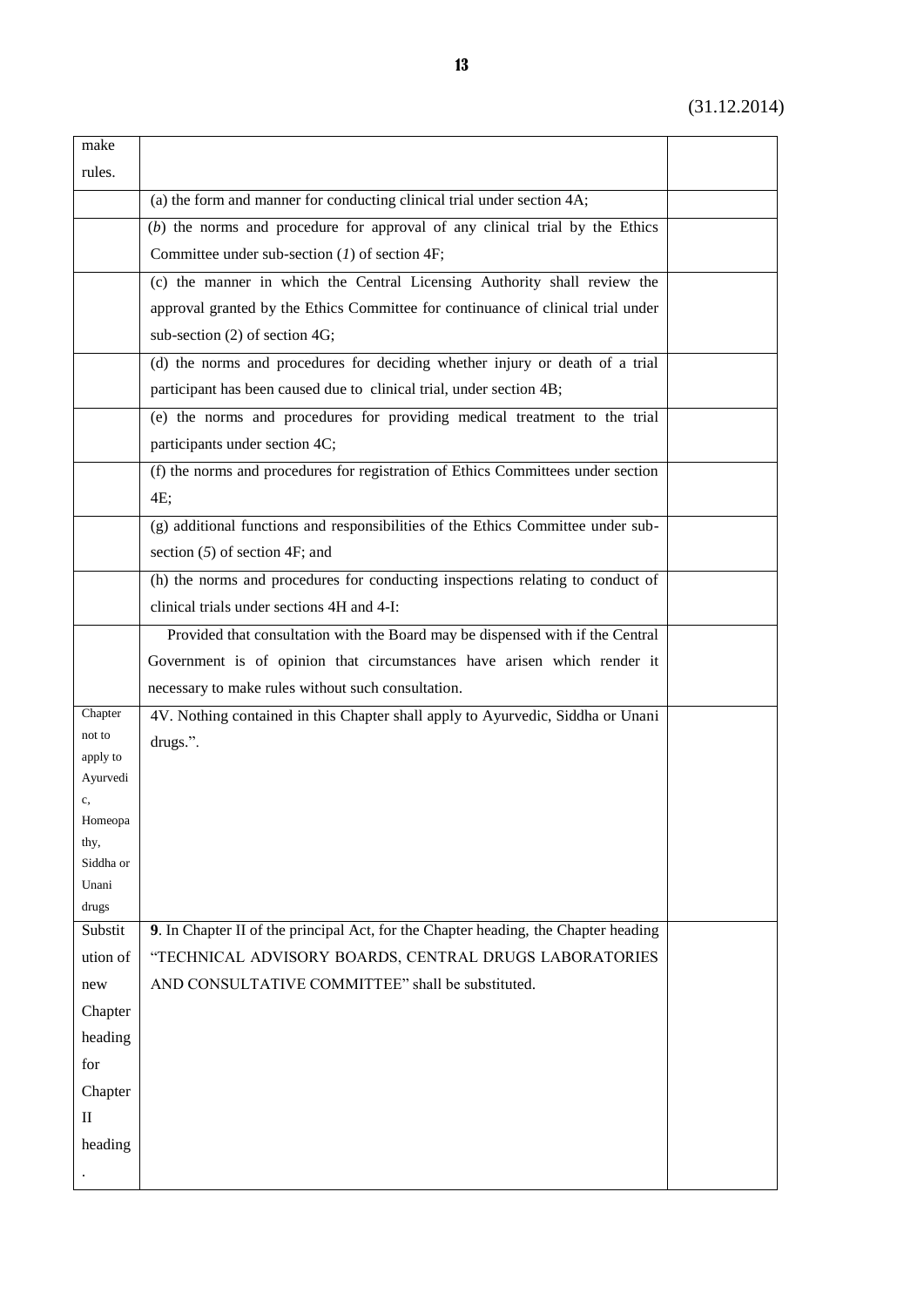| Amend   | 10. In section 5 of the principal Act,-                                              |  |
|---------|--------------------------------------------------------------------------------------|--|
| ment of |                                                                                      |  |
| section |                                                                                      |  |
| 5.      |                                                                                      |  |
|         | (a) in sub-section $(1)$ ,-                                                          |  |
|         | (i) for the words and brackets "as soon as may be, constitute a Board (to be         |  |
|         | called the Drugs Technical Advisory Board)", the words "by notification,             |  |
|         | constitute a Board to be called the Drugs Technical Advisory Board" shall be         |  |
|         | inserted;                                                                            |  |
|         | (b) for sub-section $(2)$ to sub-section $(7)$ , the following sub-sections shall be |  |
|         | substituted, namely:-                                                                |  |
|         | "(2) The Board shall consist of the following members, namely:-                      |  |
|         | (i) the Director General of Health Services, ex officio, who shall be                |  |
|         | Chairperson;                                                                         |  |
|         | (ii) the Drugs Controller General of India, ex officio, who shall be Member          |  |
|         | Secretary;                                                                           |  |
|         | (iii) one Director of the Central Drugs Laboratory to be nominated by the            |  |
|         | Central Government, ex officio;                                                      |  |
|         | (iv) one expert to be nominated by the Department of Animal Husbandry and            |  |
|         | Dairy;                                                                               |  |
|         | (v) three experts to be nominated by rotation by the Central Government from         |  |
|         | amongst persons who are in charge of drugs control in the State Government;          |  |
|         | (vi) one expert, to be nominated by the Executive Committee of the Pharmacy          |  |
|         | Council of India, from amongst teachers in pharmaceutical sciences;                  |  |
|         | (vii) one expert, to be nominated by the authority established for regulating the    |  |
|         | medical education, from amongst teachers in medicine or therapeutics;                |  |
|         | (viii) two persons to be nominated by the Central Government from the                |  |
|         | pharmaceutical industry;                                                             |  |
|         | $(ix)$ one pharmacologist to be nominated by the Department of Health Research;      |  |
|         | $(x)$ one person to be nominated by the Central Council of the Indian Medical        |  |
|         | Association;                                                                         |  |
|         | (xi) one expert to be nominated by the Central Council of the Indian                 |  |
|         | Pharmaceutical Association;                                                          |  |
|         | (xii) two Government Analysts to be nominated by rotation by the Central             |  |
|         | Government;                                                                          |  |
|         | (xiii) the Director of the National Institute of Biologicals, ex officio;            |  |
|         | (xiv) the Secretary-cum-Scientific Director, Indian Pharmacopoeia Commission,        |  |
|         | ex officio;                                                                          |  |
|         | $(xv)$ one expert to be nominated by the Department of Pharmaceuticals;              |  |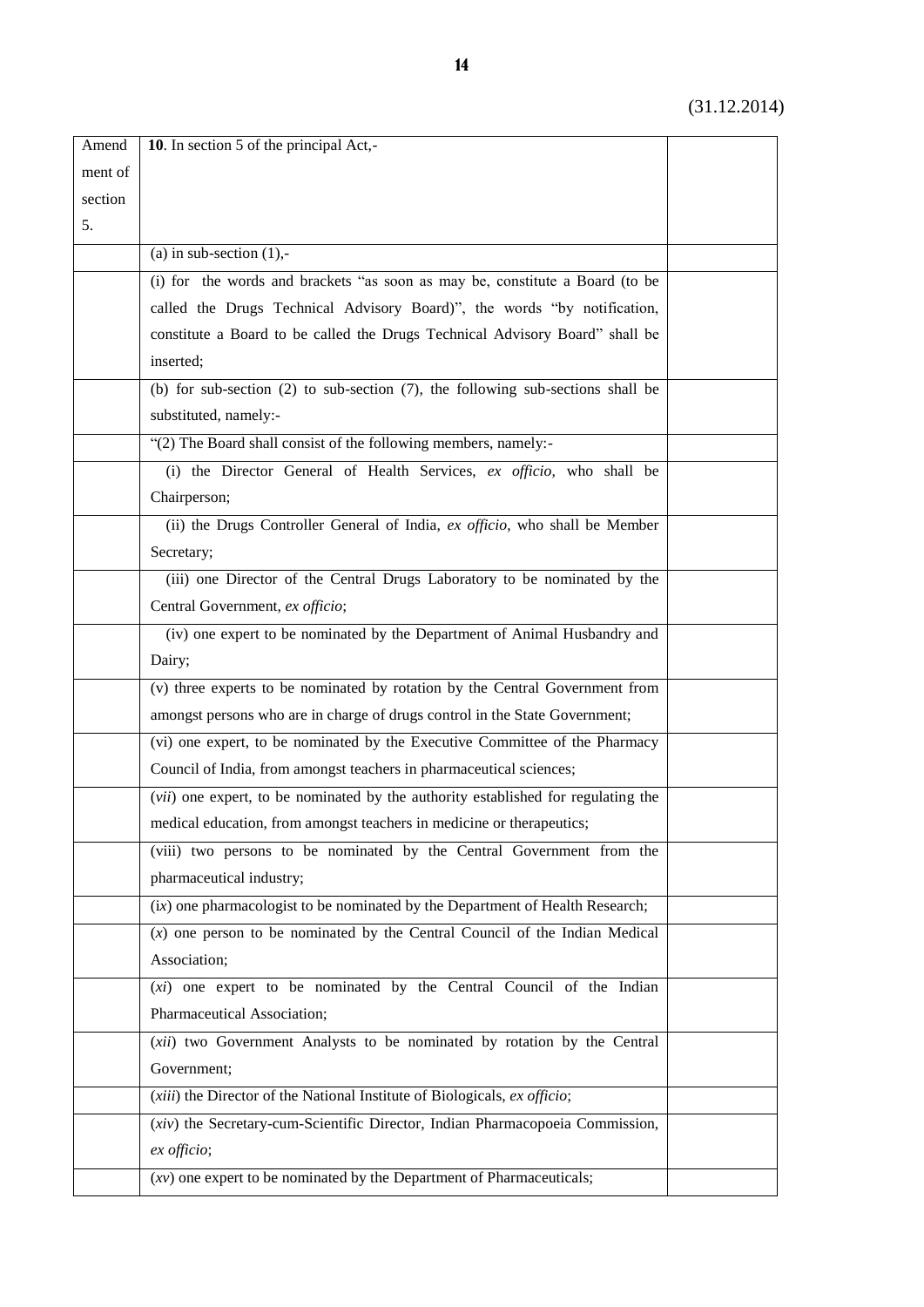|          | (xvi) one expert to be nominated by the Department of Bio-technology;               |  |
|----------|-------------------------------------------------------------------------------------|--|
|          | (xvii) one expert to be nominated by the Central Government from the medical        |  |
|          | institutions involved in the conduct of clinical trials;                            |  |
|          | ( <i>xviii</i> ) one person to be nominated by Union Ministry dealing with Consumer |  |
|          | Affairs from amongst consumer associations.                                         |  |
|          | (3) The nominated members of the Board shall hold office for a period of three      |  |
|          | years but shall be eligible for re-nomination:                                      |  |
|          | Provided that no member shall be eligible for nomination for more than two          |  |
|          | consecutive terms.                                                                  |  |
|          | Provided further that a member nominated under sub-section (1) by virtue of         |  |
|          | his holding an office in the Government shall hold office on Board so long as he    |  |
|          | holds the appointment of the office by virtue of which he was nominated to the      |  |
|          | Board.                                                                              |  |
|          | (4) The procedure for conduct of business of the Board shall be such as may         |  |
|          | be prescribed.                                                                      |  |
|          | (5) The Board may constitute sub-committees and may appoint to such sub-            |  |
|          | committees, persons who are not members of the Board for such periods not           |  |
|          | exceeding three years, as it may decide, for the consideration of particular        |  |
|          | matters.                                                                            |  |
|          | (6) The functions of the Board may be exercised notwithstanding any                 |  |
|          | vacancy therein.                                                                    |  |
| Insertio | 11. After section 5 of the principal Act, the following section shall be inserted,  |  |
| n of     | namely:-                                                                            |  |
| new      |                                                                                     |  |
| section  |                                                                                     |  |
| 5A.      |                                                                                     |  |
| Constit  | "5A. $(1)$ The Central Government shall, by notification, constitute a Board to be  |  |
| ution of | called the Medical Devices Technical Advisory Board to advise the Central           |  |
| Medica   | Government and State Governments on technical matters pertaining to medical         |  |
| 1        | devices, arising out of administration of this Act and to carry out other functions |  |
| Device   | assigned to it by or under this Act.                                                |  |
| S        |                                                                                     |  |
| Techni   |                                                                                     |  |
| cal      |                                                                                     |  |
| Adviso   |                                                                                     |  |
| ry       |                                                                                     |  |
| Board.   |                                                                                     |  |
|          | (2) The Board shall consist of the following members, namely:-                      |  |
|          | (a) the Director General, Indian Council of Medical Research, ex officio, who       |  |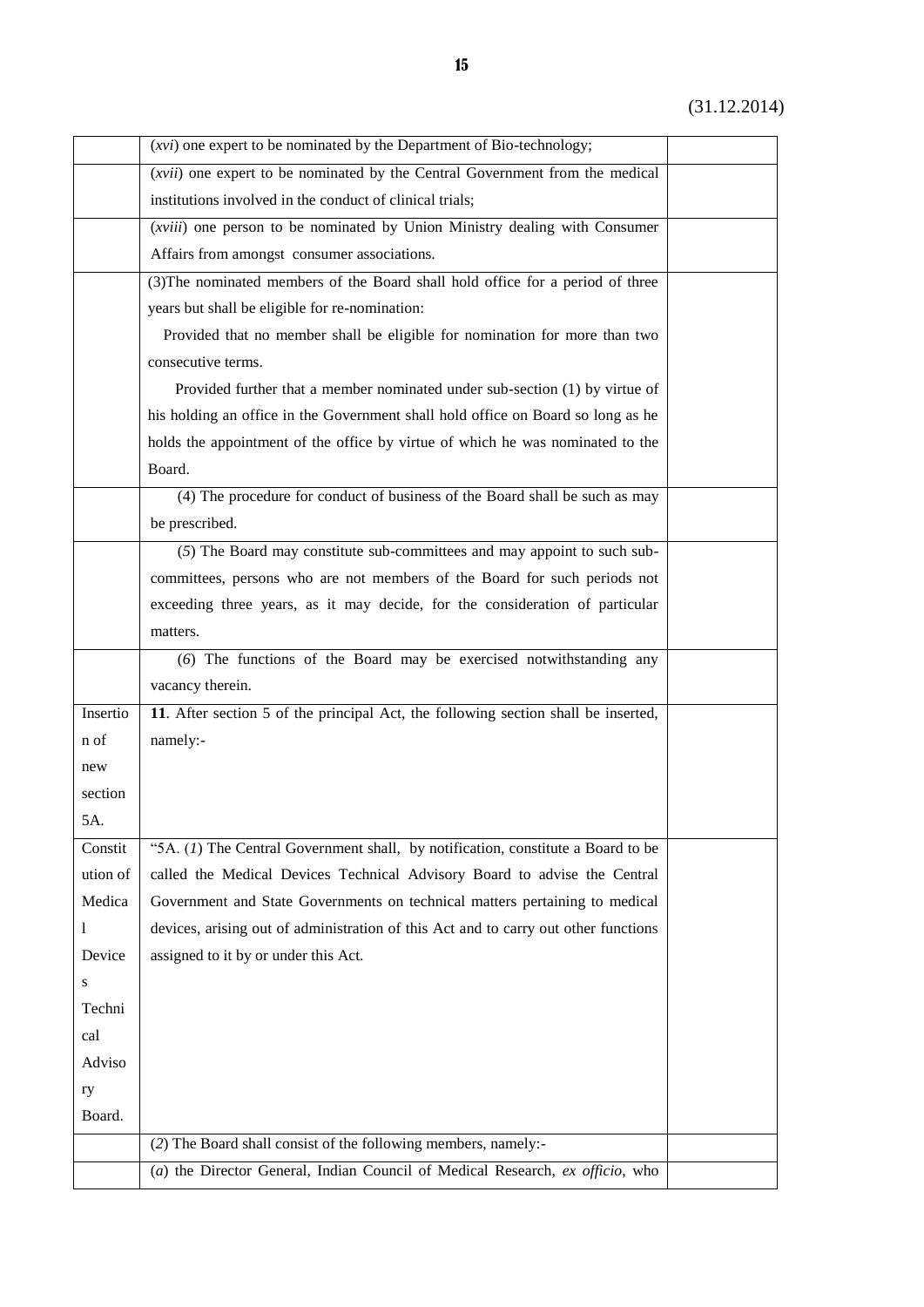| shall be the Chairperson;                                                          |  |
|------------------------------------------------------------------------------------|--|
| (b) the Drugs Controller General of India, $ex$ officio, who shall be the Member   |  |
| Secretary;                                                                         |  |
| $(c)$ one expert each from the following, having qualifications and experience in  |  |
| the field of medical devices, to be nominated by-                                  |  |
| (i) the Department of Science and Technology;                                      |  |
| (ii) the Department of Atomic Energy;                                              |  |
| (iii) the Department of Electronic and Information Technology;                     |  |
| (iv) the Central Government testing laboratories responsible for testing of        |  |
| medical devices;                                                                   |  |
| (v) the Department of Pharmaceuticals;                                             |  |
| (vi) the Bureau of Indian Standard;                                                |  |
| (vii) the Defence Research and Development Organisation;                           |  |
| (viii) one expert to be nominated by the Indian Pharmacopoeial Commission or       |  |
| any other standards setting body as may be constituted by or with approval of the  |  |
| Central Government;                                                                |  |
| $(d)$ one expert from the field of biomedical technology from recognised technical |  |
| educational institutions, to be nominated by the Central Government;               |  |
| (e) one expert from the field of biomaterial or polymer technology from            |  |
| recognised technical educational institutions, to be nominated by the Central      |  |
| Government;                                                                        |  |
| (f) one person to be nominated by Union Ministry dealing with Consumer Affairs     |  |
| from amongst consumer associations;                                                |  |
| (g) one pharmacologist to be nominated by the Central Government from              |  |
| recognised medical or research institute in the field of medical devices;          |  |
| $(h)$ one expert to be nominated by the Central Government from recognised         |  |
| medical or research institute from amongst person involved in conduct of clinical  |  |
| trials;                                                                            |  |
| (i) four experts to be nominated by the Central Government from the medical        |  |
| device industry including in-vitro diagnostics industry.                           |  |
| (3) The nominated members of the Board shall hold office for a period of three     |  |
| years but shall be eligible for re-nomination:                                     |  |
| Provided that no member shall be eligible for nomination for more than two         |  |
| consecutive terms.                                                                 |  |
| Provided further that a member nominated under sub-section $(1)$ by virtue of his  |  |
| holding an office in the Government shall hold office on Board so long as he       |  |
| holds the appointment of the office by virtue of which he was nominated to the     |  |
| Board.                                                                             |  |
| (4) The procedure for conduct of business of the Board shall be such as may be     |  |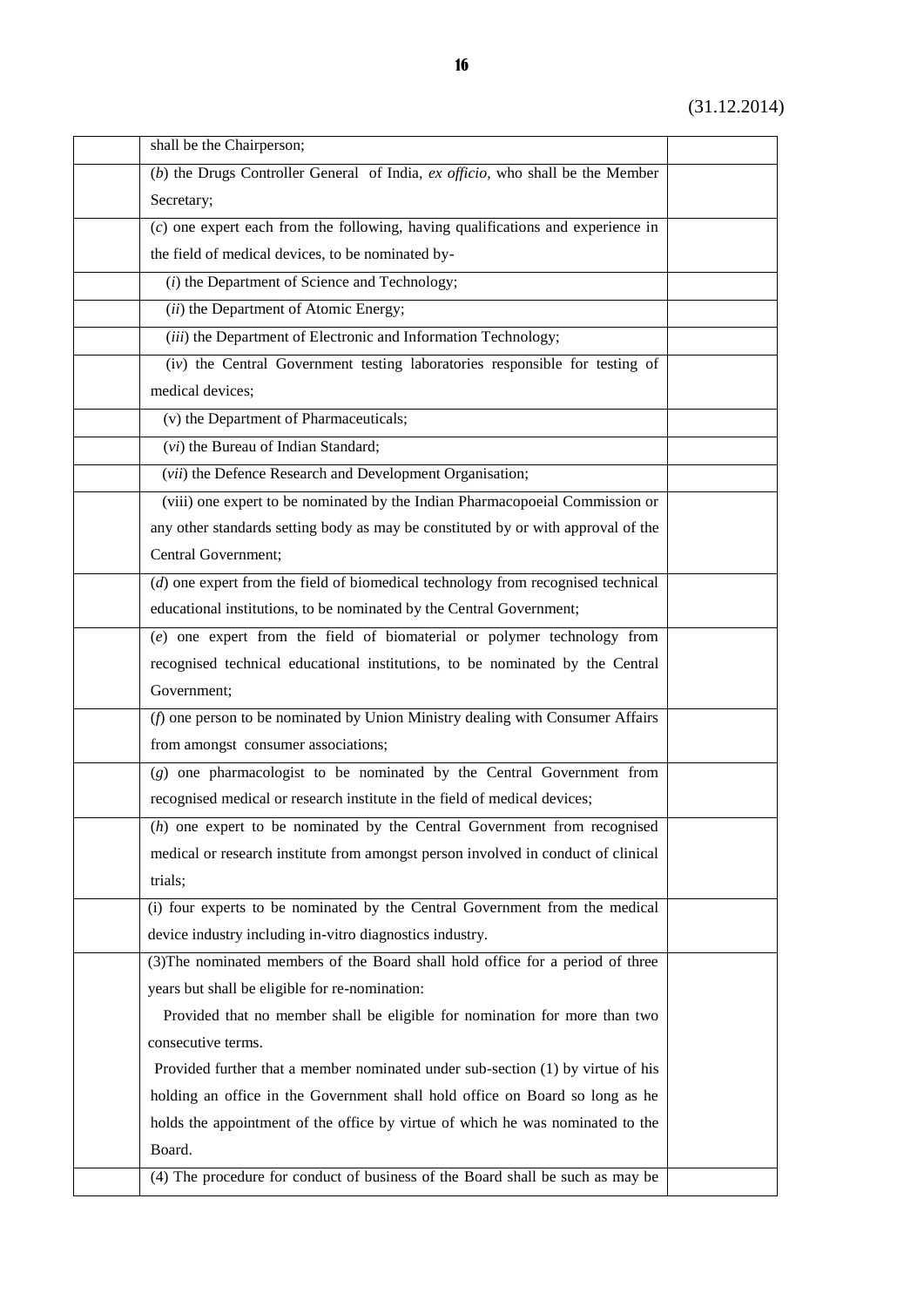|          | prescribed.                                                                            |  |
|----------|----------------------------------------------------------------------------------------|--|
|          | (5) The Board may constitute sub-committees and may appoint to such sub-               |  |
|          | committees, persons who are not members of the Board for such periods not              |  |
|          | exceeding three years, as it may decide, for the consideration of particular           |  |
|          | matters.                                                                               |  |
|          | (6) The functions of the Board may be exercised notwithstanding any vacancy            |  |
|          | therein.                                                                               |  |
| Amend    | 12. In section 6 of the principal Act,-                                                |  |
| ment of  |                                                                                        |  |
| section  |                                                                                        |  |
| 6.       |                                                                                        |  |
|          | (a) for sub-section $(I)$ , the following sub-sections shall be substituted, namely:-  |  |
|          | "(1) The Central Government may, by notification, establish or designate Central       |  |
|          | Drugs Laboratories under the control of a Director, to be appointed by the Central     |  |
|          | Government, to carry out such functions as may be prescribed.                          |  |
|          | (1A) The Central Government may, by notification, designate any Central Drugs          |  |
|          | Laboratory or any other laboratory,-                                                   |  |
|          | $(a)$ for testing of drugs or cosmetics or medical devices; or                         |  |
|          | (b) as an Appellate Laboratory for testing of drugs or cosmetics or medical            |  |
|          | devices.                                                                               |  |
|          | (IAB) The State Government may, by notification, establish or designate State          |  |
|          | drugs laboratories or any other laboratories to carry out such functions as may be     |  |
|          | prescribed.";                                                                          |  |
|          | (b) in sub-section $(2)$ ,-                                                            |  |
|          | (i) in clause (a), after the word "Laboratory", the words "State Drugs Laboratory"     |  |
|          | shall be inserted;                                                                     |  |
|          | (ii) in clause $(d)$ , for the words, figures and letter "under Chapter IV or Chapter" |  |
|          | IVA of samples of drugs or cosmetics", the words, figures and letters "under           |  |
|          | Chapter IIA, Chapter III, Chapter IV or Chapter IVA of samples of drugs or             |  |
|          | cosmetics or medical devices" shall be substituted.                                    |  |
| Substit  | 13. For section 7 of the principal Act, the following section shall be substituted,    |  |
| ution of | namely:-                                                                               |  |
| new      |                                                                                        |  |
| section  |                                                                                        |  |
| for      |                                                                                        |  |
| section  |                                                                                        |  |
| 7.       |                                                                                        |  |
| Drug,    | 7. (1) The Central Government may constitute a consultative committee to be            |  |
| Cosmet   | called the Drugs, Cosmetics and Medical Devices Consultative Committee to              |  |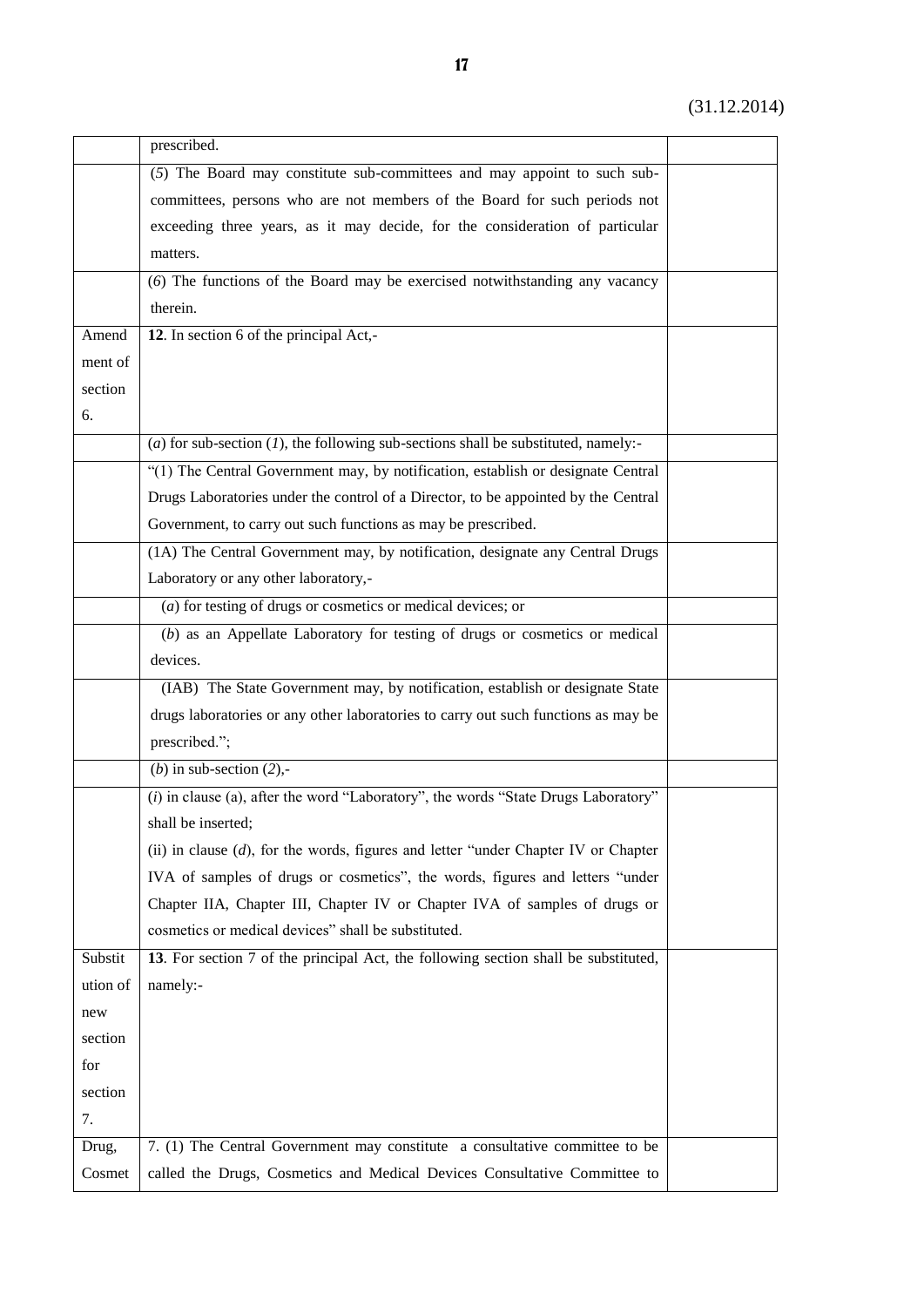| ic and   | advise the Central Government, the State Governments, the Drugs Technical            |  |
|----------|--------------------------------------------------------------------------------------|--|
| Medica   | Advisory Board and the Medical Device Technical Advisory Board on any matter         |  |
| 1        | tending to secure uniformity throughout India in the administration of this Act.     |  |
| Device   |                                                                                      |  |
| S        |                                                                                      |  |
| Consult  |                                                                                      |  |
| ative    |                                                                                      |  |
| Commi    |                                                                                      |  |
| ttee.    |                                                                                      |  |
|          | (2) The Drug, Cosmetic and Medical Devices Consultative Committee shall              |  |
|          | consist of two representatives of the Central Government to be nominated by the      |  |
|          | Government and one representative of each State Government to be nominated by        |  |
|          | the State Government, who shall be in-charge of, or dealing with the matters         |  |
|          | relating to regulation of drugs, cosmetics and medical devices.                      |  |
|          | (3) The Drug, Cosmetic and Medical Devices Consultative Committee shall meet         |  |
|          | as and when required to do so by the Central Government and shall have power to      |  |
|          | regulate its own procedure.                                                          |  |
|          | (4) The Drugs Controller General of India shall be the Chairperson of the Drug,      |  |
|          | Cosmetic and Medical Devices Consultative Committee.".                               |  |
| Insertio | 14. After section 7A of the principal Act, the following Chapter shall be inserted,  |  |
| n of     | namely:-                                                                             |  |
| new      |                                                                                      |  |
| Chapter  |                                                                                      |  |
| IIA.     |                                                                                      |  |
|          | "CHAPTER IIA.                                                                        |  |
|          | IMPORT, MANUFACTURE, SALE AND DISTRIBUTION OF NOTIFIED                               |  |
|          | CATEGORY OF MEDICAL DEVICE.                                                          |  |
|          | 7B. (1) The classification, standards, manufacturing, testing, distribution,         |  |
|          | labeling, packaging, essential requirements for quality, safety and performance,     |  |
|          | adverse events, post marketing surveillance, conformity assessment<br>bodies.        |  |
|          | exemptions, procedure to regulate notified category of medical device, manner        |  |
|          | and conditions of licence shall be such as may be prescribed.                        |  |
|          | (2) The fee for the purposes of this section shall be such as may be notified by the |  |
|          | Central Government.                                                                  |  |
|          | 7C. For the purposes of this Chapter, a medical device shall be deemed to be         |  |
|          | misbranded if it,-                                                                   |  |
|          | (a) is configured so as to conceal any damage or made to appear of better or         |  |
|          | greater functional value or made to appear of lesser risk than it really is; or      |  |
|          | (b) is not labeled or packed in the prescribed manner; or                            |  |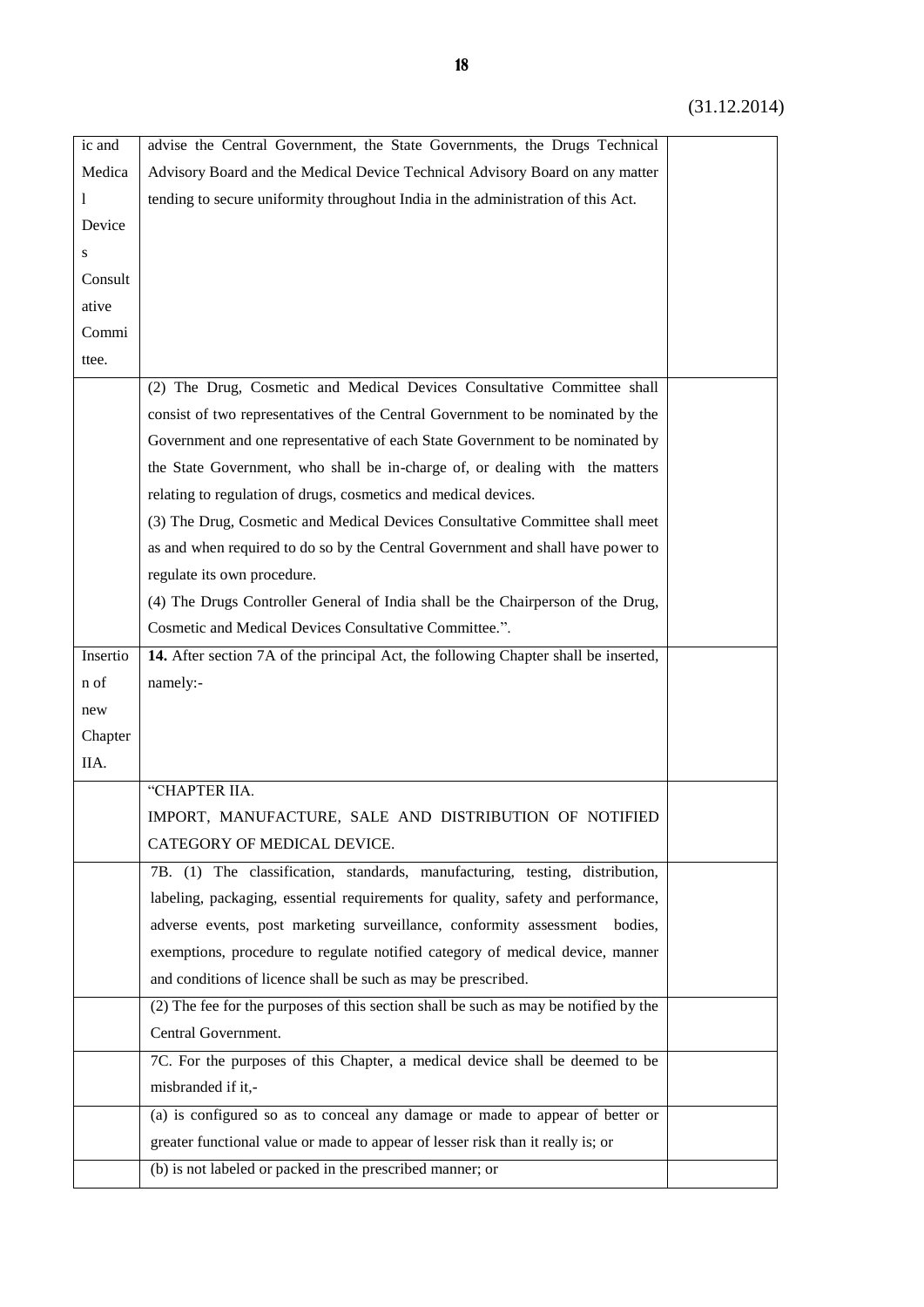|         | (c) bears label, container, statement, design or device which makes any false        |  |
|---------|--------------------------------------------------------------------------------------|--|
|         | claim; or                                                                            |  |
|         | (d) does not comply with the prescribed colour additives.                            |  |
|         | 7D. For the purposes of this Chapter, a medical device shall be deemed to be         |  |
|         | adulterated if it,-                                                                  |  |
|         | $(a)$ consists, in whole or in part, of rusted or corroded or filthy or putrid or    |  |
|         |                                                                                      |  |
|         | decomposed substance; or                                                             |  |
|         | is not prepared or stored in such manner and conditions as may be<br>(b)             |  |
|         | prescribed; or                                                                       |  |
|         | $(c)$ contains any harmful or toxic substance or component or software or parts      |  |
|         | thereof which may render it dangerous to use or injurious to health; or              |  |
|         | $(d)$ is having any substance or component or software or part thereof mixed or      |  |
|         | added thereto or substituted or removed therefrom so as to reduce its quality or     |  |
|         | strength or performance or safety which may render it dangerous to use or            |  |
|         | injurious to health; or                                                              |  |
|         | $(e)$ is having a pack or container composed, in whole or in part, of any            |  |
|         | deleterious substance which may render it dangerous to use or injurious to health.   |  |
| Spuriou | 7E. For the purposes of this Chapter, a medical device shall be deemed to be         |  |
| S       | spurious if it,-                                                                     |  |
| medical |                                                                                      |  |
| device. |                                                                                      |  |
|         | $(a)$ is having the label or pack or the container bearing the name of an individual |  |
|         | or firm or company purporting to be the manufacturer of the device, which            |  |
|         | individual or a firm or a company is fictitious or does not exist; or                |  |
|         | $(b)$ purports to be the product of a manufacturer of product whom it is not         |  |
|         | actually a product.                                                                  |  |
| Prohibi | $7F. (1)$ save as otherwise provided in sub-section (4), no person shall himself or  |  |
| tion of | by any other person on his behalf import or manufacture for sale for distribution    |  |
| import  | or for marketing, sell, stock, exhibit, offer for sale or distribute any notified    |  |
| or      | category of medical device,-                                                         |  |
| manufa  |                                                                                      |  |
| cture   |                                                                                      |  |
| and     |                                                                                      |  |
| sale of |                                                                                      |  |
| medical |                                                                                      |  |
| devices |                                                                                      |  |
|         |                                                                                      |  |
|         | $(i)$ which does not conform to such<br>standards of<br>quality, safety and          |  |
|         |                                                                                      |  |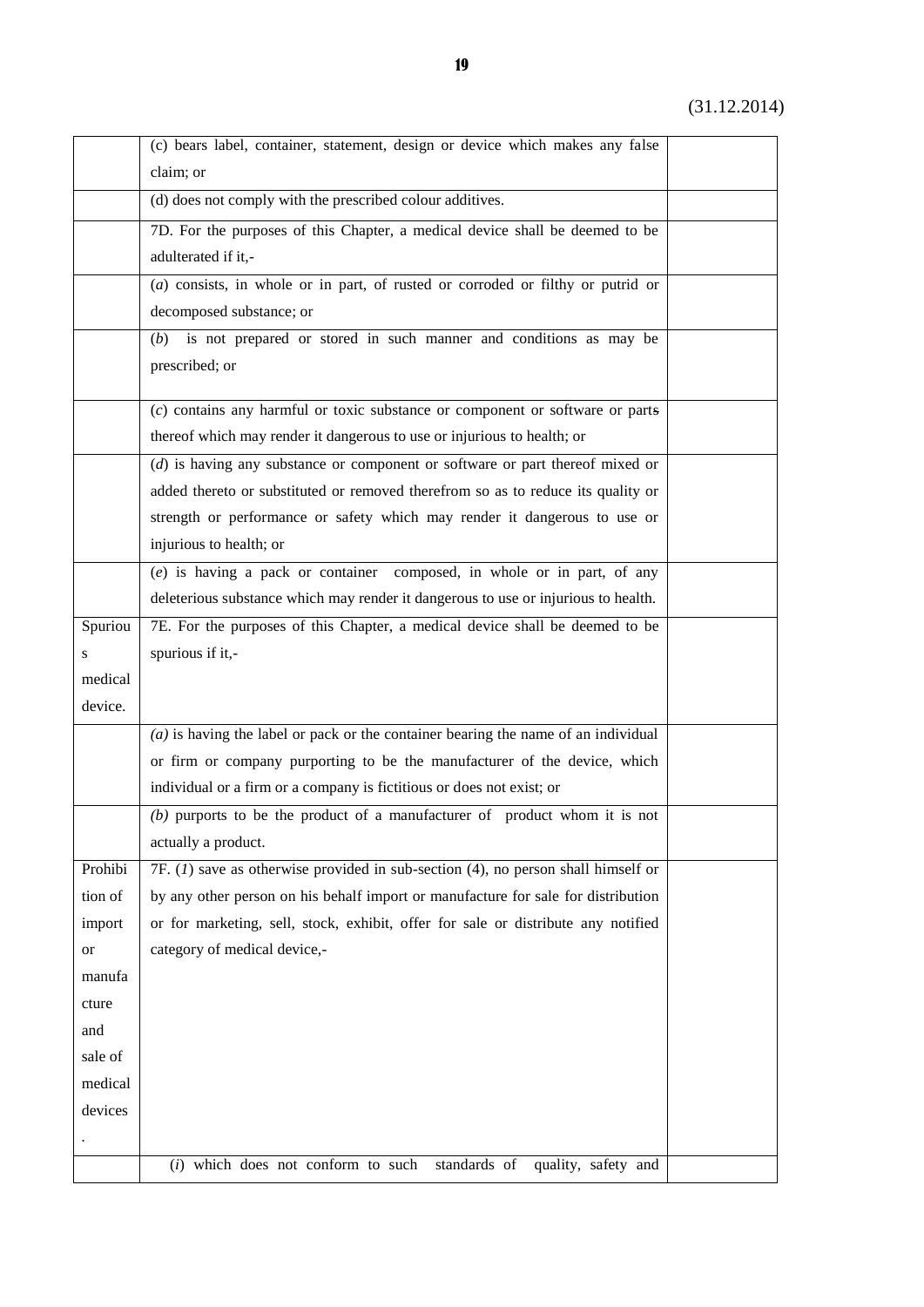|          | performance as may be prescribed;                                                    |  |
|----------|--------------------------------------------------------------------------------------|--|
|          | (ii) which is misbranded, adulterated or spurious;                                   |  |
|          | (iii) software, part, component or instrument accompanying to which is not           |  |
|          | having details displayed in such manner as may be prescribed;                        |  |
|          | (iv) which by means of any statement, design or accessory accompanying it            |  |
|          | or by any other means, purports or claims to cure any such disease or ailment, or    |  |
|          | to have any such other effect as may be prescribed;                                  |  |
|          | $(v)$ which is containing any component that may render it unsafe or harmful         |  |
|          | beyond what is declared, for use under the directions indicated therein or           |  |
|          | recommended therefor;                                                                |  |
|          | (vi) which is in contravention of any of the provisions of this Chapter or rules     |  |
|          | made there under,                                                                    |  |
|          | except under and in accordance with a licence issued under this Chapter by the       |  |
|          | Central Licensing Authority or the State Licensing Authority, as the case may be:    |  |
|          | Provided that nothing contained in clause (i) to (vi) shall apply to import or       |  |
|          | manufacture of any notified category of medical device in small numbers for the      |  |
|          | purposes of examination, test, analysis, demonstration, not on human beings, or      |  |
|          | for personal use subject to such conditions as may be prescribed:                    |  |
|          | Provided further that the Central Government may, in consultation with the           |  |
|          | Medical Devices Technical Advisory Board, by notification permit, subject to         |  |
|          | any conditions specified therein, the import or manufacture of any notified          |  |
|          | category of medical device not approved by the Central Government or not of          |  |
|          | standard quality for sale or for distribution.                                       |  |
|          | (2) No person shall himself or by any other person on his behalf sell or stock or    |  |
|          | distribute or exhibit or offer for sale any notified category of medical device      |  |
|          | referred to in sub-section (1) which has been imported or manufactured in            |  |
|          | contravention of any of the provisions of this Act or any rule made there under.     |  |
|          | (3) No person shall himself or by any other person on his behalf sell, or stock or   |  |
|          | exhibit or offer for sale, or distribution any notified category of medical device,  |  |
|          | except under and in accordance with a licence issued under this Chapter by the       |  |
|          | <b>State Licensing Authority:</b>                                                    |  |
|          | (4) On and from the commencement of the Drugs and Cosmetics (Amendment)              |  |
|          | Act, 2014, the Central Licensing Authority shall have exclusive power to issue a     |  |
|          | licence for the manufacture for sale or distribution or marketing of any medical     |  |
|          | device in such manner as may be prescribed.                                          |  |
| Applica  | 7G. $(I)$ The law for the time being in force relating to customs and goods, the     |  |
| tion of  | import of which is prohibited by the Customs Act, 1962 or rules made or              |  |
| law      | notifications issued there under or any other law for the time being in force shall, |  |
| relating | subject to the provisions of section 7J, section 7K and section 7L of this Act,      |  |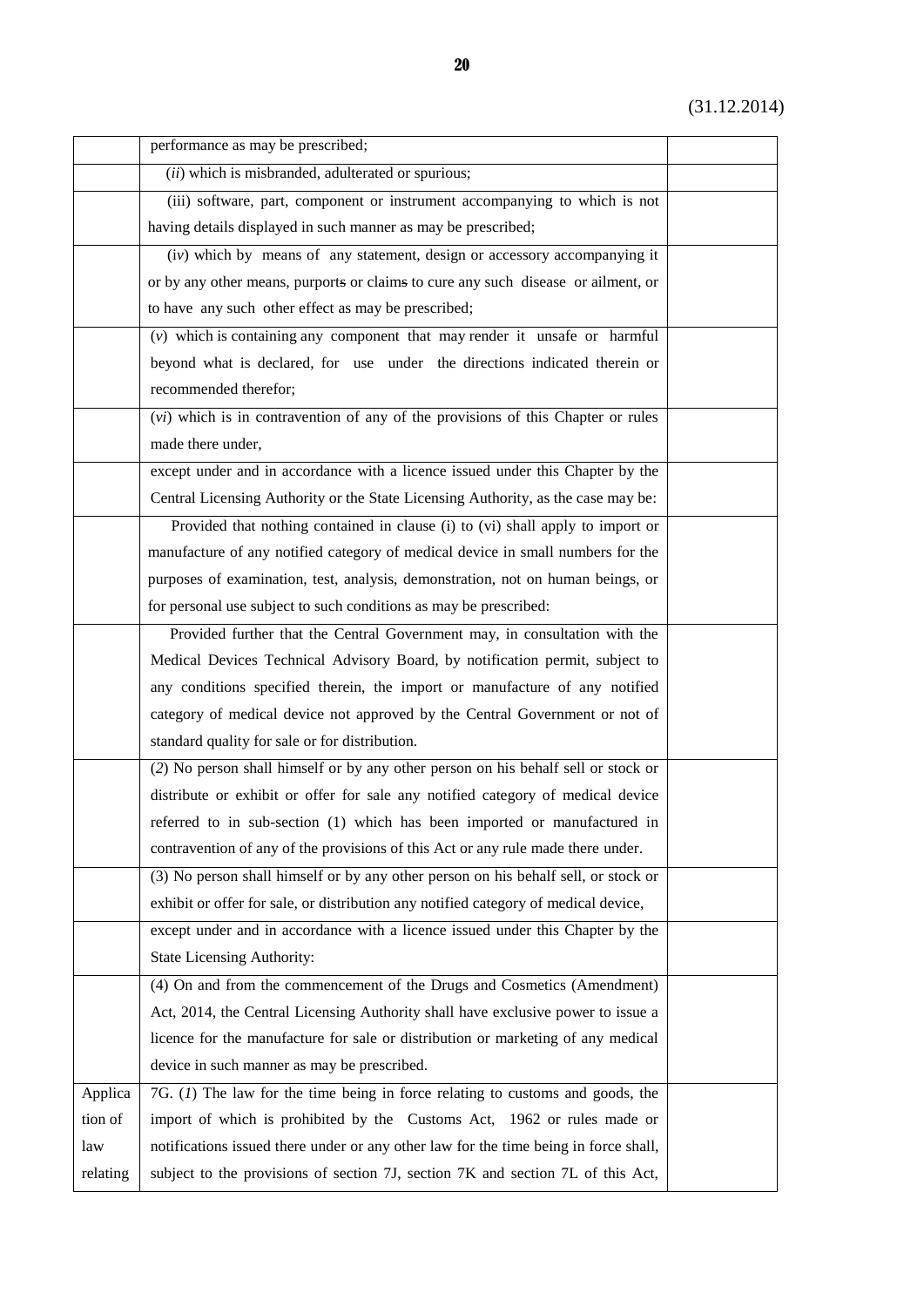| to sea  | apply in respect of notified category of medical device, the import of which is              |  |
|---------|----------------------------------------------------------------------------------------------|--|
| custom  | prohibited under this Chapter, and officers of Customs and officers empowered                |  |
| s and   | under that Act or law to perform the duties imposed thereby on a Customs                     |  |
| powers  | Collector and other officers of Customs, shall have the same powers in respect of            |  |
| of      | such notified category of medical device as they have for the time being in                  |  |
| Custom  | respect of such goods as aforesaid.                                                          |  |
| S       |                                                                                              |  |
| Officer |                                                                                              |  |
| S.      |                                                                                              |  |
|         |                                                                                              |  |
|         | (2) Without prejudice to the provisions $\overline{of sub-section (1), the Commissioner of}$ |  |
|         | any officer of the Government authorised by the Central<br>Customs or                        |  |
|         | Government in this behalf, may detain any imported package which he suspects                 |  |
|         | contain any notified category of medical device, the import of which is<br>to                |  |
|         | prohibited under this Chapter or any other law for the time being in force and               |  |
|         | shall forthwith report such detention to the Drugs Controller General of India               |  |
|         | and, if necessary, forward the package or sample of any suspected medical                    |  |
|         | device found therein to the Laboratory prescribed for the purpose:                           |  |
|         | Provided that in the event of that package or sample of that notified category of            |  |
|         | medical device found in contravention of any of the provisions of this Chapter or            |  |
|         | any rule made thereunder, the same shall not be allowed to be imported from that             |  |
|         | or any other port of entry in the country.                                                   |  |
|         | 7H. (1) The Central Government or a State Government may, by notification, for               |  |
|         | the purposes of this Chapter, appoint such persons, as it thinks fit, having such            |  |
|         | qualifications and experience as may be prescribed to be the Drugs Control                   |  |
|         | Officers for such areas as may be assigned to them.                                          |  |
|         | (2) The powers and duties of the Drugs Control Officer shall be such as may be               |  |
|         | prescribed.                                                                                  |  |
|         | $(3)$ No person who has any financial interest in the import, manufacture or sale            |  |
|         | or distribution of notified category of medical devices shall be appointed to be a           |  |
|         | Drugs Control Officer under this section.                                                    |  |
|         | (4) Every Drugs Control Officer shall be subordinate to such authority having the            |  |
| 45 of   | prescribed qualifications and experience and deemed to be a public servant                   |  |
| 1860.   | within the meaning of section 21 of the Indian Penal Code.                                   |  |
| Power   | 7-I. (1) Without prejudice to any other provision contained in this Chapter, if              |  |
| of      | the Central Government is satisfied that the use of any notified category of                 |  |
| Central | medical device is likely to involve any risk to human beings or animals or that              |  |
| Govern  | any such medical device does not have the functional value claimed or purported              |  |
| ment to | to be claimed for it or which is not safe or effective for use or for which there is         |  |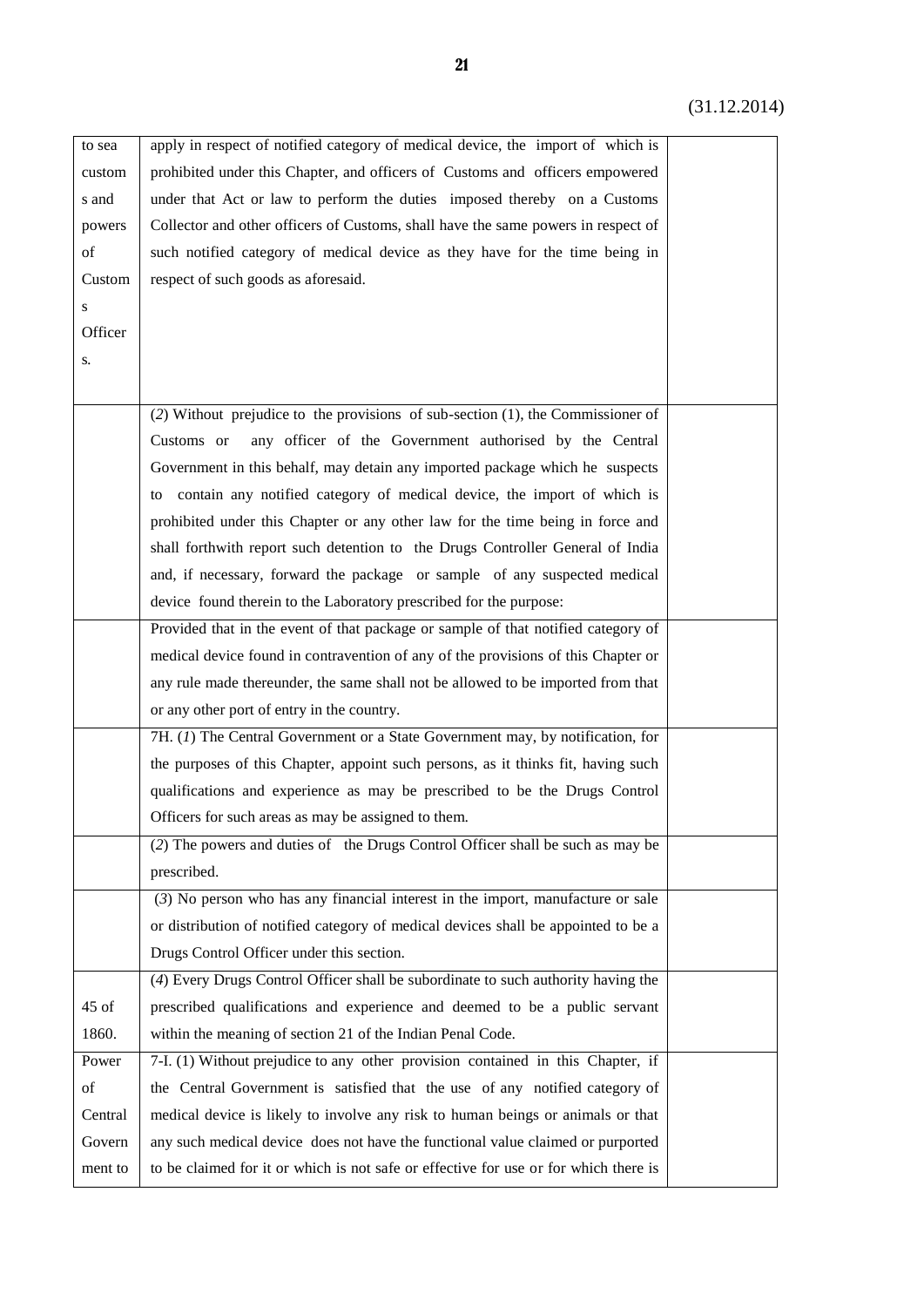| regulat   | no functional justification and that in the public interest it is necessary or         |  |
|-----------|----------------------------------------------------------------------------------------|--|
| e,        | expedient so to do, then, it may, by notification, regulate, restrict or prohibit      |  |
| restrict  | the import, manufacture, sale or distribution of such medical device.                  |  |
| <b>or</b> | $(2)$ The notification issued under sub-section $(1)$ shall be laid, as soon as may be |  |
| prohibit  | after it is made, before each House of Parliament.                                     |  |
| import    |                                                                                        |  |
| <b>or</b> |                                                                                        |  |
| manufa    |                                                                                        |  |
| cture,    |                                                                                        |  |
| sale or   |                                                                                        |  |
| distribu  |                                                                                        |  |
| tion of   |                                                                                        |  |
| notified  |                                                                                        |  |
| categor   |                                                                                        |  |
| y of      |                                                                                        |  |
| medical   |                                                                                        |  |
| device    |                                                                                        |  |
| in        |                                                                                        |  |
| public    |                                                                                        |  |
| interest  |                                                                                        |  |
|           |                                                                                        |  |
| Offenc    | Whoever, himself or by any other person on his behalf, import or<br>7J.                |  |
| es for    | manufacture for sale or for distribution or market, or sell, or stock or exhibit or    |  |
| import    | offer for sale any notified category of medical device,-                               |  |
| <b>or</b> |                                                                                        |  |
| manufa    |                                                                                        |  |
| cture,    |                                                                                        |  |
| sale or   |                                                                                        |  |
| distribu  |                                                                                        |  |
| tion of   |                                                                                        |  |
| medical   |                                                                                        |  |
| device    |                                                                                        |  |
| in        |                                                                                        |  |
| contrav   |                                                                                        |  |
| ention    |                                                                                        |  |
| of this   |                                                                                        |  |
| Chapter   |                                                                                        |  |
|           |                                                                                        |  |
|           | (a) deemed to be adulterated under section 7D or spurious under section 7E and         |  |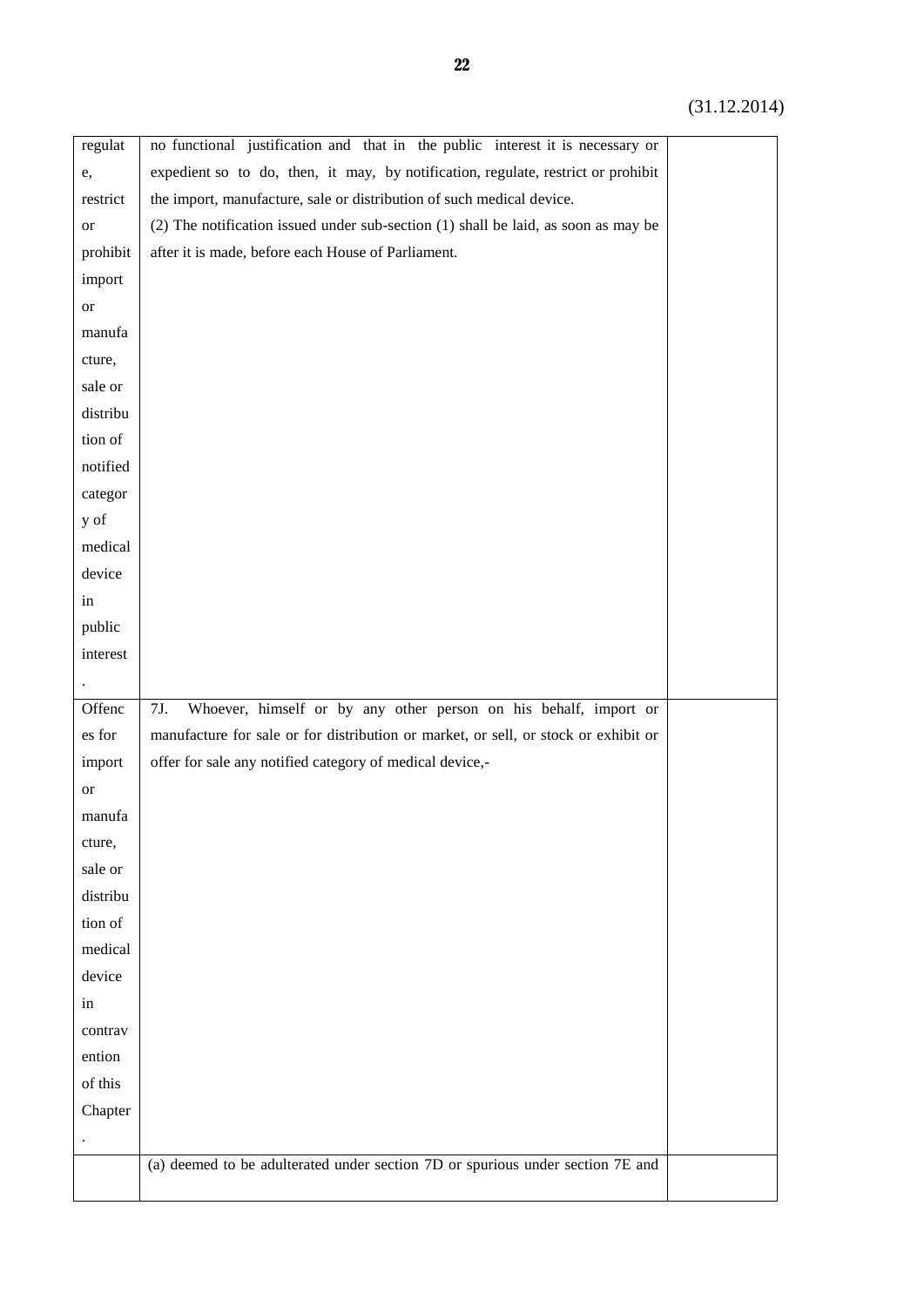|         | which when used by any person for or in the diagnosis, treatment, mitigation, or    |             |
|---------|-------------------------------------------------------------------------------------|-------------|
|         | prevention of any disease or disorder is likely to cause his death or such bodily   |             |
|         | harm which amount to grievous hurt within the meaning of section 320 of the         |             |
|         | Indian Penal Code, solely on account of such medical device shall be punishable     | 45 of 1860. |
|         | with imprisonment for a term which shall not be less than three years but which     |             |
|         | may extend to seven years and shall also be liable to fine which shall not be less  |             |
|         | than five lakh rupees or three times the value of the device whichever is more and  |             |
|         | in case of failure to pay fine, liable to imprisonment upto one year:               |             |
|         | Provided that the fine imposed under this clause shall be paid to the person who    |             |
|         | had been administered such medical device:                                          |             |
|         | Provided further that where the use of such medical device caused death of a        |             |
|         | person who was administered such medical device, the fine imposed shall be paid     |             |
|         | to his legal heir;                                                                  |             |
|         | (b) deemed to be adulterated under section 7D but not being a device referred       |             |
|         | to in clause $(a)$ , or misbranded under section 7C, or without a valid licence as  |             |
|         | required under clause $(c)$ of section $7F$ , shall be punishable with imprisonment |             |
|         | for a term which shall not be less than one year but which may extend to three      |             |
|         | years and shall be liable to fine which shall not be less than one lakh rupees or   |             |
|         | three times the value of the medical device, whichever is more:                     |             |
|         | Provided that the court may, for any adequate and special reason, to be recorded    |             |
|         | in the judgment, impose a sentence of imprisonment for a term of less than one      |             |
|         | year or of fine of less than one lakh rupees;                                       |             |
|         | (c) deemed to be spurious under section 7E, but not being a device referred to in   |             |
|         | clause (a) shall be punishable with imprisonment for a term which shall not be      |             |
|         | less than two years but which may extend to five years or shall also be liable to   |             |
|         | fine which shall not be less than two lakh rupees or three times the value of the   |             |
|         | device, whichever is more or both;                                                  |             |
|         | (d) other than a device referred to in clause (a) or clause (b) or clause (c), in   |             |
|         | contravention of any other provision of this Chapter or any rule made thereunder,   |             |
|         | shall be liable to pay penalty which shall not be less than one lakh rupees to be   |             |
|         | imposed by the Central Licensing Authority.                                         |             |
| Penalty | 7K. Whoever himself, or by any other person on his behalf, imports or               |             |
| for     | manufactures or sells or distributes any notified category of medical device in     |             |
| import  | contravention of the provisions of any notification issued under section 7-I, shall |             |
| or      | be punishable with imprisonment which may extend to five years and with fine        |             |
| manufa  | which may extend to five lakh rupees.                                               |             |
| cture,  |                                                                                     |             |
| etc. of |                                                                                     |             |
| medical |                                                                                     |             |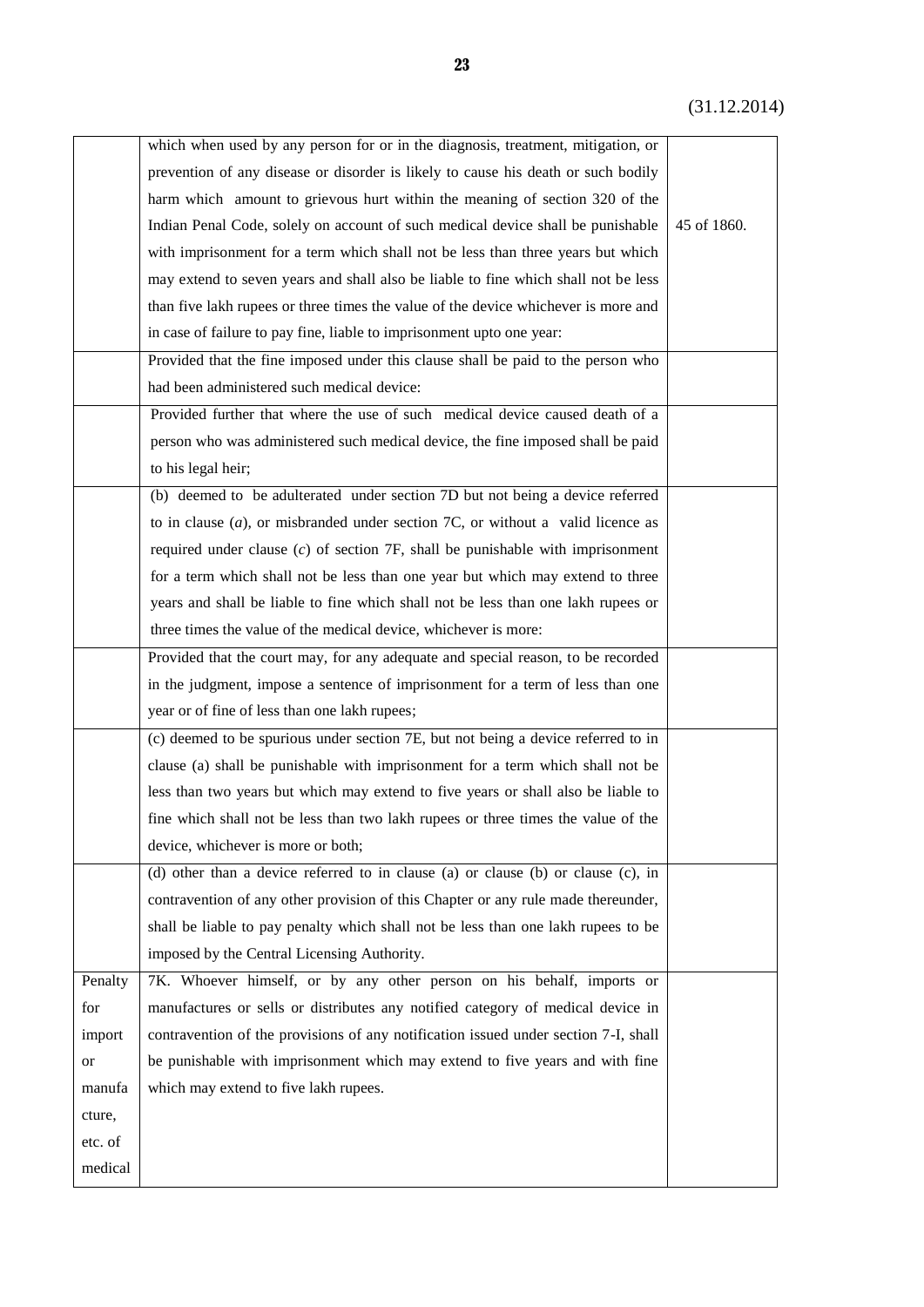| device  |                                                                                     |  |
|---------|-------------------------------------------------------------------------------------|--|
| in      |                                                                                     |  |
| contrav |                                                                                     |  |
| ention  |                                                                                     |  |
| of      |                                                                                     |  |
| section |                                                                                     |  |
| $7-1.$  |                                                                                     |  |
| Penalty | 7L. (1) Whoever having been convicted of an offence,-                               |  |
| for     |                                                                                     |  |
| repeat  |                                                                                     |  |
| offence |                                                                                     |  |
|         |                                                                                     |  |
|         | (i) under clause (a) of section 7J, is again convicted of an offence under that     |  |
|         | clause shall be punishable with imprisonment for a term which shall not be less     |  |
|         | than five years but which may extend to seven years and shall also be liable to     |  |
|         | fine which shall not be less than five lakh rupees;                                 |  |
|         | (ii) under clause (b) of section 7J, is again convicted of an offence under that    |  |
|         | clause shall be punishable with imprisonment for a term which shall not be less     |  |
|         | than two years but which may extend to five years or shall also be liable to fine   |  |
|         | which shall not be less than two lakh rupees;                                       |  |
|         | (iii) under clause (c) of section 7J, is again convicted of an offence under that   |  |
|         | clause shall be punishable with imprisonment for a term which shall not be less     |  |
|         | than three years but which may extend to seven years and shall also be liable to    |  |
|         | fine which shall not be less than five lakh rupees;                                 |  |
|         | (iv) under clause (d) of section 7J, is again convicted of an offence under that    |  |
|         | clause shall be punishable with imprisonment for a term which shall not be less     |  |
|         | than one year but which may extend to three years or shall also be liable to fine   |  |
|         | upto two lakh rupees.                                                               |  |
|         | (2) Whoever having been found guilty of an offence under section 7K is again        |  |
|         | found guilty under that clause shall be liable for punishable with imprisonment     |  |
|         | not less than three years and shall also be liable to fine which may extend to five |  |
|         | lakh.                                                                               |  |
| Confisc | 7M. (1) Where any person is convicted under this Chapter for contravening any of    |  |
| ation.  | the provisions of this Chapter or any rule made thereunder, the stock of the        |  |
|         | notified category of medical device in respect of which the contravention has       |  |
|         | been made in respect of-                                                            |  |
|         | $(a)$ import or manufacture of any device deemed to be misbranded under             |  |
|         | section 7C or adulterated under section 7D or spurious under section 7E;            |  |
|         | or                                                                                  |  |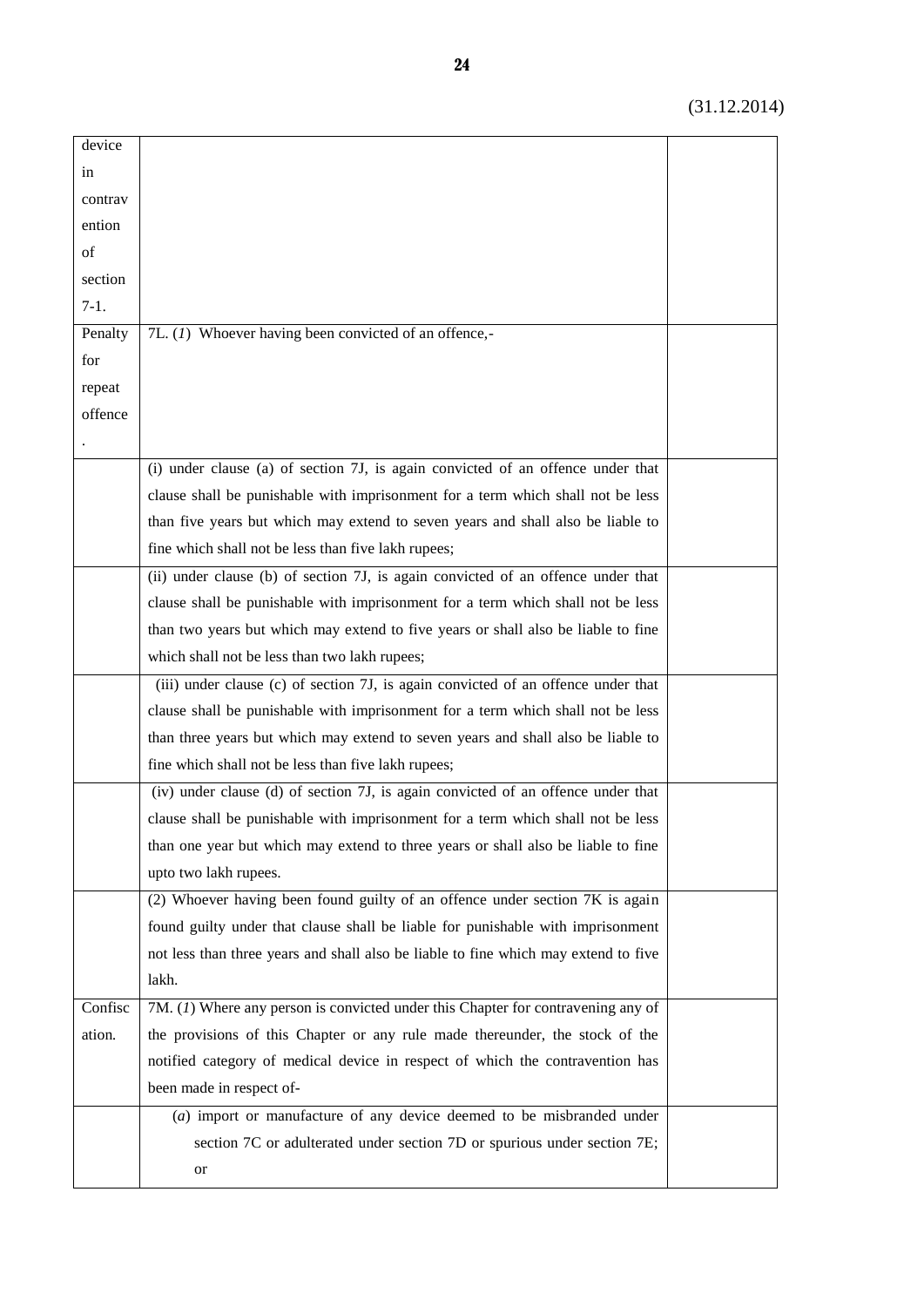|          | $(b)$ import or manufacture for sale, or for distribution, sale, or stocking or      |  |
|----------|--------------------------------------------------------------------------------------|--|
|          | exhibiting or offering for sale or distribution of any notified category of          |  |
|          | medical device without a valid licence as required under clause (b) of sub-          |  |
|          | section (1) or clause (c) of sub-section (2) of section 7F and any                   |  |
|          | implements or machinery used in such import or manufacture, sale, or                 |  |
|          | distribution and any receptacles, packages or coverings in which such                |  |
|          | device is contained and the animals, vehicles, vessels or other                      |  |
|          | conveyances used in carrying such device,                                            |  |
|          | shall be liable to confiscation.                                                     |  |
|          | (2) Without prejudice to the provisions contained in sub-section (1), where the      |  |
|          | court is satisfied, on the application of a Drugs Control Officer or any other       |  |
|          | officer duly authorised in this behalf or otherwise and after such inquiry as may    |  |
|          | be necessary, that the device is not of standard quality and required performance    |  |
|          | shall be liable to confiscation.                                                     |  |
| Powers   | 7N. (1) The Central Government may after consultation with or on the                 |  |
| of the   | recommendation of the Medical Devices Technical Advisory Board and subject to        |  |
| Central  | previous publication, by notification, make rules for classification, standards,     |  |
| Govern   | manufacturing, testing, distribution, labeling, packaging, essential requirements    |  |
| ment to  | for quality, safety and performance, adverse events, post marketing surveillance,    |  |
| make     | conformity assessment bodies, exemptions and procedure to regulate notified          |  |
| rules.   | category of medical devices under section 7B:                                        |  |
|          | Provided that consultation with the Board may be dispensed with if the Central       |  |
|          | Government is of opinion that circumstances have arisen which render it              |  |
|          | necessary to make rules without such consultation.".                                 |  |
|          |                                                                                      |  |
| Amend    | 15. In section 9B of the principal Act, after clause (e), the following clause shall |  |
| ment of  | be inserted, namely:-                                                                |  |
| section  | "(f) if it does not contain active ingredient.".                                     |  |
| 9B.      |                                                                                      |  |
| Insertio | 16. After section 9D of the principal Act, the following section shall be inserted,  |  |
| n of     | namely:-                                                                             |  |
| new      |                                                                                      |  |
| section  |                                                                                      |  |
| 9E.      |                                                                                      |  |
| Adulter  | "9E. For the purposes of this Chapter, a cosmetic shall be deemed to be              |  |
| ated     | adulterated,-                                                                        |  |
| cosmeti  |                                                                                      |  |
| cs.      |                                                                                      |  |
|          | $(a)$ if it consists, in whole or in part, of any filthy, putrid or decomposed       |  |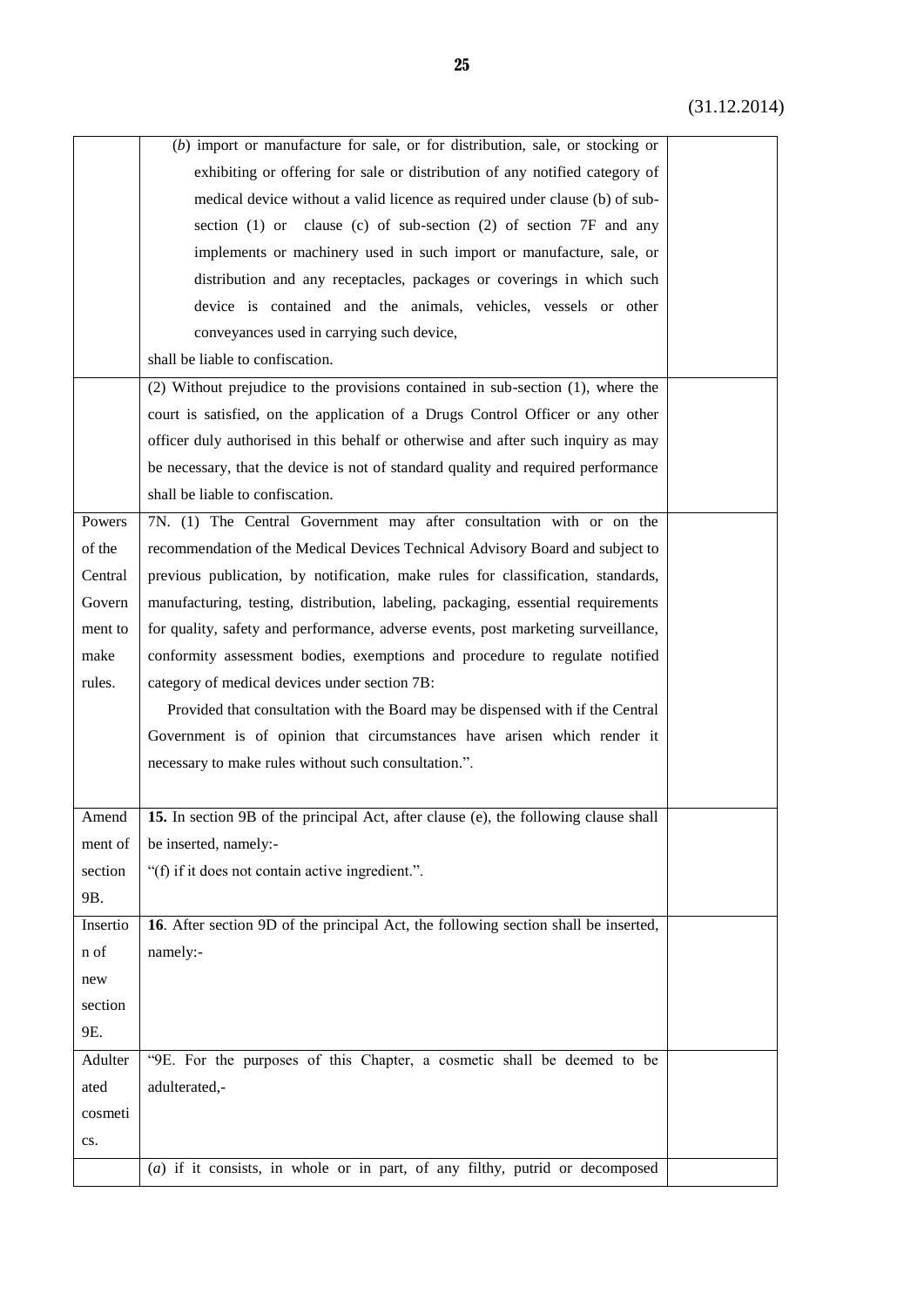|           | substance; or                                                                         |  |
|-----------|---------------------------------------------------------------------------------------|--|
|           | $(b)$ if it has been prepared, packed or stored under insanitary conditions whereby   |  |
|           | it may have been contaminated with filth or whereby it may have been rendered         |  |
|           | injurious to health; or                                                               |  |
|           | (c) if it contains colour other than those prescribed; or                             |  |
|           | (d) if it contains any harmful or toxic substance which may render it injurious to    |  |
|           | health.".                                                                             |  |
| Amend     | 17. In section 10 of the principal Act,-                                              |  |
| ment of   |                                                                                       |  |
| section   |                                                                                       |  |
| 10.       |                                                                                       |  |
|           | (i) after clause (bb), the following clause shall be inserted, namely:-               |  |
|           | "(bbb) any adulterated cosmetic;";                                                    |  |
|           | (ii) in clause $(d)$ , the words "patent or" shall be omitted.                        |  |
| Amend     | 18. In section 11 of the principal Act, in sub-section (2), the following proviso     |  |
| ment of   | shall be inserted, namely:-                                                           |  |
| section   |                                                                                       |  |
| 11.       |                                                                                       |  |
|           | "Provided that in the event of that package or sample of that drug or cosmetic        |  |
|           | found in contravention of any of the provisions of this Chapter or any rule made      |  |
|           | thereunder, the same shall not be allowed to be imported from that or any other       |  |
|           | port of entry in the country.".                                                       |  |
| Substit   | 19. For section 13 of the principal Act, the following sections shall be substituted, |  |
| ution of  | namely:-                                                                              |  |
| new       |                                                                                       |  |
| section   |                                                                                       |  |
| for       |                                                                                       |  |
| section   |                                                                                       |  |
| 13.       |                                                                                       |  |
| Penalty   | "13. Whoever, himself or by any other person on his behalf, imports,-                 |  |
| for       |                                                                                       |  |
| import    |                                                                                       |  |
| of        |                                                                                       |  |
| drugs     |                                                                                       |  |
| <b>or</b> |                                                                                       |  |
| cosmeti   |                                                                                       |  |
| cs in     |                                                                                       |  |
| contrav   |                                                                                       |  |
| ention    |                                                                                       |  |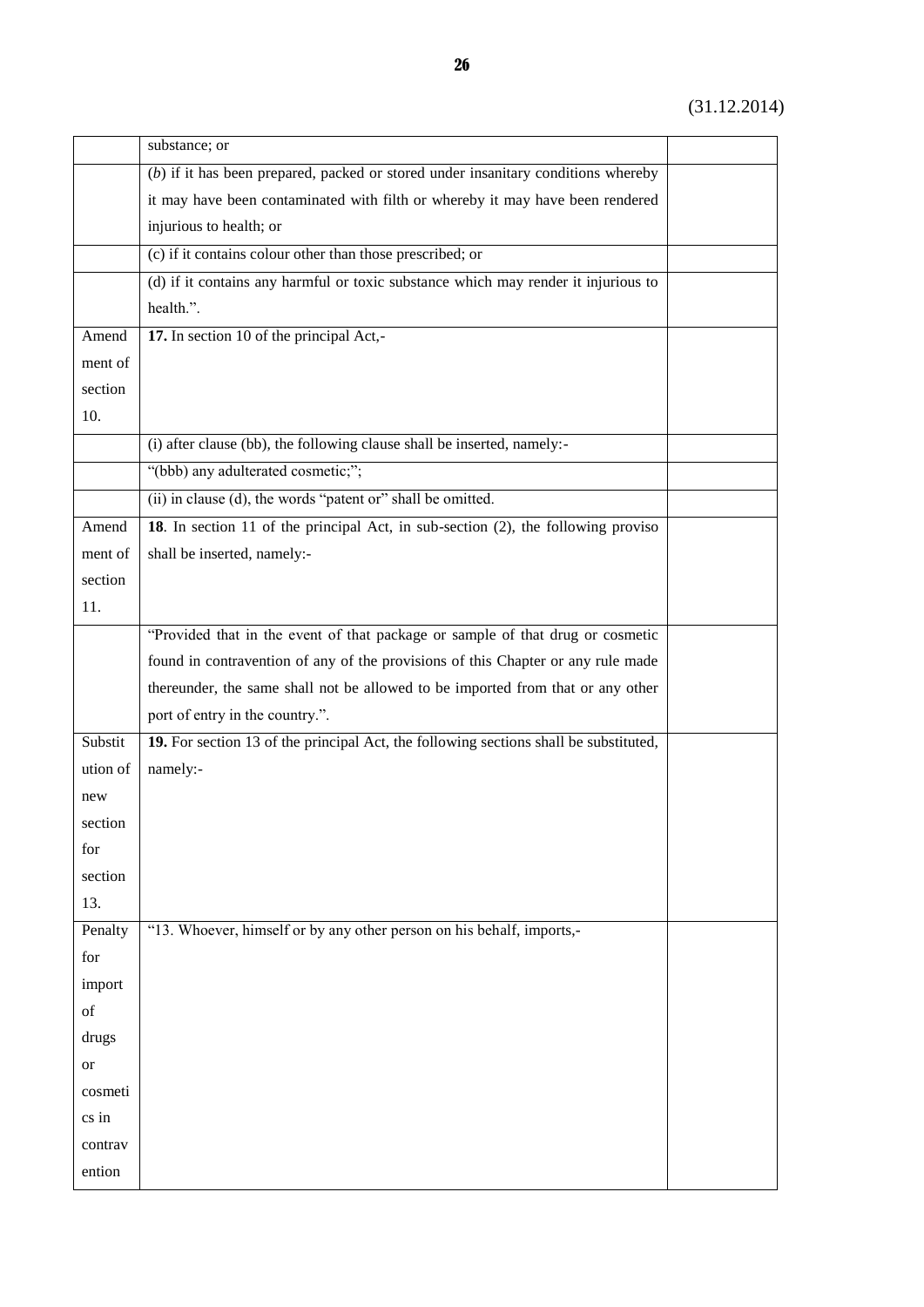| of this |                                                                                      |             |
|---------|--------------------------------------------------------------------------------------|-------------|
| Chapter |                                                                                      |             |
|         |                                                                                      |             |
|         | (a) any drug deemed to be adulterated under section 9A or spurious under section     |             |
|         | 9B and which when used by any person for or in the diagnosis, treatment,             |             |
|         | mitigation, or prevention of any disease or disorder is likely to cause his death or |             |
|         | is likely to cause such bodily harm which amount to grievous hurt within the         |             |
|         | meaning of section 320 of the Indian Penal Code, solely on account of such drug      | 45 of 1860. |
|         | being adulterated or spurious or not of standard quality, as the case may be, shall  |             |
|         | be punishable with imprisonment for a term which shall not be less than ten years    |             |
|         | but which may extend to imprisonment for life and shall also be liable to fine       |             |
|         | which shall not be less than ten lakh rupees or three times value of the drugs       |             |
|         | confiscated, whichever is more:                                                      |             |
|         | Provided that the fine imposed under this clause shall be paid to the person         |             |
|         | who had used the adulterated or spurious drugs:                                      |             |
|         | Provided further that where the use of adulterated or spurious drug referred to      |             |
|         | in this clause has caused the death of a person who used such drug, the fine         |             |
|         | imposed shall be paid to his legal heir;                                             |             |
|         | (b) any drug-                                                                        |             |
|         | $(i)$ deemed to be adulterated under section 9A, but not being a drug referred to    |             |
|         | in clause (a); or                                                                    |             |
|         | $(ii)$ without a valid licence as required under clause (c) of section 10,           |             |
|         | shall be punishable with imprisonment for a term which shall not be less than        |             |
|         | three years but which may extend to five years and shall also be liable to fine      |             |
|         | which shall not be less than one lakh rupees or three times the value of the drugs   |             |
|         | confiscated, whichever is more:                                                      |             |
|         | Provided that the court may, for any adequate and special reasons, to be             |             |
|         | recorded in the judgment, impose a sentence of imprisonment for a term of less       |             |
|         | than three years and of fine of less than one lakh rupees;                           |             |
|         | (c) any drug deemed to be spurious under section 9B, but not being a drug            |             |
|         | referred to in clause (a) shall be punishable with imprisonment for a term which     |             |
|         | shall not be less than seven years but which may extend to imprisonment for life     |             |
|         | and shall also be liable to fine which shall not be less than three lakh rupees or   |             |
|         | three times the value of the drugs confiscated, whichever is more:                   |             |
|         | Provided that the court may, for any adequate and special reasons, to be recorded    |             |
|         | in the judgment, impose a sentence of imprisonment for a term of less than seven     |             |
|         | years but not less than three years and of fine of less than one lakh rupees;        |             |
|         | (d) any drug deemed to be misbranded under section 9, shall be liable for penalty    |             |
|         | which may extend to two lakh rupees to be imposed by the Central Licensing           |             |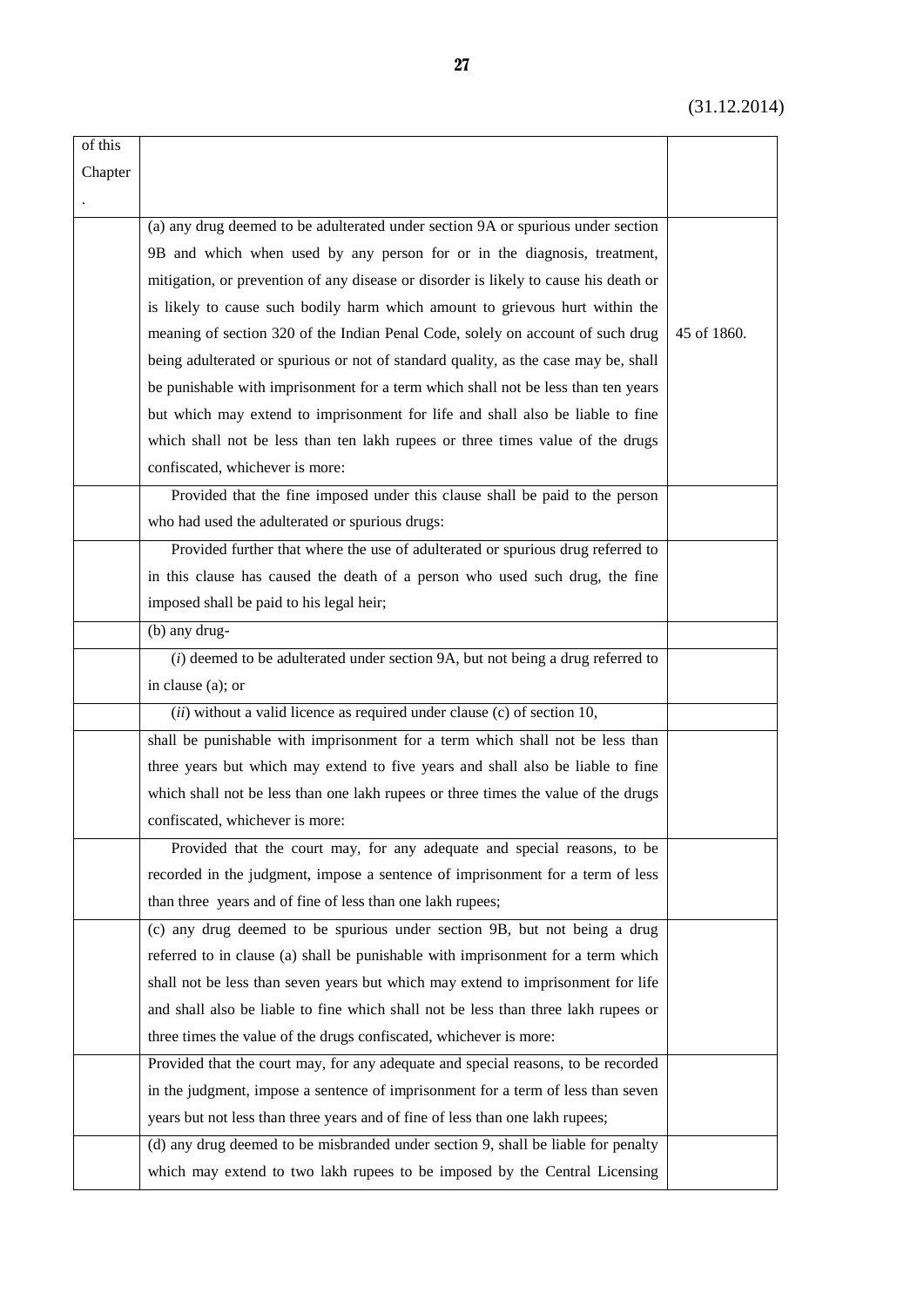| Authority in such manner as may be prescribed.                                           |             |
|------------------------------------------------------------------------------------------|-------------|
| (e) any drug, other than a drug referred to in clause (a) or clause (b) or clause (c)    |             |
| or clause (d), in contravention of the any other provision of this Chapter or any        |             |
| rule made under the Act, shall be liable for penalty which may extend to five lakh       |             |
| rupees to be imposed by the Central Licensing Authority in such manner as may            |             |
| be prescribed.                                                                           |             |
| ( $f$ ) any cosmetic deemed to be adulterated under section $9E$ or spurious under       |             |
| section 9D and which when used by any person is likely to cause bodily harm              |             |
| which causes permanent disability on account of such cosmetics being adulterated         |             |
| or spurious or not of standard quality, as the case may be, shall be punishable          | 45 of 1860. |
| with imprisonment for a term which shall not be less than two years but which            |             |
| may extend to imprisonment for five years and shall also be liable to fine which         |             |
| shall not be less than two lakh rupees or three times value of the cosmetics             |             |
| confiscated, whichever is more:                                                          |             |
| Provided that the fine imposed under this clause shall be paid to the person             |             |
| who had used the adulterated or spurious cosmetic:                                       |             |
| $(g)$ any cosmetic,                                                                      |             |
| (i) deemed to be spurious under section 9D or adulterated under section 9E but           |             |
| not being a cosmetic referred to in clause (e);                                          |             |
| (ii) without a valid licence as required under clause (c) of section 10,                 |             |
| shall be punishable with imprisonment for a term which may extend to two years           |             |
| and shall also be liable to fine which shall not be less than fifty thousand rupees;     |             |
| (h) any cosmetic other than a cosmetic referred to in clause $(e)$ or clause $(f)$ , the |             |
| import of which is prohibited under section 10, or any rule made under this Act,         |             |
| shall be punishable with imprisonment for a term which may extend to one year            |             |
| or shall also be liable to fine which shall not be less than twenty five thousand        |             |
| rupees;                                                                                  |             |
| (i) any cosmetic deemed to be misbranded under section 9C, shall be liable for           |             |
| penalty which may extend to fifty thousand rupees to be imposed by the Central           |             |
| Licensing Authority in such manner as may be prescribed;                                 |             |
| (j) any cosmetic, other than a cosmetic referred to in clause (f) or clause (g) or       |             |
| clause (h) or clause (i), in contravention of the any other provision of this Chapter    |             |
| or any rule made under the Act, shall be liable for penalty which may extend to          |             |
| two lakh rupees to be imposed by the Central Licensing Authority in such manner          |             |
| as may be prescribed;                                                                    |             |
| $(k)$ any drug or cosmetic in contravention of the provisions of any notification        |             |
| issued under section 10A, shall be punishable with imprisonment for a term               |             |
| which shall not be less than two years and shall also be liable to fine which shall      |             |
| not be less than fifty thousand rupees.".                                                |             |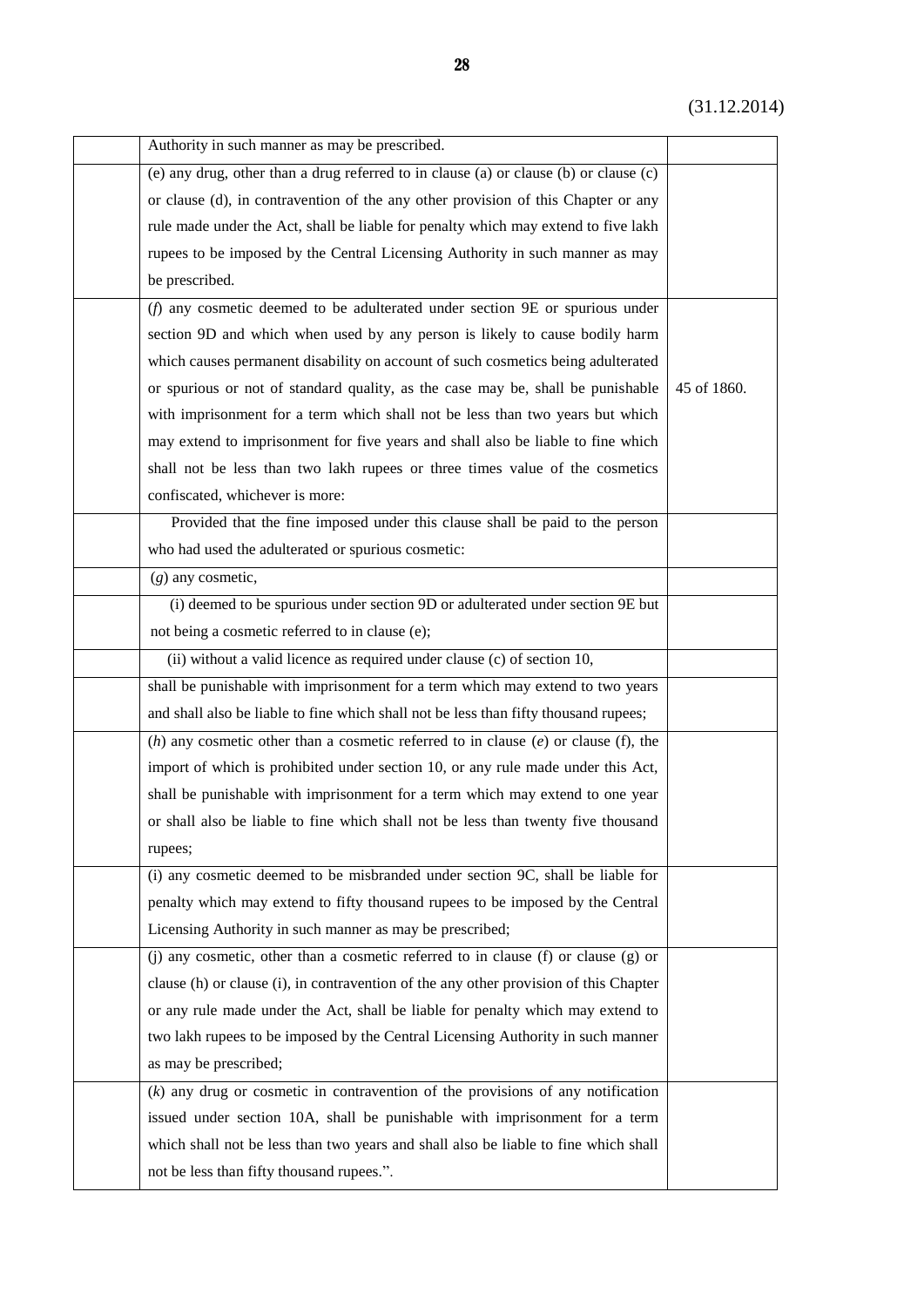| Penalty  | 13A. Whoever having been convicted of an offence,-                                   |  |
|----------|--------------------------------------------------------------------------------------|--|
| for      |                                                                                      |  |
| repeat   |                                                                                      |  |
| of       |                                                                                      |  |
| offence  |                                                                                      |  |
|          |                                                                                      |  |
|          | $(i)$ under clause $(a)$ of section 13 is again convicted of an offence under that   |  |
|          | clause, shall be punishable with imprisonment for a term which shall not be less     |  |
|          | than seven years but which may extend to ten years and shall also be liable to fine  |  |
|          | which shall not be less than five lakh rupees:                                       |  |
|          | $(ii)$ under clause (b) of section 13 is again convicted of an offence under that    |  |
|          | clause, shall be punishable with imprisonment for a term which shall not be less     |  |
|          | than five years but which may extend to seven years and shall also be liable to      |  |
|          | fine which shall not be less than two lakh rupees:                                   |  |
|          | Provided that the court may, for any adequate and special reason to be               |  |
|          | recorded in the judgment, impose a sentence of imprisonment for a term of less       |  |
|          | than five years and of fine of less than two lakh rupees;                            |  |
|          | $(iii)$ under clause $(c)$ of section 13 is again convicted of an offence under that |  |
|          | clause shall be punishable with imprisonment for a term which shall not be less      |  |
|          | than ten years but which may extend to imprisonment for life and shall also be       |  |
|          | liable to fine which shall not be less than five lakh rupees;                        |  |
|          | (iv) under clause (d) and clause (e) of section 13 again contravene the provisions   |  |
|          | of section 9 or any other provision of this Chapter or any rule made under the Act,  |  |
|          | shall be liable for penalty which may extend to seven lakh rupees to be imposed      |  |
|          | by the Central Licensing Authority in such manner as may be prescribed;              |  |
|          | (v) under clause (f) or clause (g) or clause (h) of section 13 again contravene the  |  |
|          | provisions of section 9C or any other provision of this Chapter or any rule made     |  |
|          | under the Act, shall be liable for penalty which may extend to three lakh rupees to  |  |
|          | be imposed by the Central Licensing Authority in such manner as may be               |  |
|          | prescribed;                                                                          |  |
|          | $(vi)$ under clause (k) of section 13 again convicted under that clause, shall be    |  |
|          | punishable with imprisonment which shall not be less than three year and shall       |  |
|          | also be liable to fine which shall not be less than one lakh rupees.".               |  |
| Amend    | 20. In section 17B of the principal Act, after clause (e), the following shall be    |  |
| ment of  | inserted, namely:-                                                                   |  |
| section  | "(f) if it does not contain active ingredient.".                                     |  |
| 17B.     |                                                                                      |  |
| Substit  | 21. For section 18 of the principal Act, the following section shall be substituted, |  |
| ution of | namely:-                                                                             |  |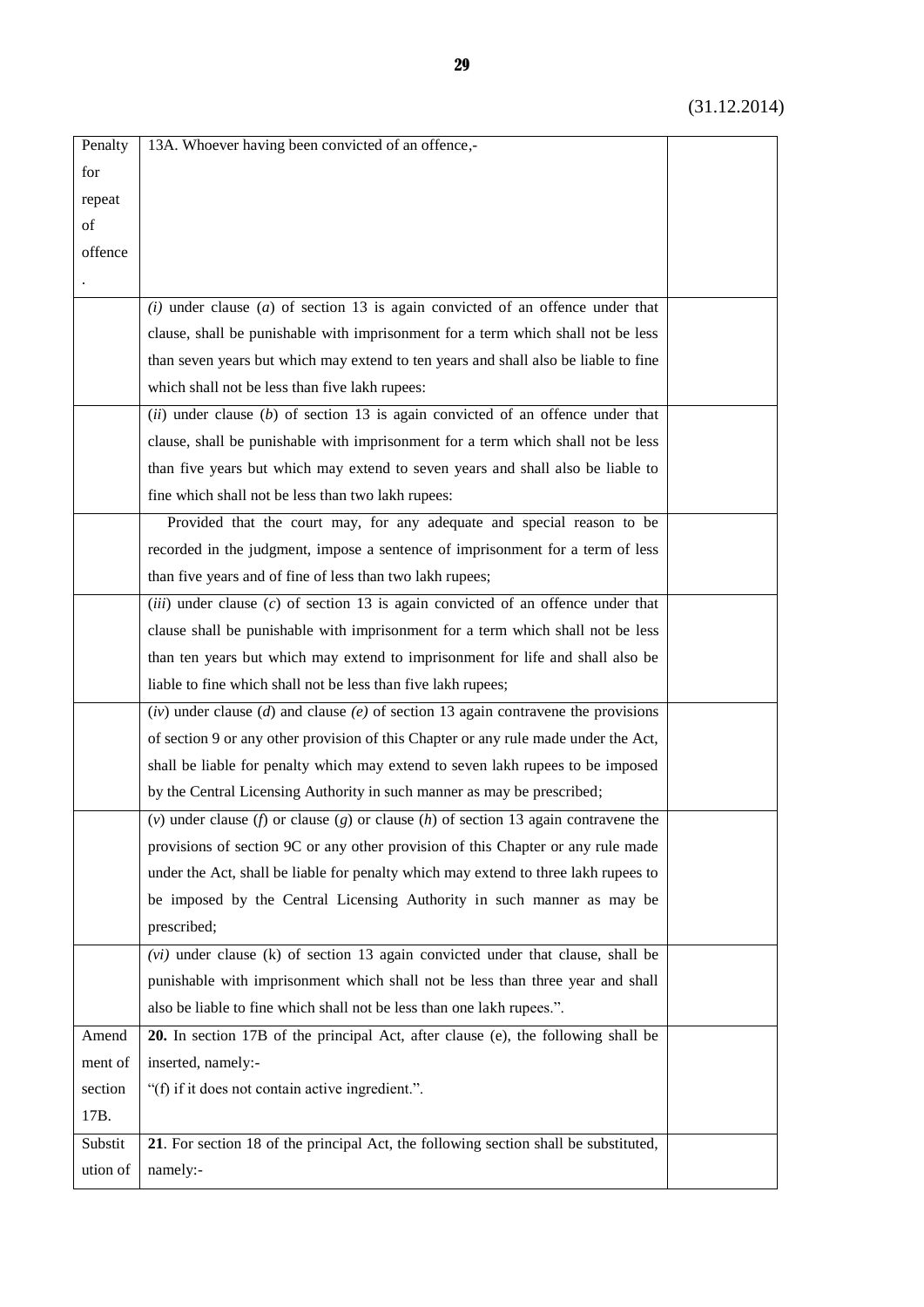| new     |                                                                                         |  |
|---------|-----------------------------------------------------------------------------------------|--|
| section |                                                                                         |  |
| for     |                                                                                         |  |
| section |                                                                                         |  |
| 18.     |                                                                                         |  |
| Prohibi | "18. $(1)$ Save as otherwise provided in sub-section $(3)$ , no person shall himself or |  |
| tion of | by any other person on his behalf,-                                                     |  |
| manufa  |                                                                                         |  |
| cture   |                                                                                         |  |
| and     |                                                                                         |  |
| sale of |                                                                                         |  |
| drugs   |                                                                                         |  |
| and     |                                                                                         |  |
| cosmeti |                                                                                         |  |
| cs.     |                                                                                         |  |
|         | $(a)$ manufacture for sale, distribution or marketing, sell, stock, exhibit, offer for  |  |
|         | sale or distribute any,                                                                 |  |
|         | $(i)$ drug which is not of a standard quality, is misbranded, adulterated or            |  |
|         | spurious;                                                                               |  |
|         | (ii) cosmetic which is not of a standard quality, or is misbranded, adulterated or      |  |
|         | spurious;                                                                               |  |
|         | (iii) proprietary medicine, unless there is displayed in the prescribed manner on       |  |
|         | the label or container thereof the true formula or list of active ingredients           |  |
|         | contained in it together with the quantities thereof;                                   |  |
|         | $(iv)$ drug which by means of any statement, design or device accompanying it           |  |
|         | or by any other means, purports or claims to prevent, cure or mitigate any              |  |
|         | such disease or ailment, or to have any such other effect as may be                     |  |
|         | prescribed;                                                                             |  |
|         | $(v)$ cosmetic containing any ingredient which may render it unsafe or harmful          |  |
|         | for use under the directions indicated or recommended;                                  |  |
|         | $(vi)$ drug or cosmetic in contravention of any of the provisions of this Chapter or    |  |
|         | any rule made there under;                                                              |  |
|         | $(b)$ sell, or stock or exhibit or offer for sale, or distribute any drug or cosmetic   |  |
|         | which has been imported or manufactured in contravention of any of the                  |  |
|         | provisions of this Act or any rule made there under;                                    |  |
|         | (c) manufacture for sale or for distribution or for market, or sell, or stock or        |  |
|         | exhibit or offer for sale, or distribute any drug or cosmetic,                          |  |
|         | except under and in accordance with a licence issued under this Chapter by the          |  |
|         | <b>State Licensing Authority:</b>                                                       |  |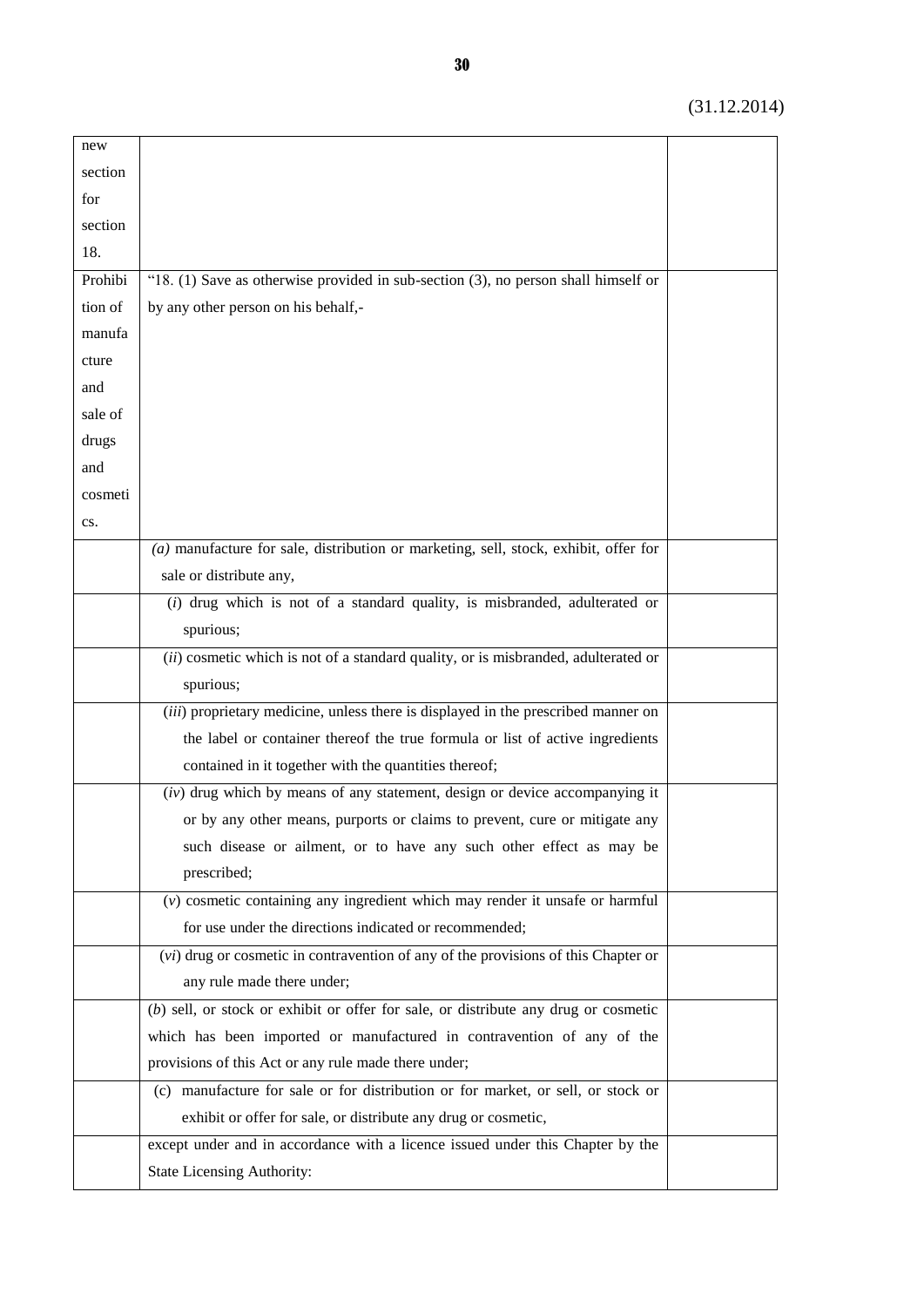|         | Provided that nothing in this section shall apply to the manufacture of small          |  |
|---------|----------------------------------------------------------------------------------------|--|
|         | quantities of any drug for the purposes of examination, test or analysis:              |  |
|         |                                                                                        |  |
|         | Provided further that the Central Government may, after consultation with the          |  |
|         | Board, by notification, permit, subject to any conditions specified in the             |  |
|         | notification, the manufacture for sale, or for distribution, sale, stocking or         |  |
|         | exhibiting or offering for sale or distribution of any drug or class of drugs not      |  |
|         | being of standard quality.                                                             |  |
|         | (2) The licence for the manufacture for sale or distribution or marketing of any       |  |
|         | new drug shall be issued by the Central Licensing Authority in such manner as          |  |
|         | may be prescribed.                                                                     |  |
|         | (3) Notwithstanding anything contained in sub-section (1), on and from the             |  |
|         | commencement of the Drugs and Cosmetics (Amendment) Act, 2014, the Central             |  |
|         | Licensing Authority shall have exclusive power to issue a licence in respect of        |  |
|         | manufacture for sale or for distribution or for marketing of drugs specified in the    |  |
|         | Third Schedule in such manner as may be prescribed;                                    |  |
|         | (4) The Central Government, after consultation with the Board, and after previous      |  |
|         | publication, by notification, may amend the Third Schedule.                            |  |
| Amend   | 22. In section 18A of the principal Act, for the words "drug or cosmetic" at both      |  |
| ment of | the places where they occur, the words "drug or cosmetic or notified category of       |  |
| section | medical device" shall be substituted.                                                  |  |
| 18A.    |                                                                                        |  |
| Amend   | 23. In section 18B of the principal Act, for the words, letter, brackets and figures   |  |
| ment of | "clause (c) of section 18", the words, letters, brackets, and figures "clause $(b)$ of |  |
| section | sub-section (1) or clause (c) of sub-section (2) of section 7F or clause (c) of sub-   |  |
| 18B.    | section (1) of section 18" shall be substituted.                                       |  |
| Amend   | 24. In section 19 of the principal Act,-                                               |  |
| ment of |                                                                                        |  |
| section |                                                                                        |  |
| 19.     |                                                                                        |  |
|         | (a) in sub-section (1), for the words, "this Chapter", the words, figures and letter   |  |
|         | "Chapter IIA or Chapter III or Chapter IV" shall be substituted;                       |  |
|         | (b) for the words "drug or cosmetic", wherever they occur, the words "drug or          |  |
|         | cosmetic or notified category of medical device" shall be substituted;                 |  |
|         | (c) in sub-section $(2)$ ,-                                                            |  |
|         | $(i)$ for the words and figures "For the purposes of section 18", the words,           |  |
|         | figures and letter "For the purposes of section 7F, a notified category of medical     |  |
|         | device shall not be deemed to be misbranded or adulterated or spurious or not of       |  |
|         | standard quality and for the purposes of section 18" shall be substituted;             |  |
|         | $(ii)$ in clause $(a)$ , for the word "consumption", the words "use or consumption"    |  |
|         |                                                                                        |  |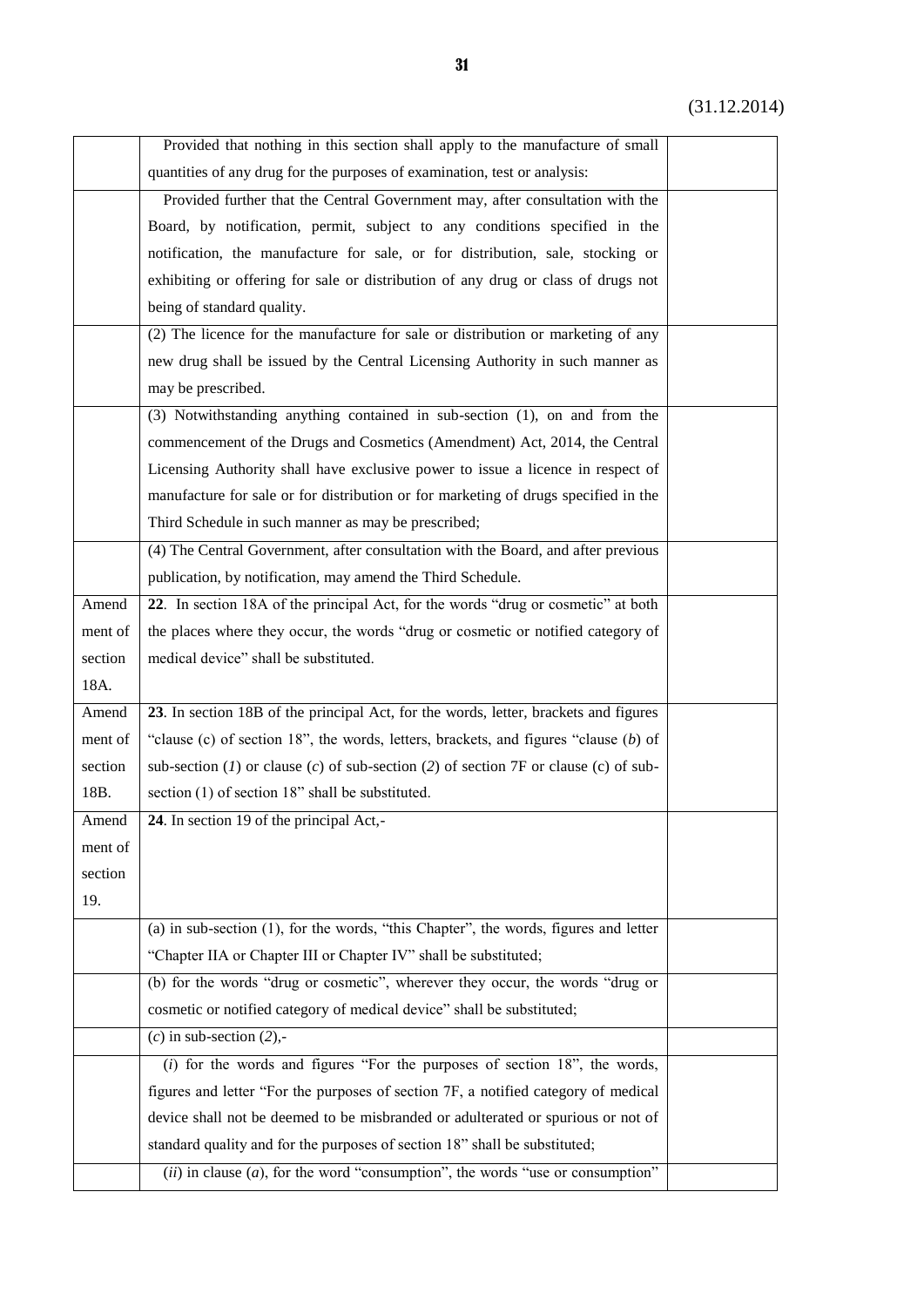|         | shall be substituted;                                                                  |  |
|---------|----------------------------------------------------------------------------------------|--|
|         | (d) in sub-section (3), for the word and figures "section 18", the words, figures      |  |
|         | and letter "section 7F or section 18" shall be substituted.                            |  |
| Amend   | 25. In section 20 of the principal Act,-                                               |  |
| ment of |                                                                                        |  |
| section |                                                                                        |  |
| 20.     |                                                                                        |  |
|         | (a) in sub-section $(1)$ , for the words "such drugs or classes of drugs or such       |  |
|         | cosmetics or classes of cosmetics", the words "such drugs, cosmetics and notified      |  |
|         | categories of medical devices" shall be substituted;                                   |  |
|         | $(b)$ in sub-section (2), for the words "such drugs or classes of drugs or such        |  |
|         | cosmetics or classes of cosmetics", the words "such drugs, cosmetics or notified       |  |
|         | categories of medical devices " shall be substituted;                                  |  |
|         | (c) in sub-section $(4)$ , for the words "import, manufacture or sale of drugs or      |  |
|         | cosmetics", the words "import, manufacture or sale of drugs or cosmetics or            |  |
|         | notified categories of medical devices" shall be substituted.                          |  |
| Amend   | 26. In section 21 of the principal Act,-                                               |  |
| ment of |                                                                                        |  |
| section |                                                                                        |  |
| 21.     |                                                                                        |  |
|         | (a) after sub-section $(4)$ , the following sub-section shall be inserted, namely:-    |  |
|         | " $(5)$ Any person appointed as the Inspector under this section, before the           |  |
|         | commencement of the Drugs and Cosmetics (Amendment) Act, 2014, shall, after            |  |
|         | such commencement, be deemed to have been appointed as the Drugs Control               |  |
|         | Officer for the purposes of this Chapter and shall continue to discharge his           |  |
|         | functions as the Drugs Control Officer unless his appointment is terminated or         |  |
|         | withdrawn.".                                                                           |  |
| Amend   | 27. In section 22 of the principal Act,-                                               |  |
| ment of |                                                                                        |  |
| section |                                                                                        |  |
| 22.     |                                                                                        |  |
|         | (a) for the words "drug or cosmetic" wherever they occur, the words "drug or           |  |
|         | cosmetic or notified category of medical device" shall be substituted;                 |  |
|         | (b) for the words "this Chapter", wherever they occur except in clause $(cca)$ of      |  |
|         | sub-section $(I)$ , the words, figures and letter "Chapter IIA or Chapter IV" shall be |  |
|         | substituted;                                                                           |  |
|         | $(c)$ in sub-section $(1)$ ,-                                                          |  |
|         | $(A)$ in clause $(b)$ , in sub-clause $(i)$ , for the words "being manufactured", the  |  |
|         | words "being imported or manufactured" shall be substituted;                           |  |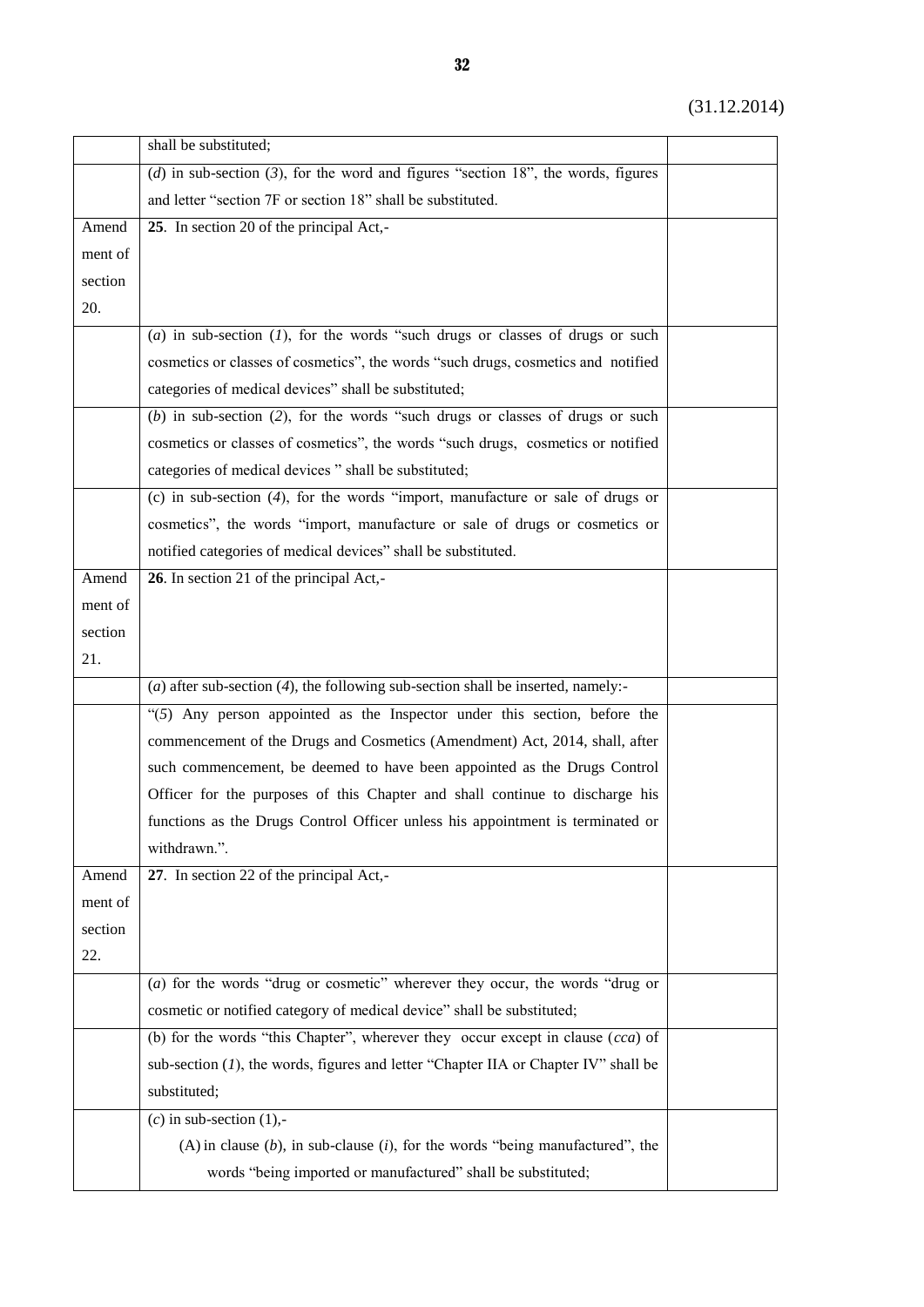|          | (B) in clause $(d)$ , for the words 'exercise such other powers', the words          |  |
|----------|--------------------------------------------------------------------------------------|--|
|          | 'exercise such other powers and perform such functions' shall be substituted;        |  |
|          | (C) after clause $(d)$ , the following proviso shall be inserted, namely:-           |  |
|          |                                                                                      |  |
|          | "Provided that in case the stocks of the drugs or cosmetics or notified category     |  |
|          | of medical devices, and the record, registers, documents or any other material       |  |
|          | objects connected or related thereto are seized, he shall, as soon as may be,        |  |
|          | inform the Judicial Magistrate and take his orders as to the custody                 |  |
|          | thereof.".                                                                           |  |
| Substit  | 28. For section 23 of the principal Act, the following section shall be substituted, |  |
| ution of | namely:-                                                                             |  |
| new      |                                                                                      |  |
| section  |                                                                                      |  |
| for      |                                                                                      |  |
| section  |                                                                                      |  |
| 23.      |                                                                                      |  |
| Sampli   | "23. The Drugs Control Officer or any other officer duly authorised by the           |  |
| ng of    | Central Government, State Government, the Drugs Controller General India or          |  |
| drug,    | State Drugs Controller by whatever name called, as the case may be, shall take       |  |
| cosmeti  | sample of drug, cosmetic and notified category of medical device for test, analysis  |  |
| c and    | and examination under Chapter IIA, Chapter III and Chapter IV in such manner         |  |
| notified | as may be prescribed.".                                                              |  |
| categor  |                                                                                      |  |
| y of     |                                                                                      |  |
| medical  |                                                                                      |  |
| device.  |                                                                                      |  |
| Amend    | 29. In section 24 of the principal Act, for the words "drug or cosmetic" at both     |  |
| ment of  | places, the words "drug, cosmetic or notified category of medical device" shall be   |  |
| section  | substituted.                                                                         |  |
| 24.      |                                                                                      |  |
| Substit  | 30. For section 25 of the principal Act, the following section shall be substituted, |  |
| ution of | namely:-                                                                             |  |
| new      |                                                                                      |  |
| section  |                                                                                      |  |
| for      |                                                                                      |  |
| section  |                                                                                      |  |
| 25.      |                                                                                      |  |
| Report   | "25. (1) The report of the Government Analyst in respect of sample of drug,          |  |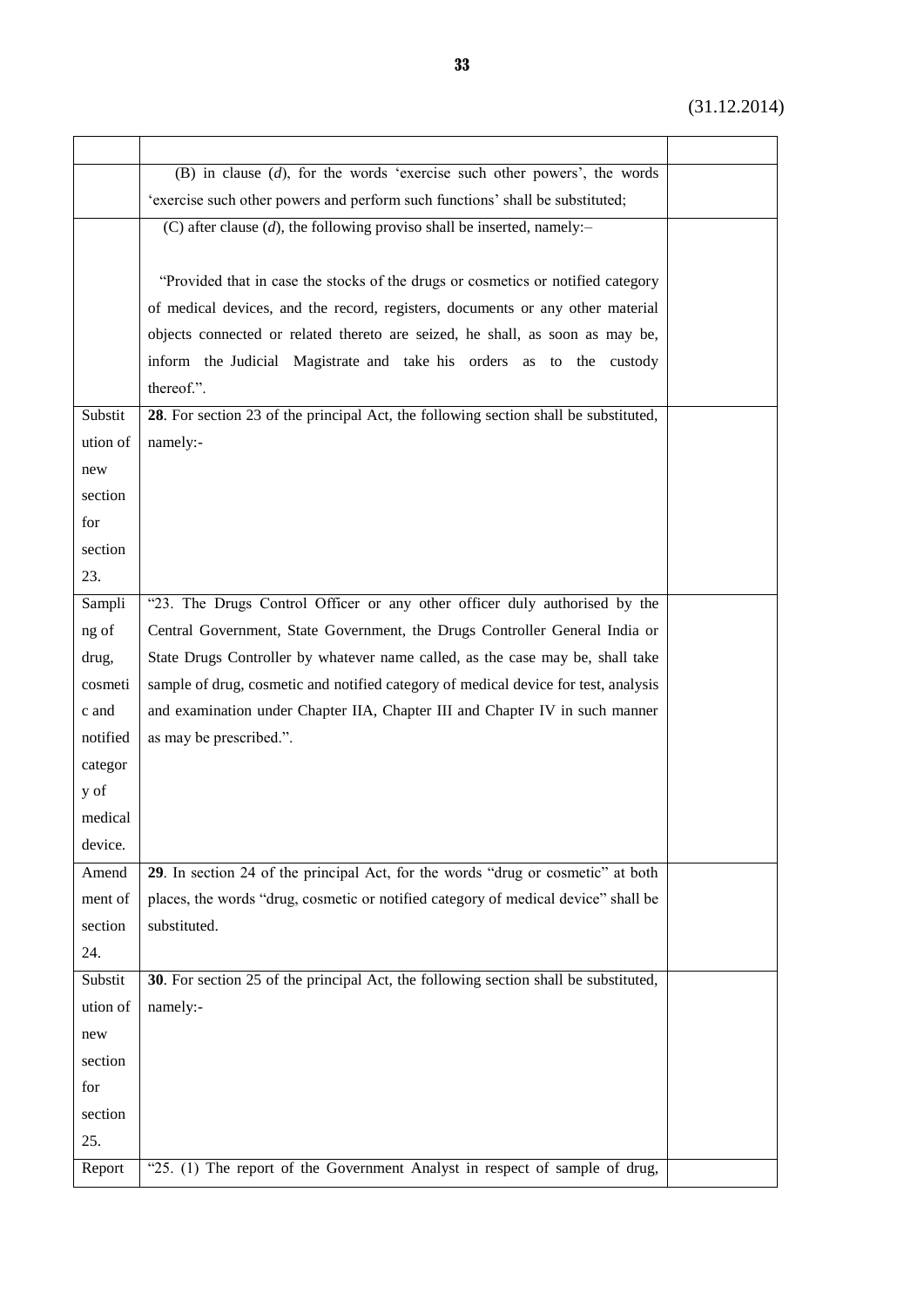| of      | cosmetic and notified category of medical device shall be the conclusive evidence                                                                                      |  |
|---------|------------------------------------------------------------------------------------------------------------------------------------------------------------------------|--|
| Govern  | of facts stated therein, unless challenged in such manner as may be prescribed.                                                                                        |  |
| ment    | (2) The procedure for further action on the report of the Government Analyst                                                                                           |  |
| Analyst | shall be such as may be prescribed.".                                                                                                                                  |  |
|         |                                                                                                                                                                        |  |
| Amend   | 31. In section 26 of the principal Act, for the words "drug or cosmetic", the words                                                                                    |  |
| ment of | "drug, cosmetic or notified category of medical device" shall be substituted;                                                                                          |  |
| section |                                                                                                                                                                        |  |
| 26.     |                                                                                                                                                                        |  |
| Amend   | 32. In section 26A of the principal Act,-                                                                                                                              |  |
| ment of | (a) for the words "this Chapter", the words, letter and figures "Chapter IIA and                                                                                       |  |
| section | Chapter IV" shall be substituted;                                                                                                                                      |  |
| 26A.    | (b) for the words "drug or cosmetic at both the place where they occur", the<br>words "drug, cosmetic or notified category of medical device" shall be<br>substituted. |  |
| Amend   | 33. In section 26B of the principal Act, for the word "drug" at both the places                                                                                        |  |
| ment of | where it occur, the words "drug or notified category of medical device" shall be                                                                                       |  |
| section | substituted.                                                                                                                                                           |  |
| 26B.    |                                                                                                                                                                        |  |
| Amend   | 34. In section 27 of the principal Act,-                                                                                                                               |  |
| ment of |                                                                                                                                                                        |  |
| section |                                                                                                                                                                        |  |
| 27.     |                                                                                                                                                                        |  |
|         | $(i)$ in the opening portion, for the words "for distribution,", the words "for                                                                                        |  |
|         | distribution or for market," shall be substituted;                                                                                                                     |  |
|         | ( <i>ii</i> ) in clause ( <i>a</i> ), in the second proviso,-                                                                                                          |  |
|         | (a) for the word "relative", the words "legal heir" shall be substituted;                                                                                              |  |
|         | (b) the " $Explanation$ " shall be omitted.                                                                                                                            |  |
|         | (iii) for clause (d), the following clauses shall be substituted, namely:-                                                                                             |  |
|         | "(d) any drug deemed to be misbranded under section 17, shall be liable for                                                                                            |  |
|         | penalty which may extend to two lakh rupees to be imposed by the Central                                                                                               |  |
|         | Licensing Authority or State Licensing Authority, as the case may be, in such                                                                                          |  |
|         | manner as may be prescribed.                                                                                                                                           |  |
|         | (e) any drug, other than a drug referred to in clause (a) or clause (b) or clause (c)                                                                                  |  |
|         | or clause (d), in contravention of the any other provision of this Chapter or any                                                                                      |  |
|         | rule made under the Act, shall be liable for penalty which may extend to five lakh                                                                                     |  |
|         | rupees to be imposed by the Central Licensing Authority or State Licensing                                                                                             |  |
|         | Authority, as the case may be, in such manner as may be prescribed.".                                                                                                  |  |
| Amend   | 35. In section 27A of the principal Act,-                                                                                                                              |  |
| ment of |                                                                                                                                                                        |  |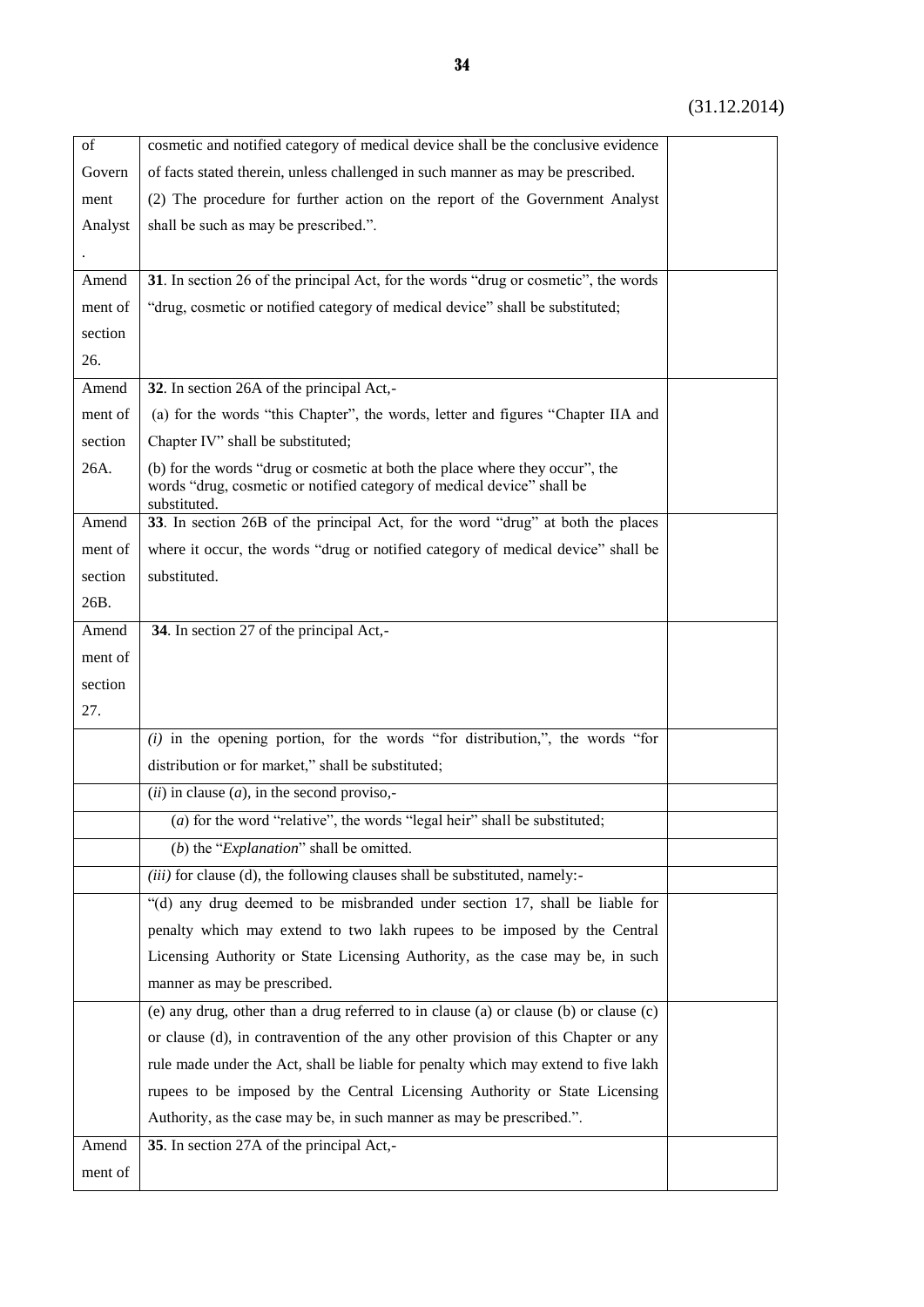| section |                                                                                       |  |
|---------|---------------------------------------------------------------------------------------|--|
| 27A.    |                                                                                       |  |
|         | $(a)$ in the opening portion, for the words "for distribution,", the words "for       |  |
|         | distribution or for market," shall be substituted;                                    |  |
|         | $(b)$ for clause (ii), the following clauses shall be substituted, namely:-           |  |
|         | "(ii) any cosmetic deemed to be misbranded under section 17C, shall be liable for     |  |
|         | penalty which may extend to fifty thousand rupees to be imposed by the State          |  |
|         | Licensing Authority in such manner as may be prescribed.                              |  |
|         | (iii) any cosmetic, other than a drug referred to in clause (i) or clause (ii), in    |  |
|         | contravention of the any other provision of this Chapter or any rule made under       |  |
|         | the Act, shall be liable for penalty which may extend to two lakh rupees to be        |  |
|         | imposed by the State Licensing Authority in such manner as may be prescribed.".       |  |
| Amend   | 36. In section 28 of the principal Act, for the words "may extend to one year or      |  |
| ment of | with fine which shall not be less than twenty thousand rupees or with both", the      |  |
| section | words "shall not be less than three years and shall also be liable to fine which      |  |
| 28.     | shall not be less than three lakh rupees" shall be substituted.                       |  |
| Amend   | 37. In section 28A of the principal Act, for the words "may extend to one year or     |  |
| ment of | with fine which shall not be less than twenty thousand rupees or with both", the      |  |
| section | words "may extend to three years or fine which may extend to rupees three lakh        |  |
| 28A.    | or both" shall be substituted.                                                        |  |
| Amend   | 38. In section 28B of the principal Act, for the words "may extend to three years"    |  |
| ment of | and shall also be liable to fine which may extend to five thousand rupees", the       |  |
| section | words "shall not be less than three years and shall also be liable to fine which      |  |
| 28B.    | shall not be less than five lakh rupees" shall be substituted.                        |  |
| Amend   | 39. In section 29 of the principal Act,-                                              |  |
| ment of |                                                                                       |  |
| section |                                                                                       |  |
| 29.     |                                                                                       |  |
|         | (a) for the words "drug or cosmetic", the words "drug, cosmetic or notified           |  |
|         | category of medical device" shall be substituted;                                     |  |
|         | $(b)$ for the words "which may extend to five thousand rupees", the words "which      |  |
|         | shall not be less than fifty thousand rupees" shall be substituted.                   |  |
| Amend   | 40. In section 30 of the principal Act,-                                              |  |
| ment of |                                                                                       |  |
| section |                                                                                       |  |
| 30.     |                                                                                       |  |
|         | $(i)$ in sub-section (1), for clause (c), the following clauses shall be substituted, |  |
|         | namely:-                                                                              |  |
|         | "(c) under clause (d) and clause (e) of section $27$ , again make contravention under |  |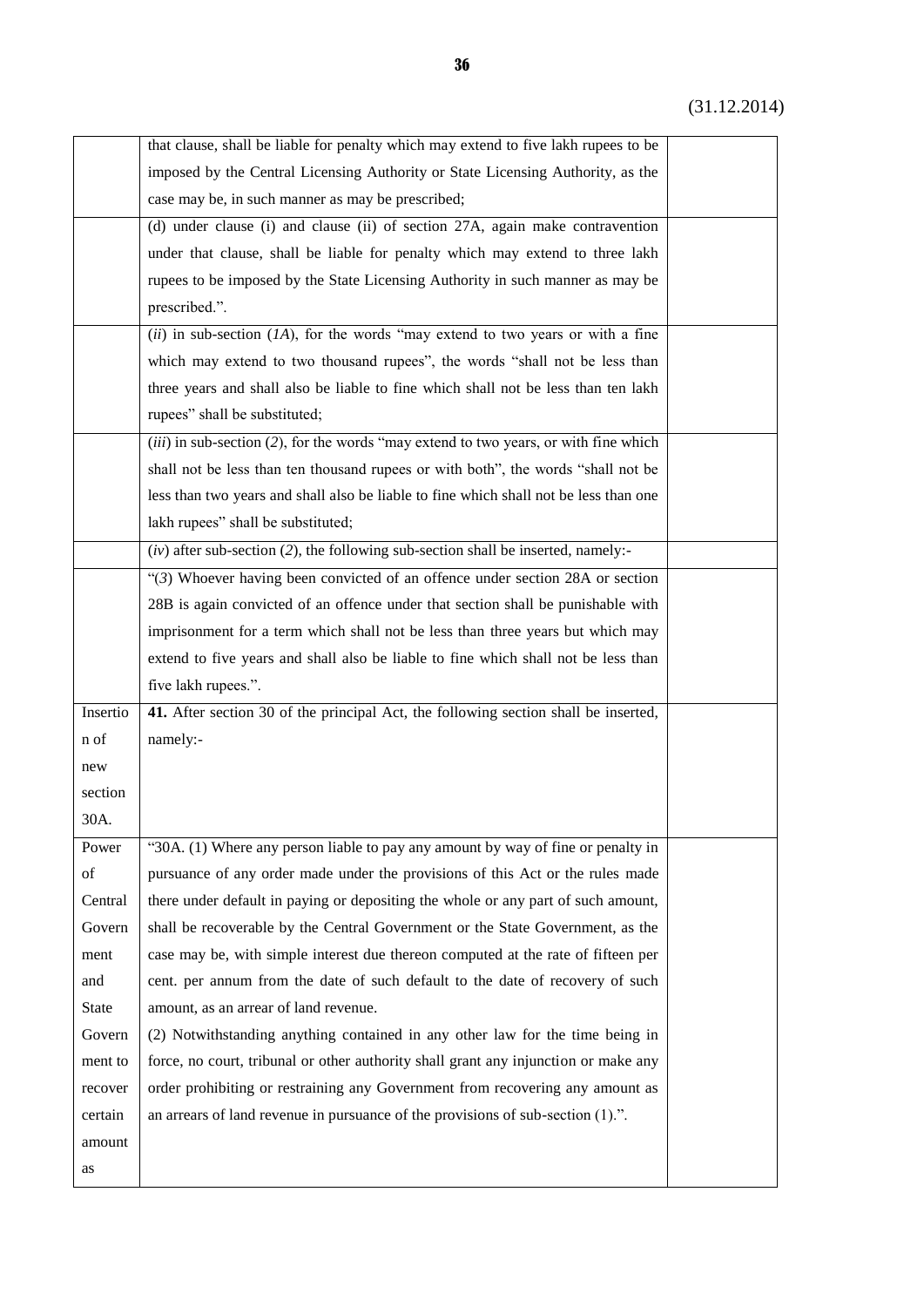| arrear       |                                                                                           |  |
|--------------|-------------------------------------------------------------------------------------------|--|
| of land      |                                                                                           |  |
| revenue      |                                                                                           |  |
|              |                                                                                           |  |
| Amend        | 42. In section 31 of the principal Act, in sub-section $(1)$ , in clause $(ii)$ , for the |  |
| ment of      | words, brackets, letters and figure "clause (c) of section 18", the words and             |  |
| section      | figures "section 18" shall be substituted.                                                |  |
| 31.          |                                                                                           |  |
| Amend        | 43. In section 31A of the principal Act, for the words and figures "this Chapter"         |  |
| ment of      | except those contained in section 31", the words, figures and letter "Chapter IA,         |  |
| section      | Chapter IIA and Chapter IV except those contained in section 4ZM, section7M               |  |
| 31A.         | and section 31" shall be substituted;                                                     |  |
| Amend        | 44. In section 32 of the principal Act, for the words "this Chapter" wherever they        |  |
| ment of      | occur, the words, figures and letter "Chapter IIA or Chapter III or Chapter IV"           |  |
| section      | shall be substituted.                                                                     |  |
| 32.          |                                                                                           |  |
| Inserti      | 45. After section 33P of the principal Act, the following sections shall be inserted,     |  |
| on of        | namely:-                                                                                  |  |
| new          |                                                                                           |  |
| section      |                                                                                           |  |
| s 33Q,       |                                                                                           |  |
| 33R,         |                                                                                           |  |
| 33S          |                                                                                           |  |
| and          |                                                                                           |  |
| 33T.         |                                                                                           |  |
| Appoin       | "33Q. For the purposes of this Act, the Central Government may, by notification,          |  |
| t of         | appoint an officer, having such qualifications and experience as may be                   |  |
| <b>Drugs</b> | prescribed, as the Drugs Controller General of India.                                     |  |
| Contro       |                                                                                           |  |
| ller         |                                                                                           |  |
| Genera       |                                                                                           |  |
| 1 of         |                                                                                           |  |
| India.       |                                                                                           |  |
| Appoin       | 33R. For the purposes of this Act, a State Government may, by notification,               |  |
| t of         | appoint an officer, having such qualifications and experience as may be                   |  |
| <b>State</b> | prescribed, as the State Drugs Controller by whatever name called.                        |  |
| <b>Drugs</b> |                                                                                           |  |
| Contro       |                                                                                           |  |
| ller.        |                                                                                           |  |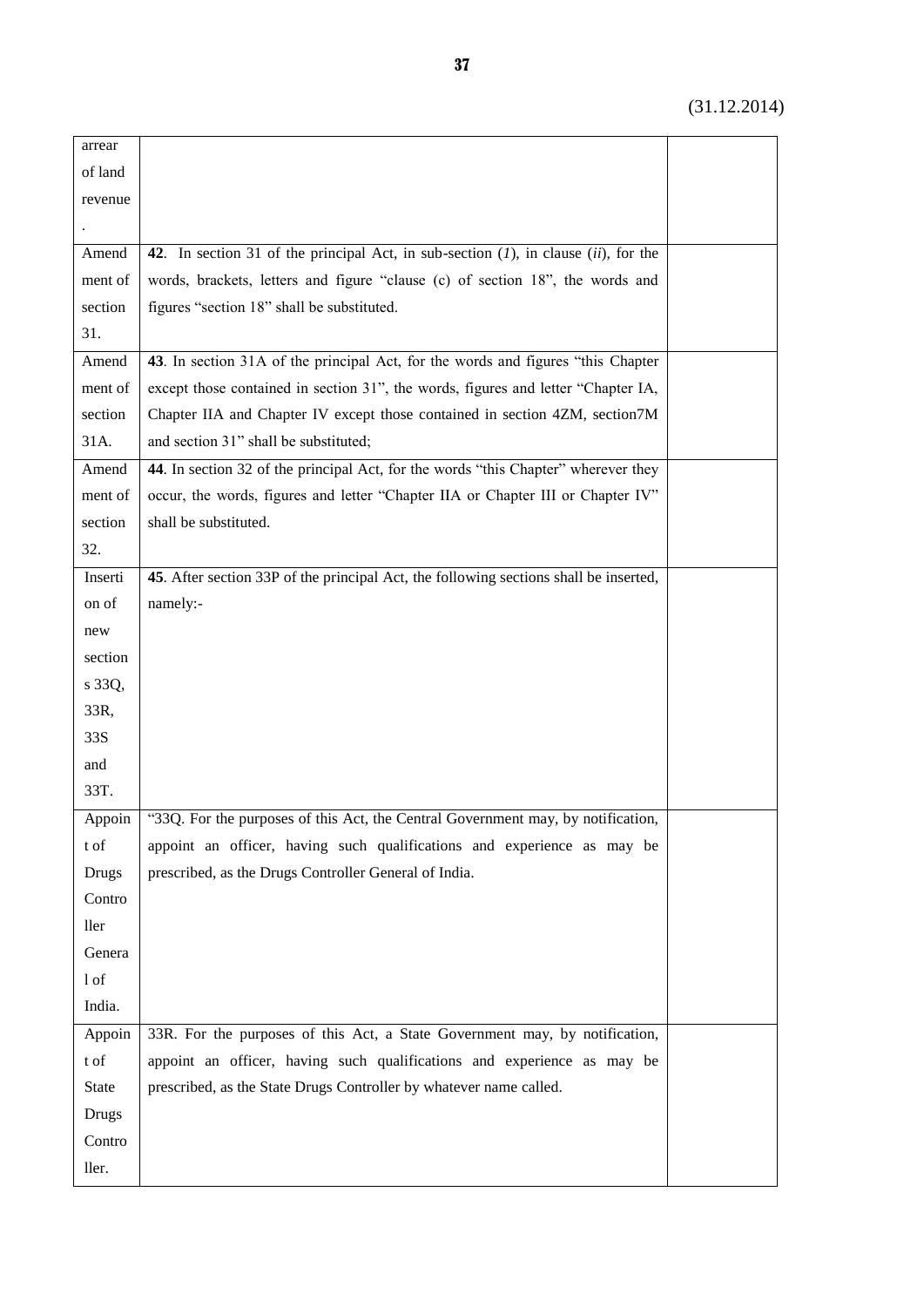| Delega       | 33S. (1) The Drugs Controller General of India may, with the approval of the      |  |
|--------------|-----------------------------------------------------------------------------------|--|
| tion of      | Central Government, by an Order in writing, delegate his powers as Central        |  |
| power        | Licensing Authority to any other officer under his control.                       |  |
| of           | (2) The Drugs Controller of a State, by whatever name called, may, with the       |  |
| Central      | approval of the State Government, by an Order in writing, delegate his powers as  |  |
| Licensi      | State Licensing Authority to any other officer under his control.                 |  |
| ng           |                                                                                   |  |
| Author       |                                                                                   |  |
| ity and      |                                                                                   |  |
| <b>State</b> |                                                                                   |  |
| Licensi      |                                                                                   |  |
| ng           |                                                                                   |  |
| Author       |                                                                                   |  |
| ity.         |                                                                                   |  |
| Appeal       | 33T. (1) Where any person is aggrieved by any action or decision of an officer to |  |
| to           | whom the powers under the provisions of the Act and rules made there under        |  |
| Central      | have been delegated, may prefer an appeal to the Central Licensing Authority in   |  |
| Licensi      | such manner as may be prescribed.                                                 |  |
| ng           |                                                                                   |  |
| Author       |                                                                                   |  |
| ity          |                                                                                   |  |
| against      |                                                                                   |  |
| the          |                                                                                   |  |
| decisio      |                                                                                   |  |
| n or         |                                                                                   |  |
| action       |                                                                                   |  |
| of any       |                                                                                   |  |
| subordi      |                                                                                   |  |
| nate         |                                                                                   |  |
| officer.     |                                                                                   |  |
|              | (2) Where any person is not satisfied with the decision of the Central Licensing  |  |
|              | Authority under sub-section (1), he may prefer an appeal to the Central           |  |
|              | Government in such manner as may be prescribed.                                   |  |
| Appeal       | 33U. (1) Where any person is aggrieved by any action or decision of an officer to |  |
| to           | whom the powers under the provisions of the Act and rules made there under        |  |
| <b>State</b> | have been delegated, may prefer an appeal to the State Licensing Authority in     |  |
| Licensi      | such manner as may be prescribed.                                                 |  |
| ng           |                                                                                   |  |
| Author       |                                                                                   |  |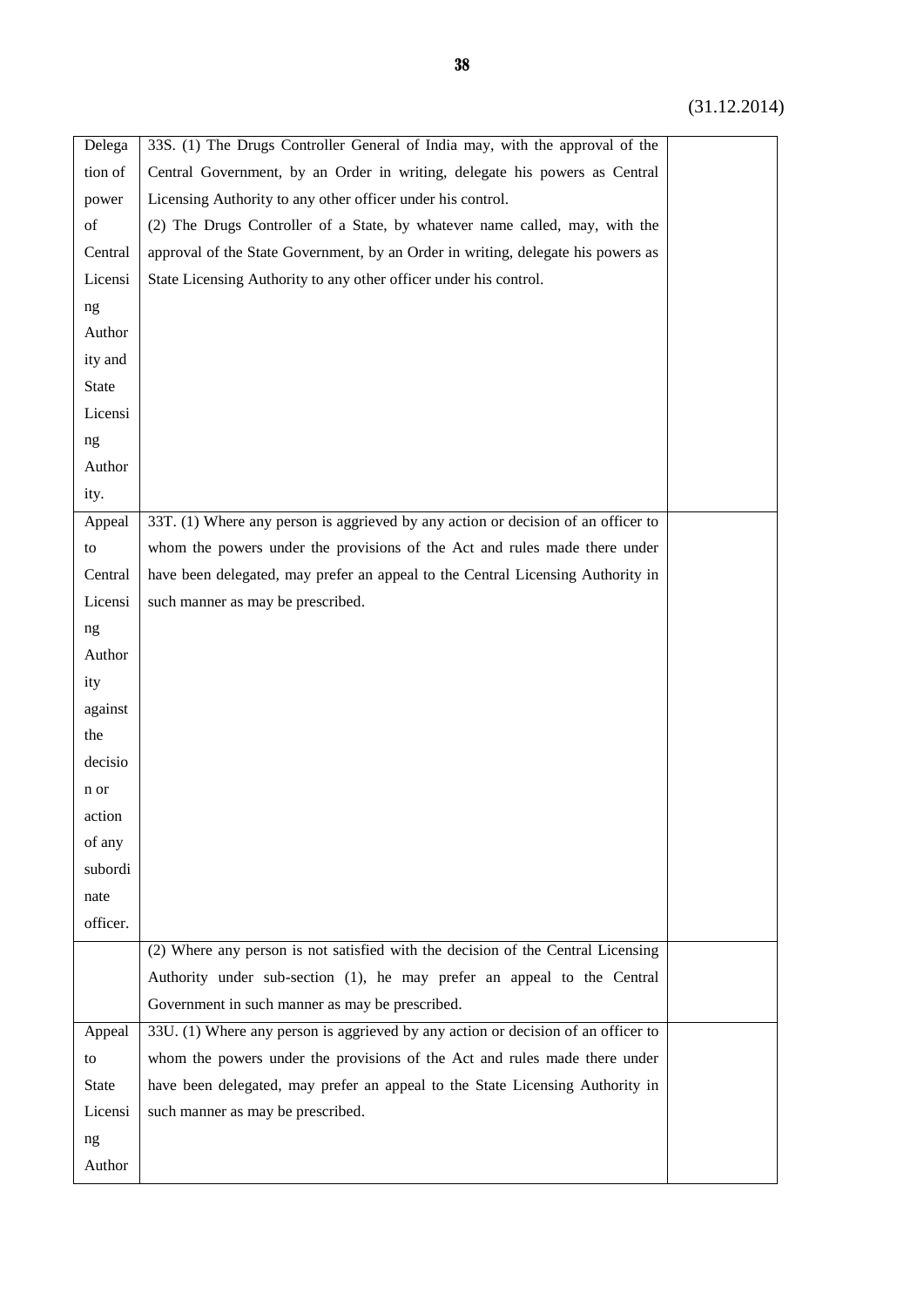| ity      |                                                                                       |  |
|----------|---------------------------------------------------------------------------------------|--|
| against  |                                                                                       |  |
| the      |                                                                                       |  |
| decisio  |                                                                                       |  |
| n or     |                                                                                       |  |
| action   |                                                                                       |  |
| of any   |                                                                                       |  |
| subordi  |                                                                                       |  |
| nate     |                                                                                       |  |
| officer. |                                                                                       |  |
|          | (2) Where any person is not satisfied with the decision of the State Licensing        |  |
|          | Authority under sub-section (1), he may prefer an appeal to the State Government      |  |
|          | in such manner as may be prescribed.                                                  |  |
| Power    | 33V. (1) The Central Government may suspend or cancel any permission, licence         |  |
| of       | or certificate issued by the Central Licensing Authority or a State Licensing         |  |
| Central  | Authority, in public interest and for reasons to be recorded in writing, by           |  |
| Govern   | notification.                                                                         |  |
| ment     | (2) Where the Central Government is satisfied that the permission, licence or         |  |
| to       | certificate specified under sub-section (1) is not in accordance with the provisions  |  |
| suspen   | of this Act and the rules made there under, that Government may, by notification,     |  |
| d or     | suspend or cancel such permission, licence or certificate.".                          |  |
| cancel   |                                                                                       |  |
| any      |                                                                                       |  |
| permis   |                                                                                       |  |
| sion,    |                                                                                       |  |
| licence  |                                                                                       |  |
| or       |                                                                                       |  |
| certific |                                                                                       |  |
| ate.     |                                                                                       |  |
| Amend    | 46. In section 34A of the principal Act,-                                             |  |
| ment     |                                                                                       |  |
| of       |                                                                                       |  |
| section  |                                                                                       |  |
| 34A.     |                                                                                       |  |
|          | (a) for the words, figures and letter "Chapter IV or Chapter IVA" at both the         |  |
|          | places where they occur, the words, figures and letters "Chapter IA, Chapter IIA,     |  |
|          | Chapter III, Chapter IV or Chapter IVA" shall be substituted;                         |  |
|          | $(b)$ for the words "manufacture, sale or distribution of drugs", the words "clinical |  |
|          | trial, import, manufacture, sale or distribution of drugs, cosmetics or notified      |  |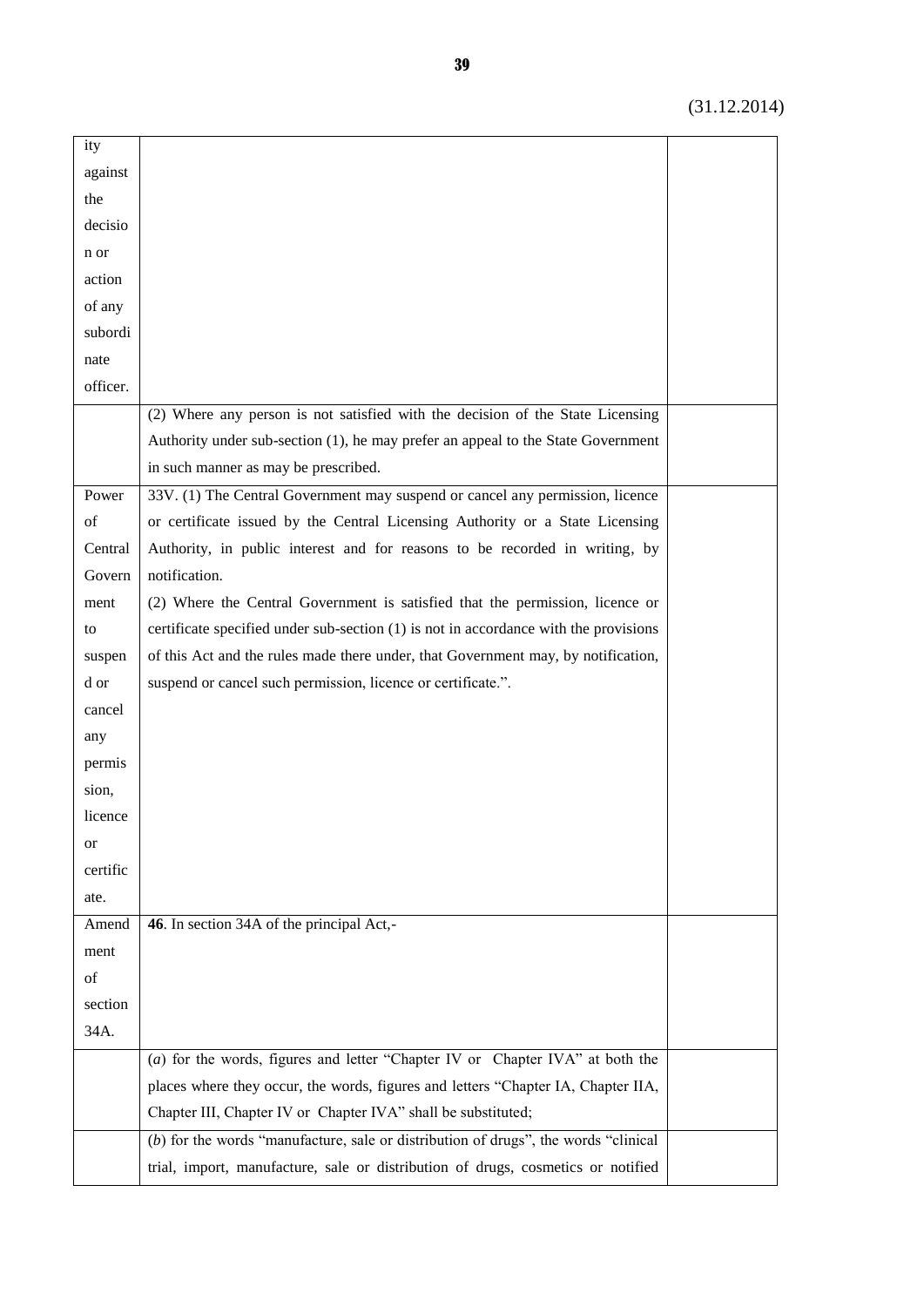|         | categories of medical devices" shall be substituted.                                 |  |
|---------|--------------------------------------------------------------------------------------|--|
| Amend   | 47. In section 34AA of the principal Act,-                                           |  |
| ment    |                                                                                      |  |
| of      |                                                                                      |  |
| section |                                                                                      |  |
| 34AA.   |                                                                                      |  |
|         | $(i)$ in clause $(c)$ , for the words "any drug or cosmetic", the words "any drug,   |  |
|         | cosmetic or notified category of medical device" shall be substituted;               |  |
|         | (ii) for the words "one thousand rupees", the words "one lakh rupees" shall be       |  |
|         | substituted.                                                                         |  |
| Inserti | 48. After section 34AA of the principal Act, the following section shall be          |  |
| on of   | inserted, namely:-                                                                   |  |
| new     |                                                                                      |  |
| section |                                                                                      |  |
| 34AA    |                                                                                      |  |
| A.      |                                                                                      |  |
| Penalty | "34AAA. Whoever himself or by any other person on his behalf imports,                |  |
| for     | manufactures, stocks, sells, or distributes, or intends to do so, any drug or        |  |
| submis  | cosmetic or notified category of medical device and submits misleading or wrong      |  |
| sion of | information or refuses to provide correct information in that regard as required by  |  |
| mislea  | the Licensing Authority under this Act shall be punishable with imprisonment for     |  |
| ding or | a term which shall not be less than two years and shall also be liable to fine which |  |
| wrong   | shall not be less than one lakh rupees.".                                            |  |
| inform  |                                                                                      |  |
| ation   |                                                                                      |  |
| or      |                                                                                      |  |
| refusal |                                                                                      |  |
| to      |                                                                                      |  |
| furnish |                                                                                      |  |
| inform  |                                                                                      |  |
| ation.  |                                                                                      |  |
| Inserti | 49. After section 35 of the principal Act, the following sections shall be inserted, |  |
| on of   | namely:-                                                                             |  |
| new     |                                                                                      |  |
| section |                                                                                      |  |
| s 35A   |                                                                                      |  |
| and     |                                                                                      |  |
| 35B.    |                                                                                      |  |
|         |                                                                                      |  |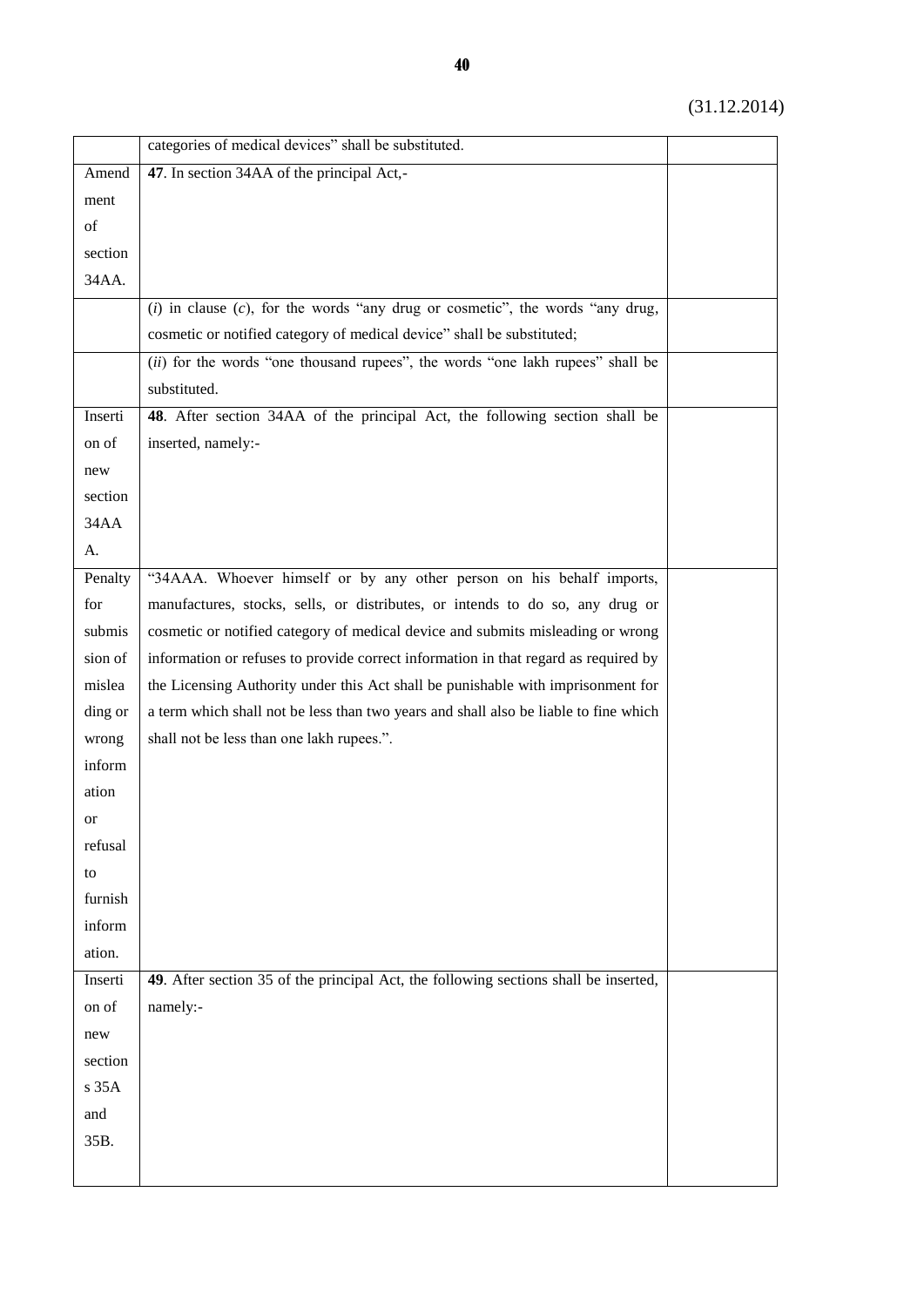| Convic   | "35A. Any person convicted for an offence under this Act shall be liable to bear      |  |
|----------|---------------------------------------------------------------------------------------|--|
| ted      | the cost of storage of any article related to such offence, seized under this Act.    |  |
| person   |                                                                                       |  |
| liable   |                                                                                       |  |
| for      |                                                                                       |  |
| cost of  |                                                                                       |  |
| storage  |                                                                                       |  |
|          |                                                                                       |  |
| Drugs,   | 35B. The seized spurious or misbranded or adulterated or not of standard quality      |  |
| cosmet   | drugs, cosmetics and notified category of medical devices, having been proved so      |  |
| ics and  | and after their use as evidence in the case before the court is over, shall be        |  |
| medica   | destroyed by the official authority in custody of these products in the manner as     |  |
| 1        | may be prescribed and the convicted person shall be liable to bear the cost of        |  |
| devices  | destruction of seized articles.".                                                     |  |
| proved   |                                                                                       |  |
| spuriou  |                                                                                       |  |
| S,       |                                                                                       |  |
| misbra   |                                                                                       |  |
| nded,    |                                                                                       |  |
| adulter  |                                                                                       |  |
| ated or  |                                                                                       |  |
| not of   |                                                                                       |  |
| standar  |                                                                                       |  |
| d        |                                                                                       |  |
| qualilt  |                                                                                       |  |
| y to be  |                                                                                       |  |
| distroy  |                                                                                       |  |
| ed.      |                                                                                       |  |
| Inserti  | 50. After section 38 of the principal Act, the following section shall be inserted    |  |
| on of    | namely:-                                                                              |  |
| new      |                                                                                       |  |
| section  |                                                                                       |  |
| 39.      |                                                                                       |  |
| Remov    | "39. (1) If any difficulty arises in giving effect to the provisions of this Act, the |  |
| al of    | Central Government may, by order published in the Official Gazette, make such         |  |
| difficul | provisions not inconsistent with the provisions of this Act as appear to it to be     |  |
| ty.      | necessary or expedient for removing the difficulty:                                   |  |
|          | Provided that no order shall be made under this section after the expiry of a         |  |
|          | period of three years from the commencement of this Act                               |  |